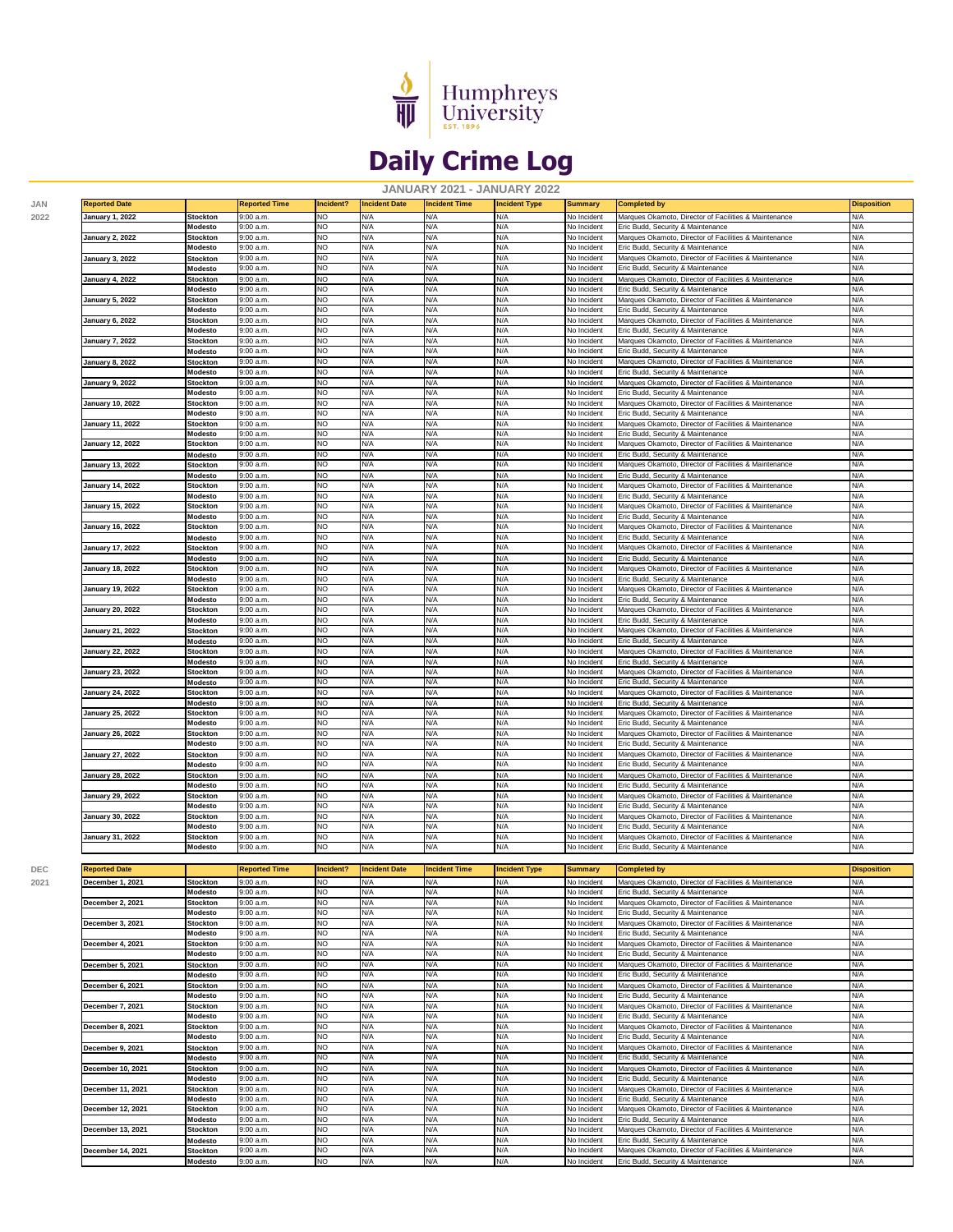| December 15, 2021 | <b>Stockton</b> | 9:00 a.m. | <b>NO</b> | N/A | N/A | N/A | No Incident | Marques Okamoto, Director of Facilities & Maintenance | N/A |
|-------------------|-----------------|-----------|-----------|-----|-----|-----|-------------|-------------------------------------------------------|-----|
|                   | <b>Modesto</b>  | 9:00 a.m. | <b>NO</b> | N/A | N/A | N/A | No Incident | Eric Budd, Security & Maintenance                     | N/A |
| December 16, 2021 | <b>Stockton</b> | 9:00 a.m. | <b>NO</b> | N/A | N/A | N/A | No Incident | Marques Okamoto, Director of Facilities & Maintenance | N/A |
|                   | <b>Modesto</b>  | 9:00 a.m. | <b>NO</b> | N/A | N/A | N/A | No Incident | Eric Budd, Security & Maintenance                     | N/A |
| December 17, 2021 | <b>Stockton</b> | 9:00 a.m. | <b>NO</b> | N/A | N/A | N/A | No Incident | Marques Okamoto, Director of Facilities & Maintenance | N/A |
|                   | Modesto         | 9:00a.m.  | <b>NO</b> | N/A | N/A | N/A | No Incident | Eric Budd, Security & Maintenance                     | N/A |
| December 18, 2021 | <b>Stockton</b> | 9:00 a.m. | <b>NO</b> | N/A | N/A | N/A | No Incident | Marques Okamoto, Director of Facilities & Maintenance | N/A |
|                   | Modesto         | 9:00 a.m. | <b>NO</b> | N/A | N/A | N/A | No Incident | Eric Budd, Security & Maintenance                     | N/A |
| December 19, 2021 | <b>Stockton</b> | 9:00 a.m. | <b>NO</b> | N/A | N/A | N/A | No Incident | Marques Okamoto, Director of Facilities & Maintenance | N/A |
|                   | Modesto         | 9:00 a.m. | <b>NO</b> | N/A | N/A | N/A | No Incident | Eric Budd, Security & Maintenance                     | N/A |
| December 20, 2021 | <b>Stockton</b> | 9:00 a.m. | <b>NO</b> | N/A | N/A | N/A | No Incident | Marques Okamoto, Director of Facilities & Maintenance | N/A |
|                   | Modesto         | 9:00 a.m. | <b>NO</b> | N/A | N/A | N/A | No Incident | Eric Budd, Security & Maintenance                     | N/A |
| December 21, 2021 | Stockton        | 9:00 a.m. | <b>NO</b> | N/A | N/A | N/A | No Incident | Marques Okamoto, Director of Facilities & Maintenance | N/A |
|                   | Modesto         | 9:00 a.m. | <b>NO</b> | N/A | N/A | N/A | No Incident | Eric Budd, Security & Maintenance                     | N/A |
| December 22, 2021 | <b>Stockton</b> | 9:00 a.m. | <b>NO</b> | N/A | N/A | N/A | No Incident | Marques Okamoto, Director of Facilities & Maintenance | N/A |
|                   | Modesto         | 9:00a.m.  | <b>NO</b> | N/A | N/A | N/A | No Incident | Eric Budd, Security & Maintenance                     | N/A |
| December 23, 2021 | <b>Stockton</b> | 9:00 a.m. | <b>NO</b> | N/A | N/A | N/A | No Incident | Marques Okamoto, Director of Facilities & Maintenance | N/A |
|                   | Modesto         | 9:00a.m.  | <b>NO</b> | N/A | N/A | N/A | No Incident | Eric Budd, Security & Maintenance                     | N/A |
| December 24, 2021 | <b>Stockton</b> | 9:00 a.m. | <b>NO</b> | N/A | N/A | N/A | No Incident | Marques Okamoto, Director of Facilities & Maintenance | N/A |
|                   | Modesto         | 9:00a.m.  | <b>NO</b> | N/A | N/A | N/A | No Incident | Eric Budd, Security & Maintenance                     | N/A |
| December 25, 2021 | <b>Stockton</b> | 9:00 a.m. | <b>NO</b> | N/A | N/A | N/A | No Incident | Marques Okamoto, Director of Facilities & Maintenance | N/A |
|                   | Modesto         | 9:00 a.m. | <b>NO</b> | N/A | N/A | N/A | No Incident | Eric Budd, Security & Maintenance                     | N/A |
| December 26, 2021 | <b>Stockton</b> | 9:00 a.m. | <b>NO</b> | N/A | N/A | N/A | No Incident | Marques Okamoto, Director of Facilities & Maintenance | N/A |
|                   | <b>Modesto</b>  | 9:00 a.m. | <b>NO</b> | N/A | N/A | N/A | No Incident | Eric Budd, Security & Maintenance                     | N/A |
| December 27, 2021 | <b>Stockton</b> | 9:00 a.m. | <b>NO</b> | N/A | N/A | N/A | No Incident | Marques Okamoto, Director of Facilities & Maintenance | N/A |
|                   | Modesto         | 9:00a.m.  | <b>NO</b> | N/A | N/A | N/A | No Incident | Eric Budd, Security & Maintenance                     | N/A |
| December 28, 2021 | <b>Stockton</b> | 9:00 a.m. | <b>NO</b> | N/A | N/A | N/A | No Incident | Marques Okamoto, Director of Facilities & Maintenance | N/A |
|                   | Modesto         | 9:00 a.m. | <b>NO</b> | N/A | N/A | N/A | No Incident | Eric Budd, Security & Maintenance                     | N/A |
| December 29, 2021 | <b>Stockton</b> | 9:00 a.m. | <b>NO</b> | N/A | N/A | N/A | No Incident | Marques Okamoto, Director of Facilities & Maintenance | N/A |
|                   | Modesto         | 9:00 a.m. | <b>NO</b> | N/A | N/A | N/A | No Incident | Eric Budd, Security & Maintenance                     | N/A |
| December 30, 2021 | <b>Stockton</b> | 9:00 a.m. | <b>NO</b> | N/A | N/A | N/A | No Incident | Marques Okamoto, Director of Facilities & Maintenance | N/A |
|                   | Modesto         | 9:00 a.m. | <b>NO</b> | N/A | N/A | N/A | No Incident | Eric Budd, Security & Maintenance                     | N/A |
| December 31, 2021 | Stockton        | 9:00 a.m. | <b>NO</b> | N/A | N/A | N/A | No Incident | Marques Okamoto, Director of Facilities & Maintenance | N/A |
|                   | <b>Modesto</b>  | 9:00a.m.  | <b>NO</b> | N/A | N/A | N/A | No Incident | Eric Budd, Security & Maintenance                     | N/A |

| 9:00 a.m.<br>NO.<br>N/A<br>N/A<br>N/A<br>No Incident<br>Marques Okamoto, Director of Facilities & Maintenance<br>N/A<br>November 1, 2021<br><b>Stockton</b><br>9:00 a.m.<br>NO<br>N/A<br>N/A<br>N/A<br>No Incident<br>Eric Budd, Security & Maintenance<br>N/A<br>Modesto<br>NO.<br>N/A<br>N/A<br>November 2, 2021<br><b>Stockton</b><br>9:00a.m.<br>N/A<br>No Incident<br>Marques Okamoto, Director of Facilities & Maintenance<br>N/A<br>NO<br>N/A<br>N/A<br>N/A<br>N/A<br>9:00 a.m.<br>Modesto<br>No Incident<br>Eric Budd, Security & Maintenance<br>9:00 a.m.<br>NO.<br>N/A<br>N/A<br>N/A<br>Marques Okamoto, Director of Facilities & Maintenance<br>N/A<br>No Incident<br>November 3, 2021<br><b>Stockton</b><br>NO<br>N/A<br>9:00 a.m.<br>N/A<br>N/A<br>No Incident<br>Eric Budd, Security & Maintenance<br>N/A<br>Modesto<br>N <sub>O</sub><br>N/A<br>N/A<br>N/A<br>N/A<br>November 4, 2021<br><b>Stockton</b><br>9:00 a.m.<br>No Incident<br>Marques Okamoto, Director of Facilities & Maintenance<br>NO.<br>N/A<br>N/A<br>N/A<br>Modesto<br>9:00a.m.<br>No Incident<br>Eric Budd, Security & Maintenance<br>N/A<br>NO.<br>N/A<br>N/A<br>N/A<br>N/A<br>November 5, 2021<br><b>Stockton</b><br>9:00a.m.<br>No Incident<br>Marques Okamoto, Director of Facilities & Maintenance<br>NO<br>N/A<br>N/A<br>N/A<br>N/A<br>9:00 a.m.<br>No Incident<br>Eric Budd, Security & Maintenance<br>Modesto<br>N/A<br>N/A<br>November 6, 2021<br>9:00 a.m.<br>NO<br>N/A<br>Marques Okamoto, Director of Facilities & Maintenance<br>N/A<br><b>Stockton</b><br>No Incident<br>N/A<br>N/A<br>NO<br>N/A<br>N/A<br>Modesto<br>9:00 a.m.<br>No Incident<br>Eric Budd, Security & Maintenance<br>NO<br>N/A<br>N/A<br>N/A<br>November 7, 2021<br>N/A<br><b>Stockton</b><br>9:00 a.m.<br>No Incident<br>Marques Okamoto, Director of Facilities & Maintenance<br>NO.<br>N/A<br>N/A<br>N/A<br>Modesto<br>9:00a.m.<br>No Incident<br>Eric Budd, Security & Maintenance<br>N/A<br>N/A<br>N/A<br>November 8, 2021<br><b>Stockton</b><br>9:00a.m.<br>N <sub>O</sub><br>N/A<br>No Incident<br>Marques Okamoto, Director of Facilities & Maintenance<br>N/A<br>NO<br>N/A<br>N/A<br>N/A<br>N/A<br>Modesto<br>9:00 a.m.<br>No Incident<br>Eric Budd, Security & Maintenance<br>N/A<br>N/A<br>November 9, 2021<br><b>Stockton</b><br>9:00 a.m.<br>NO.<br>N/A<br>Marques Okamoto, Director of Facilities & Maintenance<br>N/A<br>No Incident<br>N/A<br>N/A<br>NO<br>N/A<br>N/A<br>Modesto<br>9:00 a.m.<br>No Incident<br>Eric Budd, Security & Maintenance<br>NO<br>N/A<br>N/A<br>N/A<br>N/A<br>November 10, 2021<br>9:00 a.m.<br>Marques Okamoto, Director of Facilities & Maintenance<br><b>Stockton</b><br>No Incident<br>N/A<br>Modesto<br>9:00a.m<br>NO.<br>N/A<br>N/A<br>Eric Budd, Security & Maintenance<br>N/A<br>No Incident<br><b>NO</b><br>N/A<br>N/A<br>November 11, 2021<br><b>Stockton</b><br>9:00 a.m.<br>N/A<br>No Incident<br>Marques Okamoto, Director of Facilities & Maintenance<br>N/A<br>0.00 a.m.<br>NO<br>N/A<br>N/A<br>N/A<br>No Incident<br>N/A<br>Modesto<br>Eric Budd, Security & Maintenance<br>N/A<br>N/A<br>NO.<br>N/A<br>Marques Okamoto, Director of Facilities & Maintenance<br>N/A<br>November 12, 2021<br><b>Stockton</b><br>9:00 a.m.<br>No Incident<br>NO<br>N/A<br>N/A<br>N/A<br>N/A<br>9:00 a.m.<br>Eric Budd, Security & Maintenance<br>Modesto<br>No Incident<br>N/A<br><b>November 13, 2021</b><br><b>Stockton</b><br>9:00a.m.<br>NO.<br>N/A<br>N/A<br>Marques Okamoto, Director of Facilities & Maintenance<br>N/A<br>No Incident<br>N/A<br>N/A<br>Modesto<br>9:00 a.m.<br>NO.<br>N/A<br>No Incident<br>Eric Budd, Security & Maintenance<br>N/A<br>N/A<br>November 14, 2021<br>9:00 a.m.<br><b>NO</b><br>N/A<br>N/A<br>Marques Okamoto, Director of Facilities & Maintenance<br>N/A<br><b>Stockton</b><br>No Incident<br>Modesto<br>9:00 a.m.<br>NO.<br>N/A<br>N/A<br>N/A<br>N/A<br>No Incident<br>Eric Budd, Security & Maintenance<br>NO<br>N/A<br>N/A<br>N/A<br>N/A<br>November 15, 2021<br><b>Stockton</b><br>9:00a.m.<br>No Incident<br>Marques Okamoto, Director of Facilities & Maintenance<br>9:00 a.m.<br><b>NO</b><br>N/A<br>N/A<br>N/A<br>N/A<br>Modesto<br>No Incident<br>Eric Budd, Security & Maintenance<br><b>NO</b><br>N/A<br>N/A<br>November 16, 2021<br><b>Stockton</b><br>9:00 a.m.<br>N/A<br>No Incident<br>Marques Okamoto, Director of Facilities & Maintenance<br>N/A<br>NO<br>N/A<br>N/A<br>N/A<br>N/A<br>9:00 a.m.<br>No Incident<br>Eric Budd, Security & Maintenance<br>Modesto<br>9:00 a.m.<br>NO.<br>N/A<br>N/A<br>N/A<br>Marques Okamoto, Director of Facilities & Maintenance<br>N/A<br>November 17, 2021<br><b>Stockton</b><br>No Incident<br>Modesto<br>9:00 a.m.<br>NO.<br>N/A<br>N/A<br>N/A<br>No Incident<br>Eric Budd, Security & Maintenance<br>N/A<br>NO.<br>N/A<br>N/A<br>N/A<br>November 18, 2021<br><b>Stockton</b><br>9:00a.m.<br>N/A<br>No Incident<br>Marques Okamoto, Director of Facilities & Maintenance<br>9:00 a.m<br>NO<br>N/A<br>N/A<br>N/A<br>N/A<br>No Incident<br>Eric Budd, Security & Maintenance<br>Modesto<br>NO<br>N/A<br>N/A<br>N/A<br>N/A<br>Marques Okamoto, Director of Facilities & Maintenance<br>9:00 a.m<br>No Incident<br>November 19, 2021<br><b>Stockton</b><br>NO<br>N/A<br>N/A<br>N/A<br>N/A<br>9:00 a.m.<br>Eric Budd, Security & Maintenance<br>Modesto<br>No Incident<br>November 20, 2021<br>9:00a.m<br>NO.<br>N/A<br>N/A<br>N/A<br>Marques Okamoto, Director of Facilities & Maintenance<br>N/A<br><b>Stockton</b><br>No Incident<br>NO<br>N/A<br>N/A<br>N/A<br>Modesto<br>9:00 a.m.<br>No Incident<br>Eric Budd, Security & Maintenance<br>N/A<br>NO<br>N/A<br>N/A<br>N/A<br>November 21, 2021<br>9:00 a.m.<br>No Incident<br>Marques Okamoto, Director of Facilities & Maintenance<br>N/A<br><b>Stockton</b><br>9:00 a.m.<br>NO<br>N/A<br>N/A<br>N/A<br>Eric Budd, Security & Maintenance<br>N/A<br>Modesto<br>No Incident<br>NO<br>N/A<br>N/A<br>N/A<br>N/A<br>November 22, 2021<br>9:00 a.m.<br>Marques Okamoto, Director of Facilities & Maintenance<br><b>Stockton</b><br>No Incident<br>NO.<br>9:00a.m.<br>N/A<br>N/A<br>N/A<br>No Incident<br>Eric Budd, Security & Maintenance<br>N/A<br>Modesto<br>NO.<br>N/A<br>N/A<br>November 23, 2021<br>9:00 a.m.<br>N/A<br>No Incident<br>Marques Okamoto, Director of Facilities & Maintenance<br>N/A<br><b>Stockton</b><br>9:00 a.m.<br>NO<br>N/A<br>N/A<br>N/A<br>No Incident<br>Eric Budd, Security & Maintenance<br>N/A<br>Modesto<br>N/A<br>N/A<br>NO<br>N/A<br>N/A<br>9:00 a.m.<br>No Incident<br>Marques Okamoto, Director of Facilities & Maintenance<br>November 24, 2021<br><b>Stockton</b><br>NO<br>N/A<br>N/A<br>N/A<br>N/A<br>Modesto<br>9:00 a.m.<br>No Incident<br>Eric Budd, Security & Maintenance<br><b>NO</b><br>N/A<br>N/A<br>November 25, 2021<br><b>Stockton</b><br>9:00a.m.<br>N/A<br>No Incident<br>Marques Okamoto, Director of Facilities & Maintenance<br>N/A<br>N/A<br>N/A<br>NO<br>N/A<br>N/A<br>9:00 a.m.<br>Modesto<br>No Incident<br>Eric Budd, Security & Maintenance<br>9:00 a.m.<br>NO<br>N/A<br>N/A<br>N/A<br>Marques Okamoto, Director of Facilities & Maintenance<br>N/A<br>No Incident<br>November 26, 2021<br>Stockton<br>NO<br>N/A<br>N/A<br>N/A<br>9:00 a.m.<br>No Incident<br>Eric Budd, Security & Maintenance<br>N/A<br>Modesto<br>NO<br>N/A<br>N/A<br>November 27, 2021<br>9:00 a.m.<br>N/A<br>Marques Okamoto, Director of Facilities & Maintenance<br>N/A<br><b>Stockton</b><br>No Incident<br>NO.<br>N/A<br>N/A<br>Modesto<br>9:00a.m.<br>N/A<br>No Incident<br>Eric Budd, Security & Maintenance<br>N/A<br>November 28, 2021<br>9:00a.m<br>NO.<br>N/A<br>N/A<br>N/A<br>No Incident<br>Marques Okamoto, Director of Facilities & Maintenance<br>N/A<br><b>Stockton</b><br>9:00 a.m.<br>NO<br>N/A<br>N/A<br>N/A<br>Eric Budd, Security & Maintenance<br>N/A<br>No Incident<br>Modesto<br>NO<br>November 29, 2021<br><b>Stockton</b><br>9:00 a.m.<br>N/A<br>N/A<br>N/A<br>Marques Okamoto, Director of Facilities & Maintenance<br>N/A<br>No Incident<br>NO<br>N/A<br>N/A<br>N/A<br>N/A<br>Modesto<br>9:00 a.m.<br>No Incident<br>Eric Budd, Security & Maintenance<br>9:00 a.m.<br>NO<br>N/A<br>N/A<br>N/A<br>No Incident<br>Marques Okamoto, Director of Facilities & Maintenance<br>N/A<br>November 30, 2021<br><b>Stockton</b><br>NO.<br>N/A<br>N/A<br>N/A<br>No Incident<br>Eric Budd, Security & Maintenance<br>N/A<br>Modesto<br>9:00 a.m.<br><b>Reported Date</b><br><b>Reported Time</b><br>Incident?<br><b>Incident Date</b><br><b>Incident Time</b><br><b>Incident Type</b><br><b>Summary</b><br><b>Completed by</b><br><b>Disposition</b><br>October 1, 2021<br>9:00 a.m.<br>NO<br>N/A<br>N/A<br>N/A<br>N/A<br>Stockton<br>No Incident<br>Marques Okamoto, Director of Facilities & Maintenance | <b>Reported Date</b> | <b>Reported Time</b> | Incident? | <b>Incident Date</b> | <b>Incident Time</b> | <b>Incident Type</b> | <b>Summary</b> | <b>Completed by</b> | <b>Disposition</b> |
|------------------------------------------------------------------------------------------------------------------------------------------------------------------------------------------------------------------------------------------------------------------------------------------------------------------------------------------------------------------------------------------------------------------------------------------------------------------------------------------------------------------------------------------------------------------------------------------------------------------------------------------------------------------------------------------------------------------------------------------------------------------------------------------------------------------------------------------------------------------------------------------------------------------------------------------------------------------------------------------------------------------------------------------------------------------------------------------------------------------------------------------------------------------------------------------------------------------------------------------------------------------------------------------------------------------------------------------------------------------------------------------------------------------------------------------------------------------------------------------------------------------------------------------------------------------------------------------------------------------------------------------------------------------------------------------------------------------------------------------------------------------------------------------------------------------------------------------------------------------------------------------------------------------------------------------------------------------------------------------------------------------------------------------------------------------------------------------------------------------------------------------------------------------------------------------------------------------------------------------------------------------------------------------------------------------------------------------------------------------------------------------------------------------------------------------------------------------------------------------------------------------------------------------------------------------------------------------------------------------------------------------------------------------------------------------------------------------------------------------------------------------------------------------------------------------------------------------------------------------------------------------------------------------------------------------------------------------------------------------------------------------------------------------------------------------------------------------------------------------------------------------------------------------------------------------------------------------------------------------------------------------------------------------------------------------------------------------------------------------------------------------------------------------------------------------------------------------------------------------------------------------------------------------------------------------------------------------------------------------------------------------------------------------------------------------------------------------------------------------------------------------------------------------------------------------------------------------------------------------------------------------------------------------------------------------------------------------------------------------------------------------------------------------------------------------------------------------------------------------------------------------------------------------------------------------------------------------------------------------------------------------------------------------------------------------------------------------------------------------------------------------------------------------------------------------------------------------------------------------------------------------------------------------------------------------------------------------------------------------------------------------------------------------------------------------------------------------------------------------------------------------------------------------------------------------------------------------------------------------------------------------------------------------------------------------------------------------------------------------------------------------------------------------------------------------------------------------------------------------------------------------------------------------------------------------------------------------------------------------------------------------------------------------------------------------------------------------------------------------------------------------------------------------------------------------------------------------------------------------------------------------------------------------------------------------------------------------------------------------------------------------------------------------------------------------------------------------------------------------------------------------------------------------------------------------------------------------------------------------------------------------------------------------------------------------------------------------------------------------------------------------------------------------------------------------------------------------------------------------------------------------------------------------------------------------------------------------------------------------------------------------------------------------------------------------------------------------------------------------------------------------------------------------------------------------------------------------------------------------------------------------------------------------------------------------------------------------------------------------------------------------------------------------------------------------------------------------------------------------------------------------------------------------------------------------------------------------------------------------------------------------------------------------------------------------------------------------------------------------------------------------------------------------------------------------------------------------------------------------------------------------------------------------------------------------------------------------------------------------------------------------------------------------------------------------------------------------------------------------------------------------------------------------------------------------------------------------------------------------------------------------------------------------------------------------------------------------------------------------------------------------------------------------------------------------------------------------------------------------------------------------------------------------------------------------------------------------------------------------------------------------------------------------------------------------------------------------------------------------------------------------------------------------------------------------------------------------------------------------------------------------------------------------------------------------------------------------------------------------------------------------------------------------------------------------------------------------------------------------------------------------------------------------------------------------------------------------------------------------------------------------------------------------------------------------------------------------------------------------------------------------------------------------------------------------------------------------------------------------------------------------------------------------------------------------|----------------------|----------------------|-----------|----------------------|----------------------|----------------------|----------------|---------------------|--------------------|
|                                                                                                                                                                                                                                                                                                                                                                                                                                                                                                                                                                                                                                                                                                                                                                                                                                                                                                                                                                                                                                                                                                                                                                                                                                                                                                                                                                                                                                                                                                                                                                                                                                                                                                                                                                                                                                                                                                                                                                                                                                                                                                                                                                                                                                                                                                                                                                                                                                                                                                                                                                                                                                                                                                                                                                                                                                                                                                                                                                                                                                                                                                                                                                                                                                                                                                                                                                                                                                                                                                                                                                                                                                                                                                                                                                                                                                                                                                                                                                                                                                                                                                                                                                                                                                                                                                                                                                                                                                                                                                                                                                                                                                                                                                                                                                                                                                                                                                                                                                                                                                                                                                                                                                                                                                                                                                                                                                                                                                                                                                                                                                                                                                                                                                                                                                                                                                                                                                                                                                                                                                                                                                                                                                                                                                                                                                                                                                                                                                                                                                                                                                                                                                                                                                                                                                                                                                                                                                                                                                                                                                                                                                                                                                                                                                                                                                                                                                                                                                                                                                                                                                                                                                                                                                                                                                                                                                                                                                                                                                                                                                                                                                                                                                                                                                                                                                                                                                                                                                                                                                                                                                                                                                                                                                                                                                                                                  |                      |                      |           |                      |                      |                      |                |                     |                    |
|                                                                                                                                                                                                                                                                                                                                                                                                                                                                                                                                                                                                                                                                                                                                                                                                                                                                                                                                                                                                                                                                                                                                                                                                                                                                                                                                                                                                                                                                                                                                                                                                                                                                                                                                                                                                                                                                                                                                                                                                                                                                                                                                                                                                                                                                                                                                                                                                                                                                                                                                                                                                                                                                                                                                                                                                                                                                                                                                                                                                                                                                                                                                                                                                                                                                                                                                                                                                                                                                                                                                                                                                                                                                                                                                                                                                                                                                                                                                                                                                                                                                                                                                                                                                                                                                                                                                                                                                                                                                                                                                                                                                                                                                                                                                                                                                                                                                                                                                                                                                                                                                                                                                                                                                                                                                                                                                                                                                                                                                                                                                                                                                                                                                                                                                                                                                                                                                                                                                                                                                                                                                                                                                                                                                                                                                                                                                                                                                                                                                                                                                                                                                                                                                                                                                                                                                                                                                                                                                                                                                                                                                                                                                                                                                                                                                                                                                                                                                                                                                                                                                                                                                                                                                                                                                                                                                                                                                                                                                                                                                                                                                                                                                                                                                                                                                                                                                                                                                                                                                                                                                                                                                                                                                                                                                                                                                                  |                      |                      |           |                      |                      |                      |                |                     |                    |
|                                                                                                                                                                                                                                                                                                                                                                                                                                                                                                                                                                                                                                                                                                                                                                                                                                                                                                                                                                                                                                                                                                                                                                                                                                                                                                                                                                                                                                                                                                                                                                                                                                                                                                                                                                                                                                                                                                                                                                                                                                                                                                                                                                                                                                                                                                                                                                                                                                                                                                                                                                                                                                                                                                                                                                                                                                                                                                                                                                                                                                                                                                                                                                                                                                                                                                                                                                                                                                                                                                                                                                                                                                                                                                                                                                                                                                                                                                                                                                                                                                                                                                                                                                                                                                                                                                                                                                                                                                                                                                                                                                                                                                                                                                                                                                                                                                                                                                                                                                                                                                                                                                                                                                                                                                                                                                                                                                                                                                                                                                                                                                                                                                                                                                                                                                                                                                                                                                                                                                                                                                                                                                                                                                                                                                                                                                                                                                                                                                                                                                                                                                                                                                                                                                                                                                                                                                                                                                                                                                                                                                                                                                                                                                                                                                                                                                                                                                                                                                                                                                                                                                                                                                                                                                                                                                                                                                                                                                                                                                                                                                                                                                                                                                                                                                                                                                                                                                                                                                                                                                                                                                                                                                                                                                                                                                                                                  |                      |                      |           |                      |                      |                      |                |                     |                    |
|                                                                                                                                                                                                                                                                                                                                                                                                                                                                                                                                                                                                                                                                                                                                                                                                                                                                                                                                                                                                                                                                                                                                                                                                                                                                                                                                                                                                                                                                                                                                                                                                                                                                                                                                                                                                                                                                                                                                                                                                                                                                                                                                                                                                                                                                                                                                                                                                                                                                                                                                                                                                                                                                                                                                                                                                                                                                                                                                                                                                                                                                                                                                                                                                                                                                                                                                                                                                                                                                                                                                                                                                                                                                                                                                                                                                                                                                                                                                                                                                                                                                                                                                                                                                                                                                                                                                                                                                                                                                                                                                                                                                                                                                                                                                                                                                                                                                                                                                                                                                                                                                                                                                                                                                                                                                                                                                                                                                                                                                                                                                                                                                                                                                                                                                                                                                                                                                                                                                                                                                                                                                                                                                                                                                                                                                                                                                                                                                                                                                                                                                                                                                                                                                                                                                                                                                                                                                                                                                                                                                                                                                                                                                                                                                                                                                                                                                                                                                                                                                                                                                                                                                                                                                                                                                                                                                                                                                                                                                                                                                                                                                                                                                                                                                                                                                                                                                                                                                                                                                                                                                                                                                                                                                                                                                                                                                                  |                      |                      |           |                      |                      |                      |                |                     |                    |
|                                                                                                                                                                                                                                                                                                                                                                                                                                                                                                                                                                                                                                                                                                                                                                                                                                                                                                                                                                                                                                                                                                                                                                                                                                                                                                                                                                                                                                                                                                                                                                                                                                                                                                                                                                                                                                                                                                                                                                                                                                                                                                                                                                                                                                                                                                                                                                                                                                                                                                                                                                                                                                                                                                                                                                                                                                                                                                                                                                                                                                                                                                                                                                                                                                                                                                                                                                                                                                                                                                                                                                                                                                                                                                                                                                                                                                                                                                                                                                                                                                                                                                                                                                                                                                                                                                                                                                                                                                                                                                                                                                                                                                                                                                                                                                                                                                                                                                                                                                                                                                                                                                                                                                                                                                                                                                                                                                                                                                                                                                                                                                                                                                                                                                                                                                                                                                                                                                                                                                                                                                                                                                                                                                                                                                                                                                                                                                                                                                                                                                                                                                                                                                                                                                                                                                                                                                                                                                                                                                                                                                                                                                                                                                                                                                                                                                                                                                                                                                                                                                                                                                                                                                                                                                                                                                                                                                                                                                                                                                                                                                                                                                                                                                                                                                                                                                                                                                                                                                                                                                                                                                                                                                                                                                                                                                                                                  |                      |                      |           |                      |                      |                      |                |                     |                    |
|                                                                                                                                                                                                                                                                                                                                                                                                                                                                                                                                                                                                                                                                                                                                                                                                                                                                                                                                                                                                                                                                                                                                                                                                                                                                                                                                                                                                                                                                                                                                                                                                                                                                                                                                                                                                                                                                                                                                                                                                                                                                                                                                                                                                                                                                                                                                                                                                                                                                                                                                                                                                                                                                                                                                                                                                                                                                                                                                                                                                                                                                                                                                                                                                                                                                                                                                                                                                                                                                                                                                                                                                                                                                                                                                                                                                                                                                                                                                                                                                                                                                                                                                                                                                                                                                                                                                                                                                                                                                                                                                                                                                                                                                                                                                                                                                                                                                                                                                                                                                                                                                                                                                                                                                                                                                                                                                                                                                                                                                                                                                                                                                                                                                                                                                                                                                                                                                                                                                                                                                                                                                                                                                                                                                                                                                                                                                                                                                                                                                                                                                                                                                                                                                                                                                                                                                                                                                                                                                                                                                                                                                                                                                                                                                                                                                                                                                                                                                                                                                                                                                                                                                                                                                                                                                                                                                                                                                                                                                                                                                                                                                                                                                                                                                                                                                                                                                                                                                                                                                                                                                                                                                                                                                                                                                                                                                                  |                      |                      |           |                      |                      |                      |                |                     |                    |
|                                                                                                                                                                                                                                                                                                                                                                                                                                                                                                                                                                                                                                                                                                                                                                                                                                                                                                                                                                                                                                                                                                                                                                                                                                                                                                                                                                                                                                                                                                                                                                                                                                                                                                                                                                                                                                                                                                                                                                                                                                                                                                                                                                                                                                                                                                                                                                                                                                                                                                                                                                                                                                                                                                                                                                                                                                                                                                                                                                                                                                                                                                                                                                                                                                                                                                                                                                                                                                                                                                                                                                                                                                                                                                                                                                                                                                                                                                                                                                                                                                                                                                                                                                                                                                                                                                                                                                                                                                                                                                                                                                                                                                                                                                                                                                                                                                                                                                                                                                                                                                                                                                                                                                                                                                                                                                                                                                                                                                                                                                                                                                                                                                                                                                                                                                                                                                                                                                                                                                                                                                                                                                                                                                                                                                                                                                                                                                                                                                                                                                                                                                                                                                                                                                                                                                                                                                                                                                                                                                                                                                                                                                                                                                                                                                                                                                                                                                                                                                                                                                                                                                                                                                                                                                                                                                                                                                                                                                                                                                                                                                                                                                                                                                                                                                                                                                                                                                                                                                                                                                                                                                                                                                                                                                                                                                                                                  |                      |                      |           |                      |                      |                      |                |                     |                    |
|                                                                                                                                                                                                                                                                                                                                                                                                                                                                                                                                                                                                                                                                                                                                                                                                                                                                                                                                                                                                                                                                                                                                                                                                                                                                                                                                                                                                                                                                                                                                                                                                                                                                                                                                                                                                                                                                                                                                                                                                                                                                                                                                                                                                                                                                                                                                                                                                                                                                                                                                                                                                                                                                                                                                                                                                                                                                                                                                                                                                                                                                                                                                                                                                                                                                                                                                                                                                                                                                                                                                                                                                                                                                                                                                                                                                                                                                                                                                                                                                                                                                                                                                                                                                                                                                                                                                                                                                                                                                                                                                                                                                                                                                                                                                                                                                                                                                                                                                                                                                                                                                                                                                                                                                                                                                                                                                                                                                                                                                                                                                                                                                                                                                                                                                                                                                                                                                                                                                                                                                                                                                                                                                                                                                                                                                                                                                                                                                                                                                                                                                                                                                                                                                                                                                                                                                                                                                                                                                                                                                                                                                                                                                                                                                                                                                                                                                                                                                                                                                                                                                                                                                                                                                                                                                                                                                                                                                                                                                                                                                                                                                                                                                                                                                                                                                                                                                                                                                                                                                                                                                                                                                                                                                                                                                                                                                                  |                      |                      |           |                      |                      |                      |                |                     |                    |
|                                                                                                                                                                                                                                                                                                                                                                                                                                                                                                                                                                                                                                                                                                                                                                                                                                                                                                                                                                                                                                                                                                                                                                                                                                                                                                                                                                                                                                                                                                                                                                                                                                                                                                                                                                                                                                                                                                                                                                                                                                                                                                                                                                                                                                                                                                                                                                                                                                                                                                                                                                                                                                                                                                                                                                                                                                                                                                                                                                                                                                                                                                                                                                                                                                                                                                                                                                                                                                                                                                                                                                                                                                                                                                                                                                                                                                                                                                                                                                                                                                                                                                                                                                                                                                                                                                                                                                                                                                                                                                                                                                                                                                                                                                                                                                                                                                                                                                                                                                                                                                                                                                                                                                                                                                                                                                                                                                                                                                                                                                                                                                                                                                                                                                                                                                                                                                                                                                                                                                                                                                                                                                                                                                                                                                                                                                                                                                                                                                                                                                                                                                                                                                                                                                                                                                                                                                                                                                                                                                                                                                                                                                                                                                                                                                                                                                                                                                                                                                                                                                                                                                                                                                                                                                                                                                                                                                                                                                                                                                                                                                                                                                                                                                                                                                                                                                                                                                                                                                                                                                                                                                                                                                                                                                                                                                                                                  |                      |                      |           |                      |                      |                      |                |                     |                    |
|                                                                                                                                                                                                                                                                                                                                                                                                                                                                                                                                                                                                                                                                                                                                                                                                                                                                                                                                                                                                                                                                                                                                                                                                                                                                                                                                                                                                                                                                                                                                                                                                                                                                                                                                                                                                                                                                                                                                                                                                                                                                                                                                                                                                                                                                                                                                                                                                                                                                                                                                                                                                                                                                                                                                                                                                                                                                                                                                                                                                                                                                                                                                                                                                                                                                                                                                                                                                                                                                                                                                                                                                                                                                                                                                                                                                                                                                                                                                                                                                                                                                                                                                                                                                                                                                                                                                                                                                                                                                                                                                                                                                                                                                                                                                                                                                                                                                                                                                                                                                                                                                                                                                                                                                                                                                                                                                                                                                                                                                                                                                                                                                                                                                                                                                                                                                                                                                                                                                                                                                                                                                                                                                                                                                                                                                                                                                                                                                                                                                                                                                                                                                                                                                                                                                                                                                                                                                                                                                                                                                                                                                                                                                                                                                                                                                                                                                                                                                                                                                                                                                                                                                                                                                                                                                                                                                                                                                                                                                                                                                                                                                                                                                                                                                                                                                                                                                                                                                                                                                                                                                                                                                                                                                                                                                                                                                                  |                      |                      |           |                      |                      |                      |                |                     |                    |
|                                                                                                                                                                                                                                                                                                                                                                                                                                                                                                                                                                                                                                                                                                                                                                                                                                                                                                                                                                                                                                                                                                                                                                                                                                                                                                                                                                                                                                                                                                                                                                                                                                                                                                                                                                                                                                                                                                                                                                                                                                                                                                                                                                                                                                                                                                                                                                                                                                                                                                                                                                                                                                                                                                                                                                                                                                                                                                                                                                                                                                                                                                                                                                                                                                                                                                                                                                                                                                                                                                                                                                                                                                                                                                                                                                                                                                                                                                                                                                                                                                                                                                                                                                                                                                                                                                                                                                                                                                                                                                                                                                                                                                                                                                                                                                                                                                                                                                                                                                                                                                                                                                                                                                                                                                                                                                                                                                                                                                                                                                                                                                                                                                                                                                                                                                                                                                                                                                                                                                                                                                                                                                                                                                                                                                                                                                                                                                                                                                                                                                                                                                                                                                                                                                                                                                                                                                                                                                                                                                                                                                                                                                                                                                                                                                                                                                                                                                                                                                                                                                                                                                                                                                                                                                                                                                                                                                                                                                                                                                                                                                                                                                                                                                                                                                                                                                                                                                                                                                                                                                                                                                                                                                                                                                                                                                                                                  |                      |                      |           |                      |                      |                      |                |                     |                    |
|                                                                                                                                                                                                                                                                                                                                                                                                                                                                                                                                                                                                                                                                                                                                                                                                                                                                                                                                                                                                                                                                                                                                                                                                                                                                                                                                                                                                                                                                                                                                                                                                                                                                                                                                                                                                                                                                                                                                                                                                                                                                                                                                                                                                                                                                                                                                                                                                                                                                                                                                                                                                                                                                                                                                                                                                                                                                                                                                                                                                                                                                                                                                                                                                                                                                                                                                                                                                                                                                                                                                                                                                                                                                                                                                                                                                                                                                                                                                                                                                                                                                                                                                                                                                                                                                                                                                                                                                                                                                                                                                                                                                                                                                                                                                                                                                                                                                                                                                                                                                                                                                                                                                                                                                                                                                                                                                                                                                                                                                                                                                                                                                                                                                                                                                                                                                                                                                                                                                                                                                                                                                                                                                                                                                                                                                                                                                                                                                                                                                                                                                                                                                                                                                                                                                                                                                                                                                                                                                                                                                                                                                                                                                                                                                                                                                                                                                                                                                                                                                                                                                                                                                                                                                                                                                                                                                                                                                                                                                                                                                                                                                                                                                                                                                                                                                                                                                                                                                                                                                                                                                                                                                                                                                                                                                                                                                                  |                      |                      |           |                      |                      |                      |                |                     |                    |
|                                                                                                                                                                                                                                                                                                                                                                                                                                                                                                                                                                                                                                                                                                                                                                                                                                                                                                                                                                                                                                                                                                                                                                                                                                                                                                                                                                                                                                                                                                                                                                                                                                                                                                                                                                                                                                                                                                                                                                                                                                                                                                                                                                                                                                                                                                                                                                                                                                                                                                                                                                                                                                                                                                                                                                                                                                                                                                                                                                                                                                                                                                                                                                                                                                                                                                                                                                                                                                                                                                                                                                                                                                                                                                                                                                                                                                                                                                                                                                                                                                                                                                                                                                                                                                                                                                                                                                                                                                                                                                                                                                                                                                                                                                                                                                                                                                                                                                                                                                                                                                                                                                                                                                                                                                                                                                                                                                                                                                                                                                                                                                                                                                                                                                                                                                                                                                                                                                                                                                                                                                                                                                                                                                                                                                                                                                                                                                                                                                                                                                                                                                                                                                                                                                                                                                                                                                                                                                                                                                                                                                                                                                                                                                                                                                                                                                                                                                                                                                                                                                                                                                                                                                                                                                                                                                                                                                                                                                                                                                                                                                                                                                                                                                                                                                                                                                                                                                                                                                                                                                                                                                                                                                                                                                                                                                                                                  |                      |                      |           |                      |                      |                      |                |                     |                    |
|                                                                                                                                                                                                                                                                                                                                                                                                                                                                                                                                                                                                                                                                                                                                                                                                                                                                                                                                                                                                                                                                                                                                                                                                                                                                                                                                                                                                                                                                                                                                                                                                                                                                                                                                                                                                                                                                                                                                                                                                                                                                                                                                                                                                                                                                                                                                                                                                                                                                                                                                                                                                                                                                                                                                                                                                                                                                                                                                                                                                                                                                                                                                                                                                                                                                                                                                                                                                                                                                                                                                                                                                                                                                                                                                                                                                                                                                                                                                                                                                                                                                                                                                                                                                                                                                                                                                                                                                                                                                                                                                                                                                                                                                                                                                                                                                                                                                                                                                                                                                                                                                                                                                                                                                                                                                                                                                                                                                                                                                                                                                                                                                                                                                                                                                                                                                                                                                                                                                                                                                                                                                                                                                                                                                                                                                                                                                                                                                                                                                                                                                                                                                                                                                                                                                                                                                                                                                                                                                                                                                                                                                                                                                                                                                                                                                                                                                                                                                                                                                                                                                                                                                                                                                                                                                                                                                                                                                                                                                                                                                                                                                                                                                                                                                                                                                                                                                                                                                                                                                                                                                                                                                                                                                                                                                                                                                                  |                      |                      |           |                      |                      |                      |                |                     |                    |
|                                                                                                                                                                                                                                                                                                                                                                                                                                                                                                                                                                                                                                                                                                                                                                                                                                                                                                                                                                                                                                                                                                                                                                                                                                                                                                                                                                                                                                                                                                                                                                                                                                                                                                                                                                                                                                                                                                                                                                                                                                                                                                                                                                                                                                                                                                                                                                                                                                                                                                                                                                                                                                                                                                                                                                                                                                                                                                                                                                                                                                                                                                                                                                                                                                                                                                                                                                                                                                                                                                                                                                                                                                                                                                                                                                                                                                                                                                                                                                                                                                                                                                                                                                                                                                                                                                                                                                                                                                                                                                                                                                                                                                                                                                                                                                                                                                                                                                                                                                                                                                                                                                                                                                                                                                                                                                                                                                                                                                                                                                                                                                                                                                                                                                                                                                                                                                                                                                                                                                                                                                                                                                                                                                                                                                                                                                                                                                                                                                                                                                                                                                                                                                                                                                                                                                                                                                                                                                                                                                                                                                                                                                                                                                                                                                                                                                                                                                                                                                                                                                                                                                                                                                                                                                                                                                                                                                                                                                                                                                                                                                                                                                                                                                                                                                                                                                                                                                                                                                                                                                                                                                                                                                                                                                                                                                                                                  |                      |                      |           |                      |                      |                      |                |                     |                    |
|                                                                                                                                                                                                                                                                                                                                                                                                                                                                                                                                                                                                                                                                                                                                                                                                                                                                                                                                                                                                                                                                                                                                                                                                                                                                                                                                                                                                                                                                                                                                                                                                                                                                                                                                                                                                                                                                                                                                                                                                                                                                                                                                                                                                                                                                                                                                                                                                                                                                                                                                                                                                                                                                                                                                                                                                                                                                                                                                                                                                                                                                                                                                                                                                                                                                                                                                                                                                                                                                                                                                                                                                                                                                                                                                                                                                                                                                                                                                                                                                                                                                                                                                                                                                                                                                                                                                                                                                                                                                                                                                                                                                                                                                                                                                                                                                                                                                                                                                                                                                                                                                                                                                                                                                                                                                                                                                                                                                                                                                                                                                                                                                                                                                                                                                                                                                                                                                                                                                                                                                                                                                                                                                                                                                                                                                                                                                                                                                                                                                                                                                                                                                                                                                                                                                                                                                                                                                                                                                                                                                                                                                                                                                                                                                                                                                                                                                                                                                                                                                                                                                                                                                                                                                                                                                                                                                                                                                                                                                                                                                                                                                                                                                                                                                                                                                                                                                                                                                                                                                                                                                                                                                                                                                                                                                                                                                                  |                      |                      |           |                      |                      |                      |                |                     |                    |
|                                                                                                                                                                                                                                                                                                                                                                                                                                                                                                                                                                                                                                                                                                                                                                                                                                                                                                                                                                                                                                                                                                                                                                                                                                                                                                                                                                                                                                                                                                                                                                                                                                                                                                                                                                                                                                                                                                                                                                                                                                                                                                                                                                                                                                                                                                                                                                                                                                                                                                                                                                                                                                                                                                                                                                                                                                                                                                                                                                                                                                                                                                                                                                                                                                                                                                                                                                                                                                                                                                                                                                                                                                                                                                                                                                                                                                                                                                                                                                                                                                                                                                                                                                                                                                                                                                                                                                                                                                                                                                                                                                                                                                                                                                                                                                                                                                                                                                                                                                                                                                                                                                                                                                                                                                                                                                                                                                                                                                                                                                                                                                                                                                                                                                                                                                                                                                                                                                                                                                                                                                                                                                                                                                                                                                                                                                                                                                                                                                                                                                                                                                                                                                                                                                                                                                                                                                                                                                                                                                                                                                                                                                                                                                                                                                                                                                                                                                                                                                                                                                                                                                                                                                                                                                                                                                                                                                                                                                                                                                                                                                                                                                                                                                                                                                                                                                                                                                                                                                                                                                                                                                                                                                                                                                                                                                                                                  |                      |                      |           |                      |                      |                      |                |                     |                    |
|                                                                                                                                                                                                                                                                                                                                                                                                                                                                                                                                                                                                                                                                                                                                                                                                                                                                                                                                                                                                                                                                                                                                                                                                                                                                                                                                                                                                                                                                                                                                                                                                                                                                                                                                                                                                                                                                                                                                                                                                                                                                                                                                                                                                                                                                                                                                                                                                                                                                                                                                                                                                                                                                                                                                                                                                                                                                                                                                                                                                                                                                                                                                                                                                                                                                                                                                                                                                                                                                                                                                                                                                                                                                                                                                                                                                                                                                                                                                                                                                                                                                                                                                                                                                                                                                                                                                                                                                                                                                                                                                                                                                                                                                                                                                                                                                                                                                                                                                                                                                                                                                                                                                                                                                                                                                                                                                                                                                                                                                                                                                                                                                                                                                                                                                                                                                                                                                                                                                                                                                                                                                                                                                                                                                                                                                                                                                                                                                                                                                                                                                                                                                                                                                                                                                                                                                                                                                                                                                                                                                                                                                                                                                                                                                                                                                                                                                                                                                                                                                                                                                                                                                                                                                                                                                                                                                                                                                                                                                                                                                                                                                                                                                                                                                                                                                                                                                                                                                                                                                                                                                                                                                                                                                                                                                                                                                                  |                      |                      |           |                      |                      |                      |                |                     |                    |
|                                                                                                                                                                                                                                                                                                                                                                                                                                                                                                                                                                                                                                                                                                                                                                                                                                                                                                                                                                                                                                                                                                                                                                                                                                                                                                                                                                                                                                                                                                                                                                                                                                                                                                                                                                                                                                                                                                                                                                                                                                                                                                                                                                                                                                                                                                                                                                                                                                                                                                                                                                                                                                                                                                                                                                                                                                                                                                                                                                                                                                                                                                                                                                                                                                                                                                                                                                                                                                                                                                                                                                                                                                                                                                                                                                                                                                                                                                                                                                                                                                                                                                                                                                                                                                                                                                                                                                                                                                                                                                                                                                                                                                                                                                                                                                                                                                                                                                                                                                                                                                                                                                                                                                                                                                                                                                                                                                                                                                                                                                                                                                                                                                                                                                                                                                                                                                                                                                                                                                                                                                                                                                                                                                                                                                                                                                                                                                                                                                                                                                                                                                                                                                                                                                                                                                                                                                                                                                                                                                                                                                                                                                                                                                                                                                                                                                                                                                                                                                                                                                                                                                                                                                                                                                                                                                                                                                                                                                                                                                                                                                                                                                                                                                                                                                                                                                                                                                                                                                                                                                                                                                                                                                                                                                                                                                                                                  |                      |                      |           |                      |                      |                      |                |                     |                    |
|                                                                                                                                                                                                                                                                                                                                                                                                                                                                                                                                                                                                                                                                                                                                                                                                                                                                                                                                                                                                                                                                                                                                                                                                                                                                                                                                                                                                                                                                                                                                                                                                                                                                                                                                                                                                                                                                                                                                                                                                                                                                                                                                                                                                                                                                                                                                                                                                                                                                                                                                                                                                                                                                                                                                                                                                                                                                                                                                                                                                                                                                                                                                                                                                                                                                                                                                                                                                                                                                                                                                                                                                                                                                                                                                                                                                                                                                                                                                                                                                                                                                                                                                                                                                                                                                                                                                                                                                                                                                                                                                                                                                                                                                                                                                                                                                                                                                                                                                                                                                                                                                                                                                                                                                                                                                                                                                                                                                                                                                                                                                                                                                                                                                                                                                                                                                                                                                                                                                                                                                                                                                                                                                                                                                                                                                                                                                                                                                                                                                                                                                                                                                                                                                                                                                                                                                                                                                                                                                                                                                                                                                                                                                                                                                                                                                                                                                                                                                                                                                                                                                                                                                                                                                                                                                                                                                                                                                                                                                                                                                                                                                                                                                                                                                                                                                                                                                                                                                                                                                                                                                                                                                                                                                                                                                                                                                                  |                      |                      |           |                      |                      |                      |                |                     |                    |
|                                                                                                                                                                                                                                                                                                                                                                                                                                                                                                                                                                                                                                                                                                                                                                                                                                                                                                                                                                                                                                                                                                                                                                                                                                                                                                                                                                                                                                                                                                                                                                                                                                                                                                                                                                                                                                                                                                                                                                                                                                                                                                                                                                                                                                                                                                                                                                                                                                                                                                                                                                                                                                                                                                                                                                                                                                                                                                                                                                                                                                                                                                                                                                                                                                                                                                                                                                                                                                                                                                                                                                                                                                                                                                                                                                                                                                                                                                                                                                                                                                                                                                                                                                                                                                                                                                                                                                                                                                                                                                                                                                                                                                                                                                                                                                                                                                                                                                                                                                                                                                                                                                                                                                                                                                                                                                                                                                                                                                                                                                                                                                                                                                                                                                                                                                                                                                                                                                                                                                                                                                                                                                                                                                                                                                                                                                                                                                                                                                                                                                                                                                                                                                                                                                                                                                                                                                                                                                                                                                                                                                                                                                                                                                                                                                                                                                                                                                                                                                                                                                                                                                                                                                                                                                                                                                                                                                                                                                                                                                                                                                                                                                                                                                                                                                                                                                                                                                                                                                                                                                                                                                                                                                                                                                                                                                                                                  |                      |                      |           |                      |                      |                      |                |                     |                    |
|                                                                                                                                                                                                                                                                                                                                                                                                                                                                                                                                                                                                                                                                                                                                                                                                                                                                                                                                                                                                                                                                                                                                                                                                                                                                                                                                                                                                                                                                                                                                                                                                                                                                                                                                                                                                                                                                                                                                                                                                                                                                                                                                                                                                                                                                                                                                                                                                                                                                                                                                                                                                                                                                                                                                                                                                                                                                                                                                                                                                                                                                                                                                                                                                                                                                                                                                                                                                                                                                                                                                                                                                                                                                                                                                                                                                                                                                                                                                                                                                                                                                                                                                                                                                                                                                                                                                                                                                                                                                                                                                                                                                                                                                                                                                                                                                                                                                                                                                                                                                                                                                                                                                                                                                                                                                                                                                                                                                                                                                                                                                                                                                                                                                                                                                                                                                                                                                                                                                                                                                                                                                                                                                                                                                                                                                                                                                                                                                                                                                                                                                                                                                                                                                                                                                                                                                                                                                                                                                                                                                                                                                                                                                                                                                                                                                                                                                                                                                                                                                                                                                                                                                                                                                                                                                                                                                                                                                                                                                                                                                                                                                                                                                                                                                                                                                                                                                                                                                                                                                                                                                                                                                                                                                                                                                                                                                                  |                      |                      |           |                      |                      |                      |                |                     |                    |
|                                                                                                                                                                                                                                                                                                                                                                                                                                                                                                                                                                                                                                                                                                                                                                                                                                                                                                                                                                                                                                                                                                                                                                                                                                                                                                                                                                                                                                                                                                                                                                                                                                                                                                                                                                                                                                                                                                                                                                                                                                                                                                                                                                                                                                                                                                                                                                                                                                                                                                                                                                                                                                                                                                                                                                                                                                                                                                                                                                                                                                                                                                                                                                                                                                                                                                                                                                                                                                                                                                                                                                                                                                                                                                                                                                                                                                                                                                                                                                                                                                                                                                                                                                                                                                                                                                                                                                                                                                                                                                                                                                                                                                                                                                                                                                                                                                                                                                                                                                                                                                                                                                                                                                                                                                                                                                                                                                                                                                                                                                                                                                                                                                                                                                                                                                                                                                                                                                                                                                                                                                                                                                                                                                                                                                                                                                                                                                                                                                                                                                                                                                                                                                                                                                                                                                                                                                                                                                                                                                                                                                                                                                                                                                                                                                                                                                                                                                                                                                                                                                                                                                                                                                                                                                                                                                                                                                                                                                                                                                                                                                                                                                                                                                                                                                                                                                                                                                                                                                                                                                                                                                                                                                                                                                                                                                                                                  |                      |                      |           |                      |                      |                      |                |                     |                    |
|                                                                                                                                                                                                                                                                                                                                                                                                                                                                                                                                                                                                                                                                                                                                                                                                                                                                                                                                                                                                                                                                                                                                                                                                                                                                                                                                                                                                                                                                                                                                                                                                                                                                                                                                                                                                                                                                                                                                                                                                                                                                                                                                                                                                                                                                                                                                                                                                                                                                                                                                                                                                                                                                                                                                                                                                                                                                                                                                                                                                                                                                                                                                                                                                                                                                                                                                                                                                                                                                                                                                                                                                                                                                                                                                                                                                                                                                                                                                                                                                                                                                                                                                                                                                                                                                                                                                                                                                                                                                                                                                                                                                                                                                                                                                                                                                                                                                                                                                                                                                                                                                                                                                                                                                                                                                                                                                                                                                                                                                                                                                                                                                                                                                                                                                                                                                                                                                                                                                                                                                                                                                                                                                                                                                                                                                                                                                                                                                                                                                                                                                                                                                                                                                                                                                                                                                                                                                                                                                                                                                                                                                                                                                                                                                                                                                                                                                                                                                                                                                                                                                                                                                                                                                                                                                                                                                                                                                                                                                                                                                                                                                                                                                                                                                                                                                                                                                                                                                                                                                                                                                                                                                                                                                                                                                                                                                                  |                      |                      |           |                      |                      |                      |                |                     |                    |
|                                                                                                                                                                                                                                                                                                                                                                                                                                                                                                                                                                                                                                                                                                                                                                                                                                                                                                                                                                                                                                                                                                                                                                                                                                                                                                                                                                                                                                                                                                                                                                                                                                                                                                                                                                                                                                                                                                                                                                                                                                                                                                                                                                                                                                                                                                                                                                                                                                                                                                                                                                                                                                                                                                                                                                                                                                                                                                                                                                                                                                                                                                                                                                                                                                                                                                                                                                                                                                                                                                                                                                                                                                                                                                                                                                                                                                                                                                                                                                                                                                                                                                                                                                                                                                                                                                                                                                                                                                                                                                                                                                                                                                                                                                                                                                                                                                                                                                                                                                                                                                                                                                                                                                                                                                                                                                                                                                                                                                                                                                                                                                                                                                                                                                                                                                                                                                                                                                                                                                                                                                                                                                                                                                                                                                                                                                                                                                                                                                                                                                                                                                                                                                                                                                                                                                                                                                                                                                                                                                                                                                                                                                                                                                                                                                                                                                                                                                                                                                                                                                                                                                                                                                                                                                                                                                                                                                                                                                                                                                                                                                                                                                                                                                                                                                                                                                                                                                                                                                                                                                                                                                                                                                                                                                                                                                                                                  |                      |                      |           |                      |                      |                      |                |                     |                    |
|                                                                                                                                                                                                                                                                                                                                                                                                                                                                                                                                                                                                                                                                                                                                                                                                                                                                                                                                                                                                                                                                                                                                                                                                                                                                                                                                                                                                                                                                                                                                                                                                                                                                                                                                                                                                                                                                                                                                                                                                                                                                                                                                                                                                                                                                                                                                                                                                                                                                                                                                                                                                                                                                                                                                                                                                                                                                                                                                                                                                                                                                                                                                                                                                                                                                                                                                                                                                                                                                                                                                                                                                                                                                                                                                                                                                                                                                                                                                                                                                                                                                                                                                                                                                                                                                                                                                                                                                                                                                                                                                                                                                                                                                                                                                                                                                                                                                                                                                                                                                                                                                                                                                                                                                                                                                                                                                                                                                                                                                                                                                                                                                                                                                                                                                                                                                                                                                                                                                                                                                                                                                                                                                                                                                                                                                                                                                                                                                                                                                                                                                                                                                                                                                                                                                                                                                                                                                                                                                                                                                                                                                                                                                                                                                                                                                                                                                                                                                                                                                                                                                                                                                                                                                                                                                                                                                                                                                                                                                                                                                                                                                                                                                                                                                                                                                                                                                                                                                                                                                                                                                                                                                                                                                                                                                                                                                                  |                      |                      |           |                      |                      |                      |                |                     |                    |
|                                                                                                                                                                                                                                                                                                                                                                                                                                                                                                                                                                                                                                                                                                                                                                                                                                                                                                                                                                                                                                                                                                                                                                                                                                                                                                                                                                                                                                                                                                                                                                                                                                                                                                                                                                                                                                                                                                                                                                                                                                                                                                                                                                                                                                                                                                                                                                                                                                                                                                                                                                                                                                                                                                                                                                                                                                                                                                                                                                                                                                                                                                                                                                                                                                                                                                                                                                                                                                                                                                                                                                                                                                                                                                                                                                                                                                                                                                                                                                                                                                                                                                                                                                                                                                                                                                                                                                                                                                                                                                                                                                                                                                                                                                                                                                                                                                                                                                                                                                                                                                                                                                                                                                                                                                                                                                                                                                                                                                                                                                                                                                                                                                                                                                                                                                                                                                                                                                                                                                                                                                                                                                                                                                                                                                                                                                                                                                                                                                                                                                                                                                                                                                                                                                                                                                                                                                                                                                                                                                                                                                                                                                                                                                                                                                                                                                                                                                                                                                                                                                                                                                                                                                                                                                                                                                                                                                                                                                                                                                                                                                                                                                                                                                                                                                                                                                                                                                                                                                                                                                                                                                                                                                                                                                                                                                                                                  |                      |                      |           |                      |                      |                      |                |                     |                    |
|                                                                                                                                                                                                                                                                                                                                                                                                                                                                                                                                                                                                                                                                                                                                                                                                                                                                                                                                                                                                                                                                                                                                                                                                                                                                                                                                                                                                                                                                                                                                                                                                                                                                                                                                                                                                                                                                                                                                                                                                                                                                                                                                                                                                                                                                                                                                                                                                                                                                                                                                                                                                                                                                                                                                                                                                                                                                                                                                                                                                                                                                                                                                                                                                                                                                                                                                                                                                                                                                                                                                                                                                                                                                                                                                                                                                                                                                                                                                                                                                                                                                                                                                                                                                                                                                                                                                                                                                                                                                                                                                                                                                                                                                                                                                                                                                                                                                                                                                                                                                                                                                                                                                                                                                                                                                                                                                                                                                                                                                                                                                                                                                                                                                                                                                                                                                                                                                                                                                                                                                                                                                                                                                                                                                                                                                                                                                                                                                                                                                                                                                                                                                                                                                                                                                                                                                                                                                                                                                                                                                                                                                                                                                                                                                                                                                                                                                                                                                                                                                                                                                                                                                                                                                                                                                                                                                                                                                                                                                                                                                                                                                                                                                                                                                                                                                                                                                                                                                                                                                                                                                                                                                                                                                                                                                                                                                                  |                      |                      |           |                      |                      |                      |                |                     |                    |
|                                                                                                                                                                                                                                                                                                                                                                                                                                                                                                                                                                                                                                                                                                                                                                                                                                                                                                                                                                                                                                                                                                                                                                                                                                                                                                                                                                                                                                                                                                                                                                                                                                                                                                                                                                                                                                                                                                                                                                                                                                                                                                                                                                                                                                                                                                                                                                                                                                                                                                                                                                                                                                                                                                                                                                                                                                                                                                                                                                                                                                                                                                                                                                                                                                                                                                                                                                                                                                                                                                                                                                                                                                                                                                                                                                                                                                                                                                                                                                                                                                                                                                                                                                                                                                                                                                                                                                                                                                                                                                                                                                                                                                                                                                                                                                                                                                                                                                                                                                                                                                                                                                                                                                                                                                                                                                                                                                                                                                                                                                                                                                                                                                                                                                                                                                                                                                                                                                                                                                                                                                                                                                                                                                                                                                                                                                                                                                                                                                                                                                                                                                                                                                                                                                                                                                                                                                                                                                                                                                                                                                                                                                                                                                                                                                                                                                                                                                                                                                                                                                                                                                                                                                                                                                                                                                                                                                                                                                                                                                                                                                                                                                                                                                                                                                                                                                                                                                                                                                                                                                                                                                                                                                                                                                                                                                                                                  |                      |                      |           |                      |                      |                      |                |                     |                    |
|                                                                                                                                                                                                                                                                                                                                                                                                                                                                                                                                                                                                                                                                                                                                                                                                                                                                                                                                                                                                                                                                                                                                                                                                                                                                                                                                                                                                                                                                                                                                                                                                                                                                                                                                                                                                                                                                                                                                                                                                                                                                                                                                                                                                                                                                                                                                                                                                                                                                                                                                                                                                                                                                                                                                                                                                                                                                                                                                                                                                                                                                                                                                                                                                                                                                                                                                                                                                                                                                                                                                                                                                                                                                                                                                                                                                                                                                                                                                                                                                                                                                                                                                                                                                                                                                                                                                                                                                                                                                                                                                                                                                                                                                                                                                                                                                                                                                                                                                                                                                                                                                                                                                                                                                                                                                                                                                                                                                                                                                                                                                                                                                                                                                                                                                                                                                                                                                                                                                                                                                                                                                                                                                                                                                                                                                                                                                                                                                                                                                                                                                                                                                                                                                                                                                                                                                                                                                                                                                                                                                                                                                                                                                                                                                                                                                                                                                                                                                                                                                                                                                                                                                                                                                                                                                                                                                                                                                                                                                                                                                                                                                                                                                                                                                                                                                                                                                                                                                                                                                                                                                                                                                                                                                                                                                                                                                                  |                      |                      |           |                      |                      |                      |                |                     |                    |
|                                                                                                                                                                                                                                                                                                                                                                                                                                                                                                                                                                                                                                                                                                                                                                                                                                                                                                                                                                                                                                                                                                                                                                                                                                                                                                                                                                                                                                                                                                                                                                                                                                                                                                                                                                                                                                                                                                                                                                                                                                                                                                                                                                                                                                                                                                                                                                                                                                                                                                                                                                                                                                                                                                                                                                                                                                                                                                                                                                                                                                                                                                                                                                                                                                                                                                                                                                                                                                                                                                                                                                                                                                                                                                                                                                                                                                                                                                                                                                                                                                                                                                                                                                                                                                                                                                                                                                                                                                                                                                                                                                                                                                                                                                                                                                                                                                                                                                                                                                                                                                                                                                                                                                                                                                                                                                                                                                                                                                                                                                                                                                                                                                                                                                                                                                                                                                                                                                                                                                                                                                                                                                                                                                                                                                                                                                                                                                                                                                                                                                                                                                                                                                                                                                                                                                                                                                                                                                                                                                                                                                                                                                                                                                                                                                                                                                                                                                                                                                                                                                                                                                                                                                                                                                                                                                                                                                                                                                                                                                                                                                                                                                                                                                                                                                                                                                                                                                                                                                                                                                                                                                                                                                                                                                                                                                                                                  |                      |                      |           |                      |                      |                      |                |                     |                    |
|                                                                                                                                                                                                                                                                                                                                                                                                                                                                                                                                                                                                                                                                                                                                                                                                                                                                                                                                                                                                                                                                                                                                                                                                                                                                                                                                                                                                                                                                                                                                                                                                                                                                                                                                                                                                                                                                                                                                                                                                                                                                                                                                                                                                                                                                                                                                                                                                                                                                                                                                                                                                                                                                                                                                                                                                                                                                                                                                                                                                                                                                                                                                                                                                                                                                                                                                                                                                                                                                                                                                                                                                                                                                                                                                                                                                                                                                                                                                                                                                                                                                                                                                                                                                                                                                                                                                                                                                                                                                                                                                                                                                                                                                                                                                                                                                                                                                                                                                                                                                                                                                                                                                                                                                                                                                                                                                                                                                                                                                                                                                                                                                                                                                                                                                                                                                                                                                                                                                                                                                                                                                                                                                                                                                                                                                                                                                                                                                                                                                                                                                                                                                                                                                                                                                                                                                                                                                                                                                                                                                                                                                                                                                                                                                                                                                                                                                                                                                                                                                                                                                                                                                                                                                                                                                                                                                                                                                                                                                                                                                                                                                                                                                                                                                                                                                                                                                                                                                                                                                                                                                                                                                                                                                                                                                                                                                                  |                      |                      |           |                      |                      |                      |                |                     |                    |
|                                                                                                                                                                                                                                                                                                                                                                                                                                                                                                                                                                                                                                                                                                                                                                                                                                                                                                                                                                                                                                                                                                                                                                                                                                                                                                                                                                                                                                                                                                                                                                                                                                                                                                                                                                                                                                                                                                                                                                                                                                                                                                                                                                                                                                                                                                                                                                                                                                                                                                                                                                                                                                                                                                                                                                                                                                                                                                                                                                                                                                                                                                                                                                                                                                                                                                                                                                                                                                                                                                                                                                                                                                                                                                                                                                                                                                                                                                                                                                                                                                                                                                                                                                                                                                                                                                                                                                                                                                                                                                                                                                                                                                                                                                                                                                                                                                                                                                                                                                                                                                                                                                                                                                                                                                                                                                                                                                                                                                                                                                                                                                                                                                                                                                                                                                                                                                                                                                                                                                                                                                                                                                                                                                                                                                                                                                                                                                                                                                                                                                                                                                                                                                                                                                                                                                                                                                                                                                                                                                                                                                                                                                                                                                                                                                                                                                                                                                                                                                                                                                                                                                                                                                                                                                                                                                                                                                                                                                                                                                                                                                                                                                                                                                                                                                                                                                                                                                                                                                                                                                                                                                                                                                                                                                                                                                                                                  |                      |                      |           |                      |                      |                      |                |                     |                    |
|                                                                                                                                                                                                                                                                                                                                                                                                                                                                                                                                                                                                                                                                                                                                                                                                                                                                                                                                                                                                                                                                                                                                                                                                                                                                                                                                                                                                                                                                                                                                                                                                                                                                                                                                                                                                                                                                                                                                                                                                                                                                                                                                                                                                                                                                                                                                                                                                                                                                                                                                                                                                                                                                                                                                                                                                                                                                                                                                                                                                                                                                                                                                                                                                                                                                                                                                                                                                                                                                                                                                                                                                                                                                                                                                                                                                                                                                                                                                                                                                                                                                                                                                                                                                                                                                                                                                                                                                                                                                                                                                                                                                                                                                                                                                                                                                                                                                                                                                                                                                                                                                                                                                                                                                                                                                                                                                                                                                                                                                                                                                                                                                                                                                                                                                                                                                                                                                                                                                                                                                                                                                                                                                                                                                                                                                                                                                                                                                                                                                                                                                                                                                                                                                                                                                                                                                                                                                                                                                                                                                                                                                                                                                                                                                                                                                                                                                                                                                                                                                                                                                                                                                                                                                                                                                                                                                                                                                                                                                                                                                                                                                                                                                                                                                                                                                                                                                                                                                                                                                                                                                                                                                                                                                                                                                                                                                                  |                      |                      |           |                      |                      |                      |                |                     |                    |
|                                                                                                                                                                                                                                                                                                                                                                                                                                                                                                                                                                                                                                                                                                                                                                                                                                                                                                                                                                                                                                                                                                                                                                                                                                                                                                                                                                                                                                                                                                                                                                                                                                                                                                                                                                                                                                                                                                                                                                                                                                                                                                                                                                                                                                                                                                                                                                                                                                                                                                                                                                                                                                                                                                                                                                                                                                                                                                                                                                                                                                                                                                                                                                                                                                                                                                                                                                                                                                                                                                                                                                                                                                                                                                                                                                                                                                                                                                                                                                                                                                                                                                                                                                                                                                                                                                                                                                                                                                                                                                                                                                                                                                                                                                                                                                                                                                                                                                                                                                                                                                                                                                                                                                                                                                                                                                                                                                                                                                                                                                                                                                                                                                                                                                                                                                                                                                                                                                                                                                                                                                                                                                                                                                                                                                                                                                                                                                                                                                                                                                                                                                                                                                                                                                                                                                                                                                                                                                                                                                                                                                                                                                                                                                                                                                                                                                                                                                                                                                                                                                                                                                                                                                                                                                                                                                                                                                                                                                                                                                                                                                                                                                                                                                                                                                                                                                                                                                                                                                                                                                                                                                                                                                                                                                                                                                                                                  |                      |                      |           |                      |                      |                      |                |                     |                    |
|                                                                                                                                                                                                                                                                                                                                                                                                                                                                                                                                                                                                                                                                                                                                                                                                                                                                                                                                                                                                                                                                                                                                                                                                                                                                                                                                                                                                                                                                                                                                                                                                                                                                                                                                                                                                                                                                                                                                                                                                                                                                                                                                                                                                                                                                                                                                                                                                                                                                                                                                                                                                                                                                                                                                                                                                                                                                                                                                                                                                                                                                                                                                                                                                                                                                                                                                                                                                                                                                                                                                                                                                                                                                                                                                                                                                                                                                                                                                                                                                                                                                                                                                                                                                                                                                                                                                                                                                                                                                                                                                                                                                                                                                                                                                                                                                                                                                                                                                                                                                                                                                                                                                                                                                                                                                                                                                                                                                                                                                                                                                                                                                                                                                                                                                                                                                                                                                                                                                                                                                                                                                                                                                                                                                                                                                                                                                                                                                                                                                                                                                                                                                                                                                                                                                                                                                                                                                                                                                                                                                                                                                                                                                                                                                                                                                                                                                                                                                                                                                                                                                                                                                                                                                                                                                                                                                                                                                                                                                                                                                                                                                                                                                                                                                                                                                                                                                                                                                                                                                                                                                                                                                                                                                                                                                                                                                                  |                      |                      |           |                      |                      |                      |                |                     |                    |
|                                                                                                                                                                                                                                                                                                                                                                                                                                                                                                                                                                                                                                                                                                                                                                                                                                                                                                                                                                                                                                                                                                                                                                                                                                                                                                                                                                                                                                                                                                                                                                                                                                                                                                                                                                                                                                                                                                                                                                                                                                                                                                                                                                                                                                                                                                                                                                                                                                                                                                                                                                                                                                                                                                                                                                                                                                                                                                                                                                                                                                                                                                                                                                                                                                                                                                                                                                                                                                                                                                                                                                                                                                                                                                                                                                                                                                                                                                                                                                                                                                                                                                                                                                                                                                                                                                                                                                                                                                                                                                                                                                                                                                                                                                                                                                                                                                                                                                                                                                                                                                                                                                                                                                                                                                                                                                                                                                                                                                                                                                                                                                                                                                                                                                                                                                                                                                                                                                                                                                                                                                                                                                                                                                                                                                                                                                                                                                                                                                                                                                                                                                                                                                                                                                                                                                                                                                                                                                                                                                                                                                                                                                                                                                                                                                                                                                                                                                                                                                                                                                                                                                                                                                                                                                                                                                                                                                                                                                                                                                                                                                                                                                                                                                                                                                                                                                                                                                                                                                                                                                                                                                                                                                                                                                                                                                                                                  |                      |                      |           |                      |                      |                      |                |                     |                    |
|                                                                                                                                                                                                                                                                                                                                                                                                                                                                                                                                                                                                                                                                                                                                                                                                                                                                                                                                                                                                                                                                                                                                                                                                                                                                                                                                                                                                                                                                                                                                                                                                                                                                                                                                                                                                                                                                                                                                                                                                                                                                                                                                                                                                                                                                                                                                                                                                                                                                                                                                                                                                                                                                                                                                                                                                                                                                                                                                                                                                                                                                                                                                                                                                                                                                                                                                                                                                                                                                                                                                                                                                                                                                                                                                                                                                                                                                                                                                                                                                                                                                                                                                                                                                                                                                                                                                                                                                                                                                                                                                                                                                                                                                                                                                                                                                                                                                                                                                                                                                                                                                                                                                                                                                                                                                                                                                                                                                                                                                                                                                                                                                                                                                                                                                                                                                                                                                                                                                                                                                                                                                                                                                                                                                                                                                                                                                                                                                                                                                                                                                                                                                                                                                                                                                                                                                                                                                                                                                                                                                                                                                                                                                                                                                                                                                                                                                                                                                                                                                                                                                                                                                                                                                                                                                                                                                                                                                                                                                                                                                                                                                                                                                                                                                                                                                                                                                                                                                                                                                                                                                                                                                                                                                                                                                                                                                                  |                      |                      |           |                      |                      |                      |                |                     |                    |
|                                                                                                                                                                                                                                                                                                                                                                                                                                                                                                                                                                                                                                                                                                                                                                                                                                                                                                                                                                                                                                                                                                                                                                                                                                                                                                                                                                                                                                                                                                                                                                                                                                                                                                                                                                                                                                                                                                                                                                                                                                                                                                                                                                                                                                                                                                                                                                                                                                                                                                                                                                                                                                                                                                                                                                                                                                                                                                                                                                                                                                                                                                                                                                                                                                                                                                                                                                                                                                                                                                                                                                                                                                                                                                                                                                                                                                                                                                                                                                                                                                                                                                                                                                                                                                                                                                                                                                                                                                                                                                                                                                                                                                                                                                                                                                                                                                                                                                                                                                                                                                                                                                                                                                                                                                                                                                                                                                                                                                                                                                                                                                                                                                                                                                                                                                                                                                                                                                                                                                                                                                                                                                                                                                                                                                                                                                                                                                                                                                                                                                                                                                                                                                                                                                                                                                                                                                                                                                                                                                                                                                                                                                                                                                                                                                                                                                                                                                                                                                                                                                                                                                                                                                                                                                                                                                                                                                                                                                                                                                                                                                                                                                                                                                                                                                                                                                                                                                                                                                                                                                                                                                                                                                                                                                                                                                                                                  |                      |                      |           |                      |                      |                      |                |                     |                    |
|                                                                                                                                                                                                                                                                                                                                                                                                                                                                                                                                                                                                                                                                                                                                                                                                                                                                                                                                                                                                                                                                                                                                                                                                                                                                                                                                                                                                                                                                                                                                                                                                                                                                                                                                                                                                                                                                                                                                                                                                                                                                                                                                                                                                                                                                                                                                                                                                                                                                                                                                                                                                                                                                                                                                                                                                                                                                                                                                                                                                                                                                                                                                                                                                                                                                                                                                                                                                                                                                                                                                                                                                                                                                                                                                                                                                                                                                                                                                                                                                                                                                                                                                                                                                                                                                                                                                                                                                                                                                                                                                                                                                                                                                                                                                                                                                                                                                                                                                                                                                                                                                                                                                                                                                                                                                                                                                                                                                                                                                                                                                                                                                                                                                                                                                                                                                                                                                                                                                                                                                                                                                                                                                                                                                                                                                                                                                                                                                                                                                                                                                                                                                                                                                                                                                                                                                                                                                                                                                                                                                                                                                                                                                                                                                                                                                                                                                                                                                                                                                                                                                                                                                                                                                                                                                                                                                                                                                                                                                                                                                                                                                                                                                                                                                                                                                                                                                                                                                                                                                                                                                                                                                                                                                                                                                                                                                                  |                      |                      |           |                      |                      |                      |                |                     |                    |
|                                                                                                                                                                                                                                                                                                                                                                                                                                                                                                                                                                                                                                                                                                                                                                                                                                                                                                                                                                                                                                                                                                                                                                                                                                                                                                                                                                                                                                                                                                                                                                                                                                                                                                                                                                                                                                                                                                                                                                                                                                                                                                                                                                                                                                                                                                                                                                                                                                                                                                                                                                                                                                                                                                                                                                                                                                                                                                                                                                                                                                                                                                                                                                                                                                                                                                                                                                                                                                                                                                                                                                                                                                                                                                                                                                                                                                                                                                                                                                                                                                                                                                                                                                                                                                                                                                                                                                                                                                                                                                                                                                                                                                                                                                                                                                                                                                                                                                                                                                                                                                                                                                                                                                                                                                                                                                                                                                                                                                                                                                                                                                                                                                                                                                                                                                                                                                                                                                                                                                                                                                                                                                                                                                                                                                                                                                                                                                                                                                                                                                                                                                                                                                                                                                                                                                                                                                                                                                                                                                                                                                                                                                                                                                                                                                                                                                                                                                                                                                                                                                                                                                                                                                                                                                                                                                                                                                                                                                                                                                                                                                                                                                                                                                                                                                                                                                                                                                                                                                                                                                                                                                                                                                                                                                                                                                                                                  |                      |                      |           |                      |                      |                      |                |                     |                    |
|                                                                                                                                                                                                                                                                                                                                                                                                                                                                                                                                                                                                                                                                                                                                                                                                                                                                                                                                                                                                                                                                                                                                                                                                                                                                                                                                                                                                                                                                                                                                                                                                                                                                                                                                                                                                                                                                                                                                                                                                                                                                                                                                                                                                                                                                                                                                                                                                                                                                                                                                                                                                                                                                                                                                                                                                                                                                                                                                                                                                                                                                                                                                                                                                                                                                                                                                                                                                                                                                                                                                                                                                                                                                                                                                                                                                                                                                                                                                                                                                                                                                                                                                                                                                                                                                                                                                                                                                                                                                                                                                                                                                                                                                                                                                                                                                                                                                                                                                                                                                                                                                                                                                                                                                                                                                                                                                                                                                                                                                                                                                                                                                                                                                                                                                                                                                                                                                                                                                                                                                                                                                                                                                                                                                                                                                                                                                                                                                                                                                                                                                                                                                                                                                                                                                                                                                                                                                                                                                                                                                                                                                                                                                                                                                                                                                                                                                                                                                                                                                                                                                                                                                                                                                                                                                                                                                                                                                                                                                                                                                                                                                                                                                                                                                                                                                                                                                                                                                                                                                                                                                                                                                                                                                                                                                                                                                                  |                      |                      |           |                      |                      |                      |                |                     |                    |
|                                                                                                                                                                                                                                                                                                                                                                                                                                                                                                                                                                                                                                                                                                                                                                                                                                                                                                                                                                                                                                                                                                                                                                                                                                                                                                                                                                                                                                                                                                                                                                                                                                                                                                                                                                                                                                                                                                                                                                                                                                                                                                                                                                                                                                                                                                                                                                                                                                                                                                                                                                                                                                                                                                                                                                                                                                                                                                                                                                                                                                                                                                                                                                                                                                                                                                                                                                                                                                                                                                                                                                                                                                                                                                                                                                                                                                                                                                                                                                                                                                                                                                                                                                                                                                                                                                                                                                                                                                                                                                                                                                                                                                                                                                                                                                                                                                                                                                                                                                                                                                                                                                                                                                                                                                                                                                                                                                                                                                                                                                                                                                                                                                                                                                                                                                                                                                                                                                                                                                                                                                                                                                                                                                                                                                                                                                                                                                                                                                                                                                                                                                                                                                                                                                                                                                                                                                                                                                                                                                                                                                                                                                                                                                                                                                                                                                                                                                                                                                                                                                                                                                                                                                                                                                                                                                                                                                                                                                                                                                                                                                                                                                                                                                                                                                                                                                                                                                                                                                                                                                                                                                                                                                                                                                                                                                                                                  |                      |                      |           |                      |                      |                      |                |                     |                    |
|                                                                                                                                                                                                                                                                                                                                                                                                                                                                                                                                                                                                                                                                                                                                                                                                                                                                                                                                                                                                                                                                                                                                                                                                                                                                                                                                                                                                                                                                                                                                                                                                                                                                                                                                                                                                                                                                                                                                                                                                                                                                                                                                                                                                                                                                                                                                                                                                                                                                                                                                                                                                                                                                                                                                                                                                                                                                                                                                                                                                                                                                                                                                                                                                                                                                                                                                                                                                                                                                                                                                                                                                                                                                                                                                                                                                                                                                                                                                                                                                                                                                                                                                                                                                                                                                                                                                                                                                                                                                                                                                                                                                                                                                                                                                                                                                                                                                                                                                                                                                                                                                                                                                                                                                                                                                                                                                                                                                                                                                                                                                                                                                                                                                                                                                                                                                                                                                                                                                                                                                                                                                                                                                                                                                                                                                                                                                                                                                                                                                                                                                                                                                                                                                                                                                                                                                                                                                                                                                                                                                                                                                                                                                                                                                                                                                                                                                                                                                                                                                                                                                                                                                                                                                                                                                                                                                                                                                                                                                                                                                                                                                                                                                                                                                                                                                                                                                                                                                                                                                                                                                                                                                                                                                                                                                                                                                                  |                      |                      |           |                      |                      |                      |                |                     |                    |
|                                                                                                                                                                                                                                                                                                                                                                                                                                                                                                                                                                                                                                                                                                                                                                                                                                                                                                                                                                                                                                                                                                                                                                                                                                                                                                                                                                                                                                                                                                                                                                                                                                                                                                                                                                                                                                                                                                                                                                                                                                                                                                                                                                                                                                                                                                                                                                                                                                                                                                                                                                                                                                                                                                                                                                                                                                                                                                                                                                                                                                                                                                                                                                                                                                                                                                                                                                                                                                                                                                                                                                                                                                                                                                                                                                                                                                                                                                                                                                                                                                                                                                                                                                                                                                                                                                                                                                                                                                                                                                                                                                                                                                                                                                                                                                                                                                                                                                                                                                                                                                                                                                                                                                                                                                                                                                                                                                                                                                                                                                                                                                                                                                                                                                                                                                                                                                                                                                                                                                                                                                                                                                                                                                                                                                                                                                                                                                                                                                                                                                                                                                                                                                                                                                                                                                                                                                                                                                                                                                                                                                                                                                                                                                                                                                                                                                                                                                                                                                                                                                                                                                                                                                                                                                                                                                                                                                                                                                                                                                                                                                                                                                                                                                                                                                                                                                                                                                                                                                                                                                                                                                                                                                                                                                                                                                                                                  |                      |                      |           |                      |                      |                      |                |                     |                    |
|                                                                                                                                                                                                                                                                                                                                                                                                                                                                                                                                                                                                                                                                                                                                                                                                                                                                                                                                                                                                                                                                                                                                                                                                                                                                                                                                                                                                                                                                                                                                                                                                                                                                                                                                                                                                                                                                                                                                                                                                                                                                                                                                                                                                                                                                                                                                                                                                                                                                                                                                                                                                                                                                                                                                                                                                                                                                                                                                                                                                                                                                                                                                                                                                                                                                                                                                                                                                                                                                                                                                                                                                                                                                                                                                                                                                                                                                                                                                                                                                                                                                                                                                                                                                                                                                                                                                                                                                                                                                                                                                                                                                                                                                                                                                                                                                                                                                                                                                                                                                                                                                                                                                                                                                                                                                                                                                                                                                                                                                                                                                                                                                                                                                                                                                                                                                                                                                                                                                                                                                                                                                                                                                                                                                                                                                                                                                                                                                                                                                                                                                                                                                                                                                                                                                                                                                                                                                                                                                                                                                                                                                                                                                                                                                                                                                                                                                                                                                                                                                                                                                                                                                                                                                                                                                                                                                                                                                                                                                                                                                                                                                                                                                                                                                                                                                                                                                                                                                                                                                                                                                                                                                                                                                                                                                                                                                                  |                      |                      |           |                      |                      |                      |                |                     |                    |
|                                                                                                                                                                                                                                                                                                                                                                                                                                                                                                                                                                                                                                                                                                                                                                                                                                                                                                                                                                                                                                                                                                                                                                                                                                                                                                                                                                                                                                                                                                                                                                                                                                                                                                                                                                                                                                                                                                                                                                                                                                                                                                                                                                                                                                                                                                                                                                                                                                                                                                                                                                                                                                                                                                                                                                                                                                                                                                                                                                                                                                                                                                                                                                                                                                                                                                                                                                                                                                                                                                                                                                                                                                                                                                                                                                                                                                                                                                                                                                                                                                                                                                                                                                                                                                                                                                                                                                                                                                                                                                                                                                                                                                                                                                                                                                                                                                                                                                                                                                                                                                                                                                                                                                                                                                                                                                                                                                                                                                                                                                                                                                                                                                                                                                                                                                                                                                                                                                                                                                                                                                                                                                                                                                                                                                                                                                                                                                                                                                                                                                                                                                                                                                                                                                                                                                                                                                                                                                                                                                                                                                                                                                                                                                                                                                                                                                                                                                                                                                                                                                                                                                                                                                                                                                                                                                                                                                                                                                                                                                                                                                                                                                                                                                                                                                                                                                                                                                                                                                                                                                                                                                                                                                                                                                                                                                                                                  |                      |                      |           |                      |                      |                      |                |                     |                    |
|                                                                                                                                                                                                                                                                                                                                                                                                                                                                                                                                                                                                                                                                                                                                                                                                                                                                                                                                                                                                                                                                                                                                                                                                                                                                                                                                                                                                                                                                                                                                                                                                                                                                                                                                                                                                                                                                                                                                                                                                                                                                                                                                                                                                                                                                                                                                                                                                                                                                                                                                                                                                                                                                                                                                                                                                                                                                                                                                                                                                                                                                                                                                                                                                                                                                                                                                                                                                                                                                                                                                                                                                                                                                                                                                                                                                                                                                                                                                                                                                                                                                                                                                                                                                                                                                                                                                                                                                                                                                                                                                                                                                                                                                                                                                                                                                                                                                                                                                                                                                                                                                                                                                                                                                                                                                                                                                                                                                                                                                                                                                                                                                                                                                                                                                                                                                                                                                                                                                                                                                                                                                                                                                                                                                                                                                                                                                                                                                                                                                                                                                                                                                                                                                                                                                                                                                                                                                                                                                                                                                                                                                                                                                                                                                                                                                                                                                                                                                                                                                                                                                                                                                                                                                                                                                                                                                                                                                                                                                                                                                                                                                                                                                                                                                                                                                                                                                                                                                                                                                                                                                                                                                                                                                                                                                                                                                                  |                      |                      |           |                      |                      |                      |                |                     |                    |
|                                                                                                                                                                                                                                                                                                                                                                                                                                                                                                                                                                                                                                                                                                                                                                                                                                                                                                                                                                                                                                                                                                                                                                                                                                                                                                                                                                                                                                                                                                                                                                                                                                                                                                                                                                                                                                                                                                                                                                                                                                                                                                                                                                                                                                                                                                                                                                                                                                                                                                                                                                                                                                                                                                                                                                                                                                                                                                                                                                                                                                                                                                                                                                                                                                                                                                                                                                                                                                                                                                                                                                                                                                                                                                                                                                                                                                                                                                                                                                                                                                                                                                                                                                                                                                                                                                                                                                                                                                                                                                                                                                                                                                                                                                                                                                                                                                                                                                                                                                                                                                                                                                                                                                                                                                                                                                                                                                                                                                                                                                                                                                                                                                                                                                                                                                                                                                                                                                                                                                                                                                                                                                                                                                                                                                                                                                                                                                                                                                                                                                                                                                                                                                                                                                                                                                                                                                                                                                                                                                                                                                                                                                                                                                                                                                                                                                                                                                                                                                                                                                                                                                                                                                                                                                                                                                                                                                                                                                                                                                                                                                                                                                                                                                                                                                                                                                                                                                                                                                                                                                                                                                                                                                                                                                                                                                                                                  |                      |                      |           |                      |                      |                      |                |                     |                    |
|                                                                                                                                                                                                                                                                                                                                                                                                                                                                                                                                                                                                                                                                                                                                                                                                                                                                                                                                                                                                                                                                                                                                                                                                                                                                                                                                                                                                                                                                                                                                                                                                                                                                                                                                                                                                                                                                                                                                                                                                                                                                                                                                                                                                                                                                                                                                                                                                                                                                                                                                                                                                                                                                                                                                                                                                                                                                                                                                                                                                                                                                                                                                                                                                                                                                                                                                                                                                                                                                                                                                                                                                                                                                                                                                                                                                                                                                                                                                                                                                                                                                                                                                                                                                                                                                                                                                                                                                                                                                                                                                                                                                                                                                                                                                                                                                                                                                                                                                                                                                                                                                                                                                                                                                                                                                                                                                                                                                                                                                                                                                                                                                                                                                                                                                                                                                                                                                                                                                                                                                                                                                                                                                                                                                                                                                                                                                                                                                                                                                                                                                                                                                                                                                                                                                                                                                                                                                                                                                                                                                                                                                                                                                                                                                                                                                                                                                                                                                                                                                                                                                                                                                                                                                                                                                                                                                                                                                                                                                                                                                                                                                                                                                                                                                                                                                                                                                                                                                                                                                                                                                                                                                                                                                                                                                                                                                                  |                      |                      |           |                      |                      |                      |                |                     |                    |
|                                                                                                                                                                                                                                                                                                                                                                                                                                                                                                                                                                                                                                                                                                                                                                                                                                                                                                                                                                                                                                                                                                                                                                                                                                                                                                                                                                                                                                                                                                                                                                                                                                                                                                                                                                                                                                                                                                                                                                                                                                                                                                                                                                                                                                                                                                                                                                                                                                                                                                                                                                                                                                                                                                                                                                                                                                                                                                                                                                                                                                                                                                                                                                                                                                                                                                                                                                                                                                                                                                                                                                                                                                                                                                                                                                                                                                                                                                                                                                                                                                                                                                                                                                                                                                                                                                                                                                                                                                                                                                                                                                                                                                                                                                                                                                                                                                                                                                                                                                                                                                                                                                                                                                                                                                                                                                                                                                                                                                                                                                                                                                                                                                                                                                                                                                                                                                                                                                                                                                                                                                                                                                                                                                                                                                                                                                                                                                                                                                                                                                                                                                                                                                                                                                                                                                                                                                                                                                                                                                                                                                                                                                                                                                                                                                                                                                                                                                                                                                                                                                                                                                                                                                                                                                                                                                                                                                                                                                                                                                                                                                                                                                                                                                                                                                                                                                                                                                                                                                                                                                                                                                                                                                                                                                                                                                                                                  |                      |                      |           |                      |                      |                      |                |                     |                    |
|                                                                                                                                                                                                                                                                                                                                                                                                                                                                                                                                                                                                                                                                                                                                                                                                                                                                                                                                                                                                                                                                                                                                                                                                                                                                                                                                                                                                                                                                                                                                                                                                                                                                                                                                                                                                                                                                                                                                                                                                                                                                                                                                                                                                                                                                                                                                                                                                                                                                                                                                                                                                                                                                                                                                                                                                                                                                                                                                                                                                                                                                                                                                                                                                                                                                                                                                                                                                                                                                                                                                                                                                                                                                                                                                                                                                                                                                                                                                                                                                                                                                                                                                                                                                                                                                                                                                                                                                                                                                                                                                                                                                                                                                                                                                                                                                                                                                                                                                                                                                                                                                                                                                                                                                                                                                                                                                                                                                                                                                                                                                                                                                                                                                                                                                                                                                                                                                                                                                                                                                                                                                                                                                                                                                                                                                                                                                                                                                                                                                                                                                                                                                                                                                                                                                                                                                                                                                                                                                                                                                                                                                                                                                                                                                                                                                                                                                                                                                                                                                                                                                                                                                                                                                                                                                                                                                                                                                                                                                                                                                                                                                                                                                                                                                                                                                                                                                                                                                                                                                                                                                                                                                                                                                                                                                                                                                                  |                      |                      |           |                      |                      |                      |                |                     |                    |
|                                                                                                                                                                                                                                                                                                                                                                                                                                                                                                                                                                                                                                                                                                                                                                                                                                                                                                                                                                                                                                                                                                                                                                                                                                                                                                                                                                                                                                                                                                                                                                                                                                                                                                                                                                                                                                                                                                                                                                                                                                                                                                                                                                                                                                                                                                                                                                                                                                                                                                                                                                                                                                                                                                                                                                                                                                                                                                                                                                                                                                                                                                                                                                                                                                                                                                                                                                                                                                                                                                                                                                                                                                                                                                                                                                                                                                                                                                                                                                                                                                                                                                                                                                                                                                                                                                                                                                                                                                                                                                                                                                                                                                                                                                                                                                                                                                                                                                                                                                                                                                                                                                                                                                                                                                                                                                                                                                                                                                                                                                                                                                                                                                                                                                                                                                                                                                                                                                                                                                                                                                                                                                                                                                                                                                                                                                                                                                                                                                                                                                                                                                                                                                                                                                                                                                                                                                                                                                                                                                                                                                                                                                                                                                                                                                                                                                                                                                                                                                                                                                                                                                                                                                                                                                                                                                                                                                                                                                                                                                                                                                                                                                                                                                                                                                                                                                                                                                                                                                                                                                                                                                                                                                                                                                                                                                                                                  |                      |                      |           |                      |                      |                      |                |                     |                    |
|                                                                                                                                                                                                                                                                                                                                                                                                                                                                                                                                                                                                                                                                                                                                                                                                                                                                                                                                                                                                                                                                                                                                                                                                                                                                                                                                                                                                                                                                                                                                                                                                                                                                                                                                                                                                                                                                                                                                                                                                                                                                                                                                                                                                                                                                                                                                                                                                                                                                                                                                                                                                                                                                                                                                                                                                                                                                                                                                                                                                                                                                                                                                                                                                                                                                                                                                                                                                                                                                                                                                                                                                                                                                                                                                                                                                                                                                                                                                                                                                                                                                                                                                                                                                                                                                                                                                                                                                                                                                                                                                                                                                                                                                                                                                                                                                                                                                                                                                                                                                                                                                                                                                                                                                                                                                                                                                                                                                                                                                                                                                                                                                                                                                                                                                                                                                                                                                                                                                                                                                                                                                                                                                                                                                                                                                                                                                                                                                                                                                                                                                                                                                                                                                                                                                                                                                                                                                                                                                                                                                                                                                                                                                                                                                                                                                                                                                                                                                                                                                                                                                                                                                                                                                                                                                                                                                                                                                                                                                                                                                                                                                                                                                                                                                                                                                                                                                                                                                                                                                                                                                                                                                                                                                                                                                                                                                                  |                      |                      |           |                      |                      |                      |                |                     |                    |
|                                                                                                                                                                                                                                                                                                                                                                                                                                                                                                                                                                                                                                                                                                                                                                                                                                                                                                                                                                                                                                                                                                                                                                                                                                                                                                                                                                                                                                                                                                                                                                                                                                                                                                                                                                                                                                                                                                                                                                                                                                                                                                                                                                                                                                                                                                                                                                                                                                                                                                                                                                                                                                                                                                                                                                                                                                                                                                                                                                                                                                                                                                                                                                                                                                                                                                                                                                                                                                                                                                                                                                                                                                                                                                                                                                                                                                                                                                                                                                                                                                                                                                                                                                                                                                                                                                                                                                                                                                                                                                                                                                                                                                                                                                                                                                                                                                                                                                                                                                                                                                                                                                                                                                                                                                                                                                                                                                                                                                                                                                                                                                                                                                                                                                                                                                                                                                                                                                                                                                                                                                                                                                                                                                                                                                                                                                                                                                                                                                                                                                                                                                                                                                                                                                                                                                                                                                                                                                                                                                                                                                                                                                                                                                                                                                                                                                                                                                                                                                                                                                                                                                                                                                                                                                                                                                                                                                                                                                                                                                                                                                                                                                                                                                                                                                                                                                                                                                                                                                                                                                                                                                                                                                                                                                                                                                                                                  |                      |                      |           |                      |                      |                      |                |                     |                    |
|                                                                                                                                                                                                                                                                                                                                                                                                                                                                                                                                                                                                                                                                                                                                                                                                                                                                                                                                                                                                                                                                                                                                                                                                                                                                                                                                                                                                                                                                                                                                                                                                                                                                                                                                                                                                                                                                                                                                                                                                                                                                                                                                                                                                                                                                                                                                                                                                                                                                                                                                                                                                                                                                                                                                                                                                                                                                                                                                                                                                                                                                                                                                                                                                                                                                                                                                                                                                                                                                                                                                                                                                                                                                                                                                                                                                                                                                                                                                                                                                                                                                                                                                                                                                                                                                                                                                                                                                                                                                                                                                                                                                                                                                                                                                                                                                                                                                                                                                                                                                                                                                                                                                                                                                                                                                                                                                                                                                                                                                                                                                                                                                                                                                                                                                                                                                                                                                                                                                                                                                                                                                                                                                                                                                                                                                                                                                                                                                                                                                                                                                                                                                                                                                                                                                                                                                                                                                                                                                                                                                                                                                                                                                                                                                                                                                                                                                                                                                                                                                                                                                                                                                                                                                                                                                                                                                                                                                                                                                                                                                                                                                                                                                                                                                                                                                                                                                                                                                                                                                                                                                                                                                                                                                                                                                                                                                                  |                      |                      |           |                      |                      |                      |                |                     |                    |
|                                                                                                                                                                                                                                                                                                                                                                                                                                                                                                                                                                                                                                                                                                                                                                                                                                                                                                                                                                                                                                                                                                                                                                                                                                                                                                                                                                                                                                                                                                                                                                                                                                                                                                                                                                                                                                                                                                                                                                                                                                                                                                                                                                                                                                                                                                                                                                                                                                                                                                                                                                                                                                                                                                                                                                                                                                                                                                                                                                                                                                                                                                                                                                                                                                                                                                                                                                                                                                                                                                                                                                                                                                                                                                                                                                                                                                                                                                                                                                                                                                                                                                                                                                                                                                                                                                                                                                                                                                                                                                                                                                                                                                                                                                                                                                                                                                                                                                                                                                                                                                                                                                                                                                                                                                                                                                                                                                                                                                                                                                                                                                                                                                                                                                                                                                                                                                                                                                                                                                                                                                                                                                                                                                                                                                                                                                                                                                                                                                                                                                                                                                                                                                                                                                                                                                                                                                                                                                                                                                                                                                                                                                                                                                                                                                                                                                                                                                                                                                                                                                                                                                                                                                                                                                                                                                                                                                                                                                                                                                                                                                                                                                                                                                                                                                                                                                                                                                                                                                                                                                                                                                                                                                                                                                                                                                                                                  |                      |                      |           |                      |                      |                      |                |                     |                    |
|                                                                                                                                                                                                                                                                                                                                                                                                                                                                                                                                                                                                                                                                                                                                                                                                                                                                                                                                                                                                                                                                                                                                                                                                                                                                                                                                                                                                                                                                                                                                                                                                                                                                                                                                                                                                                                                                                                                                                                                                                                                                                                                                                                                                                                                                                                                                                                                                                                                                                                                                                                                                                                                                                                                                                                                                                                                                                                                                                                                                                                                                                                                                                                                                                                                                                                                                                                                                                                                                                                                                                                                                                                                                                                                                                                                                                                                                                                                                                                                                                                                                                                                                                                                                                                                                                                                                                                                                                                                                                                                                                                                                                                                                                                                                                                                                                                                                                                                                                                                                                                                                                                                                                                                                                                                                                                                                                                                                                                                                                                                                                                                                                                                                                                                                                                                                                                                                                                                                                                                                                                                                                                                                                                                                                                                                                                                                                                                                                                                                                                                                                                                                                                                                                                                                                                                                                                                                                                                                                                                                                                                                                                                                                                                                                                                                                                                                                                                                                                                                                                                                                                                                                                                                                                                                                                                                                                                                                                                                                                                                                                                                                                                                                                                                                                                                                                                                                                                                                                                                                                                                                                                                                                                                                                                                                                                                                  |                      |                      |           |                      |                      |                      |                |                     |                    |
|                                                                                                                                                                                                                                                                                                                                                                                                                                                                                                                                                                                                                                                                                                                                                                                                                                                                                                                                                                                                                                                                                                                                                                                                                                                                                                                                                                                                                                                                                                                                                                                                                                                                                                                                                                                                                                                                                                                                                                                                                                                                                                                                                                                                                                                                                                                                                                                                                                                                                                                                                                                                                                                                                                                                                                                                                                                                                                                                                                                                                                                                                                                                                                                                                                                                                                                                                                                                                                                                                                                                                                                                                                                                                                                                                                                                                                                                                                                                                                                                                                                                                                                                                                                                                                                                                                                                                                                                                                                                                                                                                                                                                                                                                                                                                                                                                                                                                                                                                                                                                                                                                                                                                                                                                                                                                                                                                                                                                                                                                                                                                                                                                                                                                                                                                                                                                                                                                                                                                                                                                                                                                                                                                                                                                                                                                                                                                                                                                                                                                                                                                                                                                                                                                                                                                                                                                                                                                                                                                                                                                                                                                                                                                                                                                                                                                                                                                                                                                                                                                                                                                                                                                                                                                                                                                                                                                                                                                                                                                                                                                                                                                                                                                                                                                                                                                                                                                                                                                                                                                                                                                                                                                                                                                                                                                                                                                  |                      |                      |           |                      |                      |                      |                |                     |                    |
|                                                                                                                                                                                                                                                                                                                                                                                                                                                                                                                                                                                                                                                                                                                                                                                                                                                                                                                                                                                                                                                                                                                                                                                                                                                                                                                                                                                                                                                                                                                                                                                                                                                                                                                                                                                                                                                                                                                                                                                                                                                                                                                                                                                                                                                                                                                                                                                                                                                                                                                                                                                                                                                                                                                                                                                                                                                                                                                                                                                                                                                                                                                                                                                                                                                                                                                                                                                                                                                                                                                                                                                                                                                                                                                                                                                                                                                                                                                                                                                                                                                                                                                                                                                                                                                                                                                                                                                                                                                                                                                                                                                                                                                                                                                                                                                                                                                                                                                                                                                                                                                                                                                                                                                                                                                                                                                                                                                                                                                                                                                                                                                                                                                                                                                                                                                                                                                                                                                                                                                                                                                                                                                                                                                                                                                                                                                                                                                                                                                                                                                                                                                                                                                                                                                                                                                                                                                                                                                                                                                                                                                                                                                                                                                                                                                                                                                                                                                                                                                                                                                                                                                                                                                                                                                                                                                                                                                                                                                                                                                                                                                                                                                                                                                                                                                                                                                                                                                                                                                                                                                                                                                                                                                                                                                                                                                                                  |                      |                      |           |                      |                      |                      |                |                     |                    |
|                                                                                                                                                                                                                                                                                                                                                                                                                                                                                                                                                                                                                                                                                                                                                                                                                                                                                                                                                                                                                                                                                                                                                                                                                                                                                                                                                                                                                                                                                                                                                                                                                                                                                                                                                                                                                                                                                                                                                                                                                                                                                                                                                                                                                                                                                                                                                                                                                                                                                                                                                                                                                                                                                                                                                                                                                                                                                                                                                                                                                                                                                                                                                                                                                                                                                                                                                                                                                                                                                                                                                                                                                                                                                                                                                                                                                                                                                                                                                                                                                                                                                                                                                                                                                                                                                                                                                                                                                                                                                                                                                                                                                                                                                                                                                                                                                                                                                                                                                                                                                                                                                                                                                                                                                                                                                                                                                                                                                                                                                                                                                                                                                                                                                                                                                                                                                                                                                                                                                                                                                                                                                                                                                                                                                                                                                                                                                                                                                                                                                                                                                                                                                                                                                                                                                                                                                                                                                                                                                                                                                                                                                                                                                                                                                                                                                                                                                                                                                                                                                                                                                                                                                                                                                                                                                                                                                                                                                                                                                                                                                                                                                                                                                                                                                                                                                                                                                                                                                                                                                                                                                                                                                                                                                                                                                                                                                  |                      |                      |           |                      |                      |                      |                |                     |                    |
|                                                                                                                                                                                                                                                                                                                                                                                                                                                                                                                                                                                                                                                                                                                                                                                                                                                                                                                                                                                                                                                                                                                                                                                                                                                                                                                                                                                                                                                                                                                                                                                                                                                                                                                                                                                                                                                                                                                                                                                                                                                                                                                                                                                                                                                                                                                                                                                                                                                                                                                                                                                                                                                                                                                                                                                                                                                                                                                                                                                                                                                                                                                                                                                                                                                                                                                                                                                                                                                                                                                                                                                                                                                                                                                                                                                                                                                                                                                                                                                                                                                                                                                                                                                                                                                                                                                                                                                                                                                                                                                                                                                                                                                                                                                                                                                                                                                                                                                                                                                                                                                                                                                                                                                                                                                                                                                                                                                                                                                                                                                                                                                                                                                                                                                                                                                                                                                                                                                                                                                                                                                                                                                                                                                                                                                                                                                                                                                                                                                                                                                                                                                                                                                                                                                                                                                                                                                                                                                                                                                                                                                                                                                                                                                                                                                                                                                                                                                                                                                                                                                                                                                                                                                                                                                                                                                                                                                                                                                                                                                                                                                                                                                                                                                                                                                                                                                                                                                                                                                                                                                                                                                                                                                                                                                                                                                                                  |                      |                      |           |                      |                      |                      |                |                     |                    |
|                                                                                                                                                                                                                                                                                                                                                                                                                                                                                                                                                                                                                                                                                                                                                                                                                                                                                                                                                                                                                                                                                                                                                                                                                                                                                                                                                                                                                                                                                                                                                                                                                                                                                                                                                                                                                                                                                                                                                                                                                                                                                                                                                                                                                                                                                                                                                                                                                                                                                                                                                                                                                                                                                                                                                                                                                                                                                                                                                                                                                                                                                                                                                                                                                                                                                                                                                                                                                                                                                                                                                                                                                                                                                                                                                                                                                                                                                                                                                                                                                                                                                                                                                                                                                                                                                                                                                                                                                                                                                                                                                                                                                                                                                                                                                                                                                                                                                                                                                                                                                                                                                                                                                                                                                                                                                                                                                                                                                                                                                                                                                                                                                                                                                                                                                                                                                                                                                                                                                                                                                                                                                                                                                                                                                                                                                                                                                                                                                                                                                                                                                                                                                                                                                                                                                                                                                                                                                                                                                                                                                                                                                                                                                                                                                                                                                                                                                                                                                                                                                                                                                                                                                                                                                                                                                                                                                                                                                                                                                                                                                                                                                                                                                                                                                                                                                                                                                                                                                                                                                                                                                                                                                                                                                                                                                                                                                  |                      |                      |           |                      |                      |                      |                |                     |                    |
|                                                                                                                                                                                                                                                                                                                                                                                                                                                                                                                                                                                                                                                                                                                                                                                                                                                                                                                                                                                                                                                                                                                                                                                                                                                                                                                                                                                                                                                                                                                                                                                                                                                                                                                                                                                                                                                                                                                                                                                                                                                                                                                                                                                                                                                                                                                                                                                                                                                                                                                                                                                                                                                                                                                                                                                                                                                                                                                                                                                                                                                                                                                                                                                                                                                                                                                                                                                                                                                                                                                                                                                                                                                                                                                                                                                                                                                                                                                                                                                                                                                                                                                                                                                                                                                                                                                                                                                                                                                                                                                                                                                                                                                                                                                                                                                                                                                                                                                                                                                                                                                                                                                                                                                                                                                                                                                                                                                                                                                                                                                                                                                                                                                                                                                                                                                                                                                                                                                                                                                                                                                                                                                                                                                                                                                                                                                                                                                                                                                                                                                                                                                                                                                                                                                                                                                                                                                                                                                                                                                                                                                                                                                                                                                                                                                                                                                                                                                                                                                                                                                                                                                                                                                                                                                                                                                                                                                                                                                                                                                                                                                                                                                                                                                                                                                                                                                                                                                                                                                                                                                                                                                                                                                                                                                                                                                                                  |                      |                      |           |                      |                      |                      |                |                     |                    |

| <b>Reported Date</b>   |                 | <b>Reported Time</b> | Incident?      | <b>Incident Date</b> | <b>Incident Time</b> | <b>Incident Type</b> | Summary     | Completed by                                          | <b>Disposition</b> |
|------------------------|-----------------|----------------------|----------------|----------------------|----------------------|----------------------|-------------|-------------------------------------------------------|--------------------|
| October 1, 2021        | <b>Stockton</b> | 9:00a.m.             | <b>NC</b>      |                      | N/A                  | N/F                  | No Incident | Marques Okamoto, Director of Facilities & Maintenance | N/A                |
|                        | Modesto         | 9:00 a.m.            | <b>NO</b>      |                      | N/f                  | IN/A                 | No Incident | Eric Budd, Security & Maintenance                     | IN/A               |
| October 2, 2021        | <b>Stockton</b> | 9:00a.m.             | <b>NO</b>      | N/A                  | N/A                  | N/A                  | No Incident | Marques Okamoto, Director of Facilities & Maintenance | N/A                |
|                        | <b>Modesto</b>  | 9:00 a.m.            | N <sub>O</sub> | N/A                  | N/A                  | N/A                  | No Incident | Eric Budd, Security & Maintenance                     | N/A                |
| October 3, 2021        | <b>Stockton</b> | 9:00 a.m.            | <b>NC</b>      |                      | N/f                  | N/F                  | No Incident | Marques Okamoto, Director of Facilities & Maintenance | N/A                |
|                        | Modesto         | 9:00 a.m.            | <b>NC</b>      | N/A                  | N/A                  | N/f                  | No Incident | Eric Budd, Security & Maintenance                     | N/A                |
| <b>October 4, 2021</b> | <b>Stockton</b> | 9:00a.m.             | <b>NC</b>      |                      | N/f                  | N/f                  | No Incident | Marques Okamoto, Director of Facilities & Maintenance | N/A                |
|                        | Modesto         | 9:00 a.m.            | <b>NO</b>      | N/f                  | N/f                  | N/A                  | No Incident | Eric Budd, Security & Maintenance                     | N/A                |
| October 5, 2021        | <b>Stockton</b> | 9:00 a.m.            | <b>NO</b>      | N/A                  | N/f                  | IN/A                 | No Incident | Marques Okamoto, Director of Facilities & Maintenance | N/A                |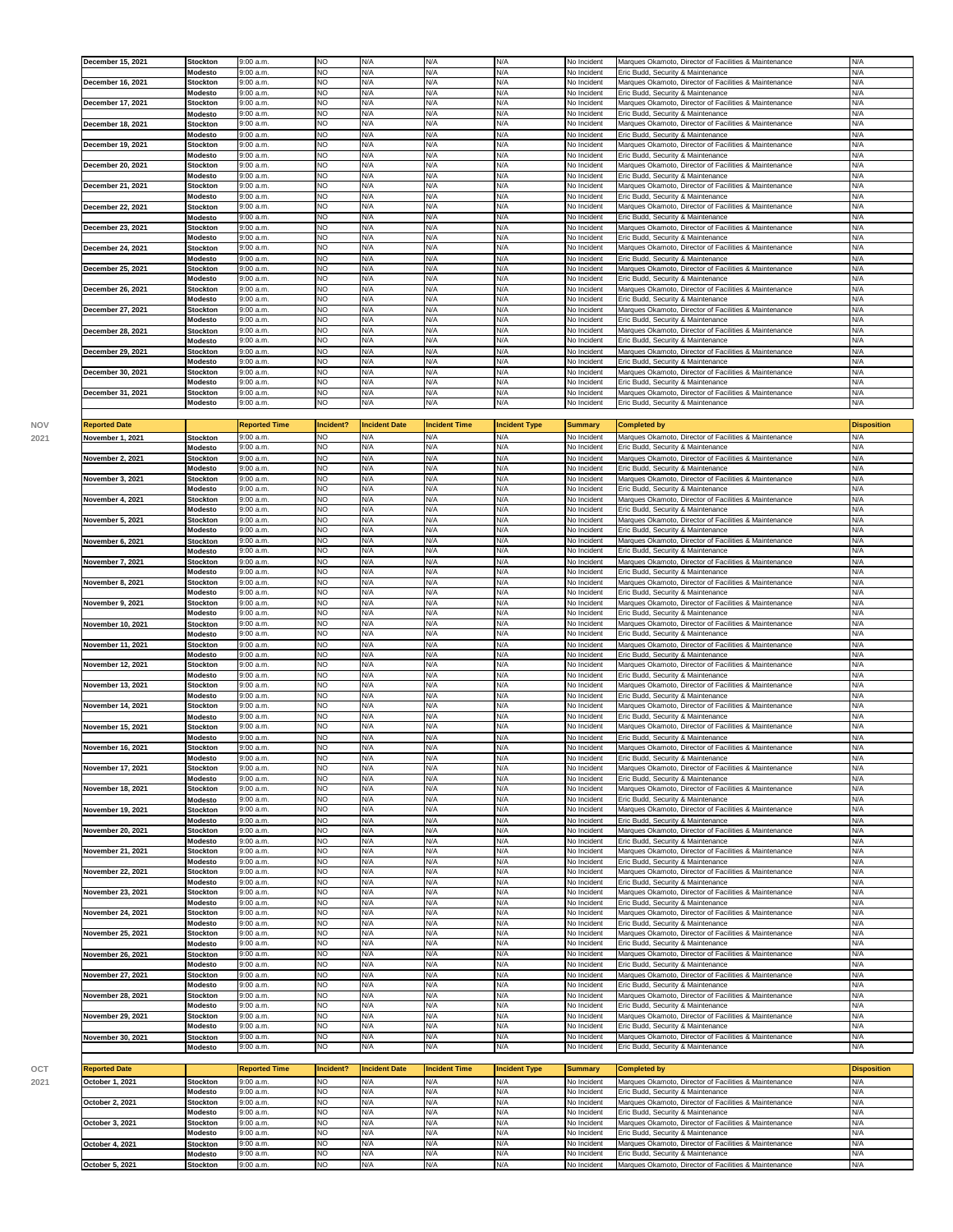|                  | Modesto                    | 9:00a.m.              | <b>NO</b>              | N/A        | N/A        | N/A        | No Incident                | Eric Budd, Security & Maintenance                     | N/A        |
|------------------|----------------------------|-----------------------|------------------------|------------|------------|------------|----------------------------|-------------------------------------------------------|------------|
| October 6, 2021  | <b>Stockton</b>            | 9:00a.m.              | N <sub>O</sub>         | N/A        | N/A        | N/A        | No Incident                | Marques Okamoto, Director of Facilities & Maintenance | N/A        |
|                  | <b>Modesto</b>             | 9:00 a.m.             | NO.                    | N/A        | N/A        | N/A        |                            | Eric Budd, Security & Maintenance                     | N/A        |
|                  |                            |                       |                        |            |            |            | No Incident                |                                                       |            |
| October 7, 2021  | <b>Stockton</b><br>Modesto | 9:00 a.m.<br>9:00a.m. | <b>NO</b><br><b>NO</b> | N/A<br>N/A | N/A<br>N/A | N/A<br>N/A | No Incident<br>No Incident | Marques Okamoto, Director of Facilities & Maintenance | N/A<br>N/A |
|                  |                            |                       |                        |            |            |            |                            | Eric Budd, Security & Maintenance                     |            |
| October 8, 2021  | <b>Stockton</b>            | 9:00a.m.              | NO                     | N/A        | N/A        | N/A        | No Incident                | Marques Okamoto, Director of Facilities & Maintenance | N/A        |
|                  | <b>Modesto</b>             | 9:00 a.m.             | N <sub>O</sub>         | N/A        | N/A        | N/A        | No Incident                | Eric Budd, Security & Maintenance                     | N/A        |
| October 9, 2021  | <b>Stockton</b>            | 9:00 a.m.             | <b>NO</b>              | N/A        | N/A<br>N/A | N/A<br>N/A | No Incident                | Marques Okamoto, Director of Facilities & Maintenance | N/A<br>N/A |
|                  | Modesto                    | 9:00 a.m.             | <b>NO</b>              | N/A        |            |            | No Incident                | Eric Budd, Security & Maintenance                     |            |
| October 10, 2021 | <b>Stockton</b>            | 9:00a.m.              | <b>NO</b>              | N/A        | N/A        | N/A        | No Incident                | Marques Okamoto, Director of Facilities & Maintenance | N/A        |
|                  | Modesto                    | 9:00 a.m.             | <b>NO</b>              | N/A        | N/A        | N/A        | No Incident                | Eric Budd, Security & Maintenance                     | N/A        |
| October 11, 2021 | <b>Stockton</b>            | 9:00a.m.              | NO.                    | N/A        | N/A<br>N/A | N/A        | No Incident                | Marques Okamoto, Director of Facilities & Maintenance | N/A        |
|                  | Modesto                    | 9:00a.m.              | <b>NO</b>              | N/A<br>N/A | N/A        | N/A        | No Incident                | Eric Budd, Security & Maintenance                     | N/A        |
| October 12, 2021 | <b>Stockton</b>            | 9:00 a.m.             | <b>NO</b>              |            |            | N/A        | No Incident                | Marques Okamoto, Director of Facilities & Maintenance | N/A        |
|                  | <b>Modesto</b>             | 9:00 a.m.             | N <sub>O</sub>         | N/A        | N/A        | N/A        | No Incident                | Eric Budd, Security & Maintenance                     | N/A        |
| October 13, 2021 | <b>Stockton</b>            | 9:00a.m.              | NO.                    | N/A        | N/A        | N/A        | No Incident                | Marques Okamoto, Director of Facilities & Maintenance | N/A        |
|                  | Modesto                    | 9:00 a.m.             | NO.                    | N/A        | N/A        | N/A        | No Incident                | Eric Budd, Security & Maintenance                     | N/A        |
| October 14, 2021 | <b>Stockton</b>            | 9:00 a.m.             | <b>NO</b>              | N/A        | N/A        | N/A        | No Incident                | Marques Okamoto, Director of Facilities & Maintenance | N/A        |
|                  | Modesto                    | 9:00 a.m.             | <b>NO</b>              | N/A        | N/A        | N/A        | No Incident                | Eric Budd, Security & Maintenance                     | N/A        |
| October 15, 2021 | <b>Stockton</b>            | 9:00 a.m.             | <b>NO</b>              | N/A        | N/A        | N/A        | No Incident                | Marques Okamoto, Director of Facilities & Maintenance | N/A        |
|                  | Modesto                    | 9:00 a.m.             | N <sub>O</sub>         | N/A        | N/A        | N/A        | No Incident                | Eric Budd, Security & Maintenance                     | N/A        |
| October 16, 2021 | <b>Stockton</b>            | 9:00 a.m.             | NO                     | N/A        | N/A        | N/A        | No Incident                | Marques Okamoto, Director of Facilities & Maintenance | N/A        |
|                  | Modesto                    | 9:00 a.m.             | <b>NO</b>              | N/A        | N/A        | N/A        | No Incident                | Eric Budd, Security & Maintenance                     | N/A        |
| October 17, 2021 | <b>Stockton</b>            | 9:00 a.m.             | NO                     | N/A        | N/A        | N/A        | No Incident                | Marques Okamoto, Director of Facilities & Maintenance | N/A        |
|                  | Modesto                    | 9:00 a.m.             | N <sub>O</sub>         | N/A        | N/A        | N/A        | No Incident                | Eric Budd, Security & Maintenance                     | N/A        |
| October 18, 2021 | <b>Stockton</b>            | 9:00 a.m.             | NO                     | N/A        | N/A        | N/A        | No Incident                | Marques Okamoto, Director of Facilities & Maintenance | N/A        |
|                  | Modesto                    | 9:00 a.m.             | <b>NO</b>              | N/A        | N/A        | N/A        | No Incident                | Eric Budd, Security & Maintenance                     | N/A        |
| October 19, 2021 | <b>Stockton</b>            | 9:00a.m.              | NO.                    | N/A        | N/A        | N/A        | No Incident                | Marques Okamoto, Director of Facilities & Maintenance | N/A        |
|                  | Modesto                    | 9:00 a.m.             | <b>NO</b>              | N/A        | N/A        | N/A        | No Incident                | Eric Budd, Security & Maintenance                     | N/A        |
| October 20, 2021 | <b>Stockton</b>            | 9:00 a.m.             | NO                     | N/A        | N/A        | N/A        | No Incident                | Marques Okamoto, Director of Facilities & Maintenance | N/A        |
|                  | Modesto                    | 9:00 a.m.             | N <sub>O</sub>         | N/A        | N/A        | N/A        | No Incident                | Eric Budd, Security & Maintenance                     | N/A        |
| October 21, 2021 | <b>Stockton</b>            | 9:00a.m.              | NO.                    | N/A        | N/A        | N/A        | No Incident                | Marques Okamoto, Director of Facilities & Maintenance | N/A        |
|                  | Modesto                    | 9:00 a.m.             | NO                     | N/A        | N/A        | N/A        | No Incident                | Eric Budd, Security & Maintenance                     | N/A        |
| October 22, 2021 | <b>Stockton</b>            | 9:00 a.m.             | NO                     | N/A        | N/A        | N/A        | No Incident                | Marques Okamoto, Director of Facilities & Maintenance | N/A        |
|                  | Modesto                    | 9:00 a.m.             | NO                     | N/A        | N/A        | N/A        | No Incident                | Eric Budd, Security & Maintenance                     | N/A        |
| October 23, 2021 | <b>Stockton</b>            | 9:00 a.m.             | <b>NO</b>              | N/A        | N/A        | N/A        | No Incident                | Marques Okamoto, Director of Facilities & Maintenance | N/A        |
|                  | Modesto                    | 9:00 a.m.             | <b>NO</b>              | N/A        | N/A        | N/A        | No Incident                | Eric Budd, Security & Maintenance                     | N/A        |
| October 24, 2021 | <b>Stockton</b>            | 9:00a.m.              | NO                     | N/A        | N/A        | N/A        | No Incident                | Marques Okamoto, Director of Facilities & Maintenance | N/A        |
|                  | Modesto                    | 9:00 a.m.             | <b>NO</b>              | N/A        | N/A        | N/A        | No Incident                | Eric Budd, Security & Maintenance                     | N/A        |
| October 25, 2021 | <b>Stockton</b>            | 9:00 a.m.             | NO                     | N/A        | N/A        | N/A        | No Incident                | Marques Okamoto, Director of Facilities & Maintenance | N/A        |
|                  | Modesto                    | 9:00 a.m.             | NO                     | N/A        | N/A        | N/A        | No Incident                | Eric Budd, Security & Maintenance                     | N/A        |
| October 26, 2021 | <b>Stockton</b>            | 9:00a.m.              | <b>NO</b>              | N/A        | N/A        | N/A        | No Incident                | Marques Okamoto, Director of Facilities & Maintenance | N/A        |
|                  | Modesto                    | 9:00 a.m.             | <b>NO</b>              | N/A        | N/A        | N/A        | No Incident                | Eric Budd, Security & Maintenance                     | N/A        |
| October 27, 2021 | <b>Stockton</b>            | 9:00a.m.              | N <sub>O</sub>         | N/A        | N/A        | N/A        | No Incident                | Marques Okamoto, Director of Facilities & Maintenance | N/A        |
|                  | Modesto                    | 9:00a.m.              | NO.                    | N/A        | N/A        | N/A        | No Incident                | Eric Budd, Security & Maintenance                     | N/A        |
| October 28, 2021 | <b>Stockton</b>            | 9:00a.m.              | <b>NO</b>              | N/A        | N/A        | N/A        | No Incident                | Marques Okamoto, Director of Facilities & Maintenance | N/A        |
|                  | Modesto                    | 9:00 a.m.             | <b>NO</b>              | N/A        | N/A        | N/A        | No Incident                | Eric Budd, Security & Maintenance                     | N/A        |
| October 29, 2021 | <b>Stockton</b>            | 9:00 a.m.             | NO.                    | N/A        | N/A        | N/A        | No Incident                | Marques Okamoto, Director of Facilities & Maintenance | N/A        |
|                  | Modesto                    | 9:00 a.m.             | <b>NO</b>              | N/A        | N/A        | N/A        | No Incident                | Eric Budd, Security & Maintenance                     | N/A        |
| October 30, 2021 | <b>Stockton</b>            | 9:00a.m.              | <b>NO</b>              | N/A        | N/A        | N/A        | No Incident                | Marques Okamoto, Director of Facilities & Maintenance | N/A        |
|                  | <b>Modesto</b>             | 9:00 a.m.             | N <sub>O</sub>         | N/A        | N/A        | N/A        | No Incident                | Eric Budd, Security & Maintenance                     | N/A        |
| October 31, 2021 | <b>Stockton</b>            | 9:00 a.m.             | <b>NO</b>              | N/A        | N/A        | N/A        | No Incident                | Marques Okamoto, Director of Facilities & Maintenance | N/A        |
|                  | Modesto                    | 9:00 a.m.             | <b>NO</b>              | N/A        | N/A        | N/A        | No Incident                | Eric Budd, Security & Maintenance                     | N/A        |
|                  |                            |                       |                        |            |            |            |                            |                                                       |            |

|                      | <b>MORGSTO</b>             | 5.00 a.00            | IVU              | N/T                  | N                    |                      |                | Fine Dudd, Security or Maintenance                                                         |                    |
|----------------------|----------------------------|----------------------|------------------|----------------------|----------------------|----------------------|----------------|--------------------------------------------------------------------------------------------|--------------------|
| <b>Reported Date</b> |                            | <b>Reported Time</b> | Incident?        | <b>Incident Date</b> | <b>Incident Time</b> | <b>Incident Type</b> | <b>Summary</b> | <b>Completed by</b>                                                                        | <b>Disposition</b> |
| September 1, 2021    | <b>Stockton</b>            | 9:00a.m.             | <b>NO</b>        | N/A                  | N/A                  | N/A                  | No Incident    | Marques Okamoto, Director of Facilities & Maintenance                                      | N/A                |
|                      | Modesto                    | 9:00 a.m.            | <b>NO</b>        | N/A                  | N/A                  | N/A                  | No Incident    | Eric Budd, Security & Maintenance                                                          | N/A                |
| September 2, 2021    | <b>Stockton</b>            | 9:00 a.m.            | <b>NO</b>        | N/A                  | N/A                  | N/A                  | No Incident    | Marques Okamoto, Director of Facilities & Maintenance                                      | N/A                |
|                      | Modesto                    | 9:00 a.m.            | <b>NO</b>        | N/A                  | N/A                  | N/A                  | No Incident    | Eric Budd, Security & Maintenance                                                          | N/A                |
| September 3, 2021    | <b>Stockton</b>            | 9:00 a.m.            | <b>NO</b>        | N/A                  | N/A                  | N/A                  | No Incident    | Marques Okamoto, Director of Facilities & Maintenance                                      | N/A                |
|                      | Modesto                    | 9:00 a.m.            | <b>NO</b>        | N/A                  | N/A                  | N/A                  | No Incident    | Eric Budd, Security & Maintenance                                                          | N/A                |
| September 4, 2021    |                            | 9:00a.m              | NO.              | N/A                  | N/A                  | N/A                  | No Incident    | Marques Okamoto, Director of Facilities & Maintenance                                      | N/A                |
|                      | <b>Stockton</b><br>Modesto | 9:00 a.m.            | <b>NO</b>        | N/A                  | N/A                  | N/A                  | No Incident    | Eric Budd, Security & Maintenance                                                          | N/A                |
|                      |                            | 9:00a.m.             | <b>NO</b>        | N/A                  | N/A                  | N/A                  | No Incident    |                                                                                            | N/A                |
| September 5, 2021    | <b>Stockton</b><br>Modesto | 9:00 a.m.            | NO.              | N/A                  | N/A                  | N/A                  | No Incident    | Marques Okamoto, Director of Facilities & Maintenance<br>Eric Budd, Security & Maintenance | N/A                |
|                      |                            |                      |                  |                      |                      |                      |                |                                                                                            |                    |
| September 6, 2021    | <b>Stockton</b>            | 9:00a.m              | <b>NO</b><br>NO. | N/A<br>N/A           | N/A<br>N/A           | N/A<br>N/A           | No Incident    | Marques Okamoto, Director of Facilities & Maintenance                                      | N/A<br>N/A         |
|                      | Modesto                    | 9:00 a.m.            |                  |                      |                      |                      | No Incident    | Eric Budd, Security & Maintenance                                                          |                    |
| September 7, 2021    | <b>Stockton</b>            | 9:00 a.m.            | <b>NO</b>        | N/A                  | N/A                  | N/A                  | No Incident    | Marques Okamoto, Director of Facilities & Maintenance                                      | N/A                |
|                      | Modesto                    | 9:00a.m.             | <b>NO</b>        | N/A                  | N/A                  | N/A                  | No Incident    | Eric Budd, Security & Maintenance                                                          | N/A                |
| September 8, 2021    | <b>Stockton</b>            | 9:00 a.m.            | <b>NO</b>        | N/A                  | N/A                  | N/A                  | No Incident    | Marques Okamoto, Director of Facilities & Maintenance                                      | N/A                |
|                      | Modesto                    | 9:00 a.m.            | <b>NO</b>        | N/A                  | N/A                  | N/A                  | No Incident    | Eric Budd, Security & Maintenance                                                          | N/A                |
| September 9, 2021    | <b>Stockton</b>            | 9:00 a.m.            | <b>NO</b>        | N/A                  | N/A                  | N/A                  | No Incident    | Marques Okamoto, Director of Facilities & Maintenance                                      | N/A                |
|                      | Modesto                    | 9:00 a.m.            | <b>NO</b>        | N/A                  | N/A                  | N/A                  | No Incident    | Eric Budd, Security & Maintenance                                                          | N/A                |
| September 10, 2021   | <b>Stockton</b>            | 9:00 a.m.            | <b>NO</b>        | N/A                  | N/A                  | N/A                  | No Incident    | Marques Okamoto, Director of Facilities & Maintenance                                      | N/A                |
|                      | Modesto                    | 9:00 a.m.            | <b>NO</b>        | N/A                  | N/A                  | N/A                  | No Incident    | Eric Budd, Security & Maintenance                                                          | N/A                |
| September 11, 2021   | <b>Stockton</b>            | 9:00 a.m.            | <b>NO</b>        | N/A                  | N/A                  | N/A                  | No Incident    | Marques Okamoto, Director of Facilities & Maintenance                                      | N/A                |
|                      | Modesto                    | 9:00 a.m.            | NO               | N/A                  | N/A                  | N/A                  | No Incident    | Eric Budd, Security & Maintenance                                                          | N/A                |
| September 12, 2021   | <b>Stockton</b>            | 9:00 a.m.            | <b>NO</b>        | N/A                  | N/A                  | N/A                  | No Incident    | Marques Okamoto, Director of Facilities & Maintenance                                      | N/A                |
|                      | Modesto                    | 9:00 a.m.            | <b>NO</b>        | N/A                  | N/A                  | N/A                  | No Incident    | Eric Budd, Security & Maintenance                                                          | N/A                |
| September 13, 2021   | <b>Stockton</b>            | 9:00 a.m.            | <b>NO</b>        | N/A                  | N/A                  | N/A                  | No Incident    | Marques Okamoto, Director of Facilities & Maintenance                                      | N/A                |
|                      | Modesto                    | 9:00 a.m.            | <b>NO</b>        | N/A                  | N/A                  | N/A                  | No Incident    | Eric Budd, Security & Maintenance                                                          | N/A                |
| September 14, 2021   | <b>Stockton</b>            | 9:00 a.m.            | <b>NO</b>        | N/A                  | N/A                  | N/A                  | No Incident    | Marques Okamoto, Director of Facilities & Maintenance                                      | N/A                |
|                      | Modesto                    | 9:00 a.m.            | <b>NO</b>        | N/A                  | N/A                  | N/A                  | No Incident    | Eric Budd, Security & Maintenance                                                          | N/A                |
| September 15, 2021   | Stockton                   | 9:00 a.m.            | <b>NO</b>        | N/A                  | N/A                  | N/A                  | No Incident    | Marques Okamoto, Director of Facilities & Maintenance                                      | N/A                |
|                      | Modesto                    | 9:00 a.m.            | <b>NO</b>        | N/A                  | N/A                  | N/A                  | No Incident    | Eric Budd, Security & Maintenance                                                          | N/A                |
| September 16, 2021   | <b>Stockton</b>            | 9:00 a.m.            | <b>NO</b>        | N/A                  | N/A                  | N/A                  | No Incident    | Marques Okamoto, Director of Facilities & Maintenance                                      | N/A                |
|                      | Modesto                    | 9:00a.m.             | <b>NO</b>        | N/A                  | N/A                  | N/A                  | No Incident    | Eric Budd, Security & Maintenance                                                          | N/A                |
| September 17, 2021   | <b>Stockton</b>            | 9:00 a.m.            | <b>NO</b>        | N/A                  | N/A                  | N/A                  | No Incident    | Marques Okamoto, Director of Facilities & Maintenance                                      | N/A                |
|                      | Modesto                    | 9:00a.m.             | <b>NO</b>        | N/A                  | N/A                  | N/A                  | No Incident    | Eric Budd, Security & Maintenance                                                          | N/A                |
| September 18, 2021   | <b>Stockton</b>            | 9:00a.m.             | NO.              | N/A                  | N/A                  | N/A                  | No Incident    | Marques Okamoto, Director of Facilities & Maintenance                                      | N/A                |
|                      | Modesto                    | 9:00 a.m.            | <b>NO</b>        | N/A                  | N/A                  | N/A                  | No Incident    | Eric Budd, Security & Maintenance                                                          | N/A                |
| September 19, 2021   | <b>Stockton</b>            | 9:00 a.m.            | NO.              | N/A                  | N/A                  | N/A                  | No Incident    | Marques Okamoto, Director of Facilities & Maintenance                                      | N/A                |
|                      | Modesto                    | 9:00 a.m.            | <b>NO</b>        | N/A                  | N/A                  | N/A                  | No Incident    | Eric Budd, Security & Maintenance                                                          | N/A                |
| September 20, 2021   | <b>Stockton</b>            | 9:00a.m.             | <b>NO</b>        | N/A                  | N/A                  | N/A                  | No Incident    | Marques Okamoto, Director of Facilities & Maintenance                                      | N/A                |
|                      | Modesto                    | 9:00 a.m.            | <b>NO</b>        | N/A                  | N/A                  | N/A                  | No Incident    | Eric Budd, Security & Maintenance                                                          | N/A                |
| September 21, 2021   | <b>Stockton</b>            | 9:00 a.m.            | <b>NO</b>        | N/A                  | N/A                  | N/A                  | No Incident    | Marques Okamoto, Director of Facilities & Maintenance                                      | N/A                |
|                      | Modesto                    | 9:00 a.m.            | <b>NO</b>        | N/A                  | N/A                  | N/A                  | No Incident    | Eric Budd, Security & Maintenance                                                          | N/A                |
| September 22, 2021   | <b>Stockton</b>            | 9:00 a.m.            | <b>NO</b>        | N/A                  | N/A                  | N/A                  | No Incident    | Marques Okamoto, Director of Facilities & Maintenance                                      | N/A                |
|                      | Modesto                    | 9:00 a.m.            | <b>NO</b>        | N/A                  | N/A                  | N/A                  | No Incident    | Eric Budd, Security & Maintenance                                                          | N/A                |
| September 23, 2021   | <b>Stockton</b>            | 9:00 a.m.            | <b>NO</b>        | N/A                  | N/A                  | N/A                  | No Incident    | Marques Okamoto, Director of Facilities & Maintenance                                      | N/A                |
|                      | Modesto                    | 9:00 a.m.            | <b>NO</b>        | N/A                  | N/A                  | N/A                  | No Incident    | Eric Budd, Security & Maintenance                                                          | N/A                |
| September 24, 2021   | Stockton                   | 9:00 a.m.            | <b>NO</b>        | N/A                  | N/A                  | N/A                  | No Incident    | Marques Okamoto, Director of Facilities & Maintenance                                      | N/A                |
|                      | Modesto                    | 9:00 a.m.            | <b>NO</b>        | N/A                  | N/A                  | N/A                  | No Incident    | Eric Budd, Security & Maintenance                                                          | N/A                |
| September 25, 2021   | <b>Stockton</b>            | 9:00 a.m.            | <b>NO</b>        | N/A                  | N/A                  | N/A                  | No Incident    | Marques Okamoto, Director of Facilities & Maintenance                                      | N/A                |
|                      | Modesto                    | 9:00 a.m.            | <b>NO</b>        | N/A                  | N/A                  | N/A                  | No Incident    | Eric Budd, Security & Maintenance                                                          | N/A                |
| September 26, 2021   | <b>Stockton</b>            | 9:00 a.m.            | <b>NO</b>        | N/A                  | N/A                  | N/A                  | No Incident    | Marques Okamoto, Director of Facilities & Maintenance                                      | N/A                |
|                      |                            |                      |                  |                      |                      |                      |                |                                                                                            |                    |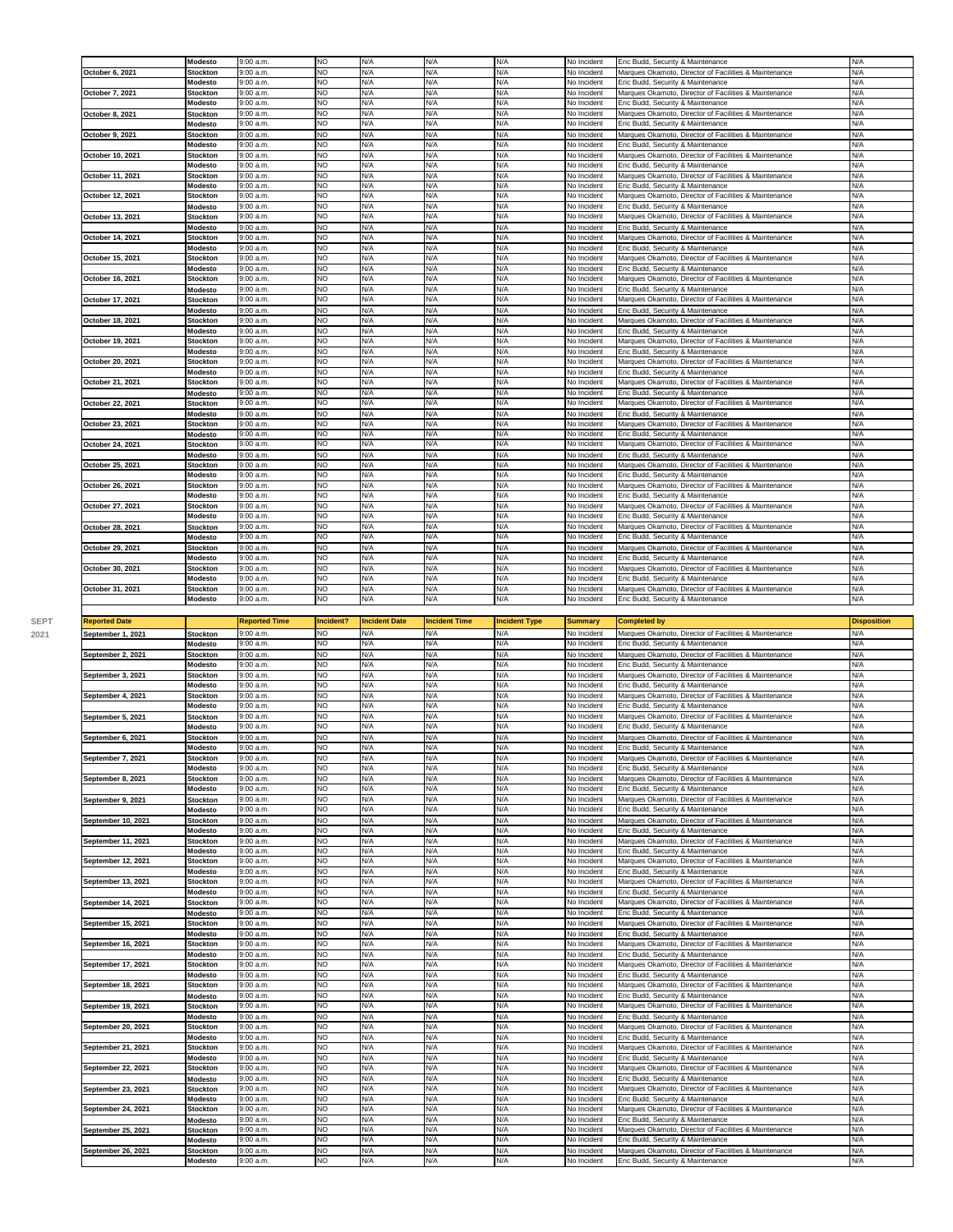| September 27, 2021 | <b>Stockton</b> | 9:00 a.m. | <b>INO</b> | N/A  |  | No Incident | Marques Okamoto, Director of Facilities & Maintenance | N/A         |
|--------------------|-----------------|-----------|------------|------|--|-------------|-------------------------------------------------------|-------------|
|                    | <b>Modesto</b>  | 9:00 a.m. | <b>INO</b> | IN/A |  | No Incident | Eric Budd, Security & Maintenance                     | N/A         |
| September 28, 2021 | <b>Stockton</b> | 9:00 a.m. | <b>NO</b>  | N/A  |  | No Incident | Marques Okamoto, Director of Facilities & Maintenance | N/A         |
|                    | <b>Modesto</b>  | 9:00 a.m. | <b>INO</b> | N/A  |  | No Incident | Eric Budd, Security & Maintenance                     | N/A         |
| September 29, 2021 | <b>Stockton</b> | 9:00 a.m. | <b>NO</b>  | IN/A |  | No Incident | Marques Okamoto, Director of Facilities & Maintenance | <b>IN/A</b> |
|                    | <b>Modesto</b>  | 9:00 a.m. | <b>NO</b>  | N/A  |  | No Incident | Eric Budd, Security & Maintenance                     | N/A         |
| September 30, 2021 | <b>Stockton</b> | 9:00 a.m. | <b>NO</b>  | N/A  |  | No Incident | Marques Okamoto, Director of Facilities & Maintenance | N/A         |
|                    | <b>Modesto</b>  | 9:00 a.m. | <b>INO</b> | N/A  |  | No Incident | Eric Budd, Security & Maintenance                     | N/A         |
|                    |                 |           |            |      |  |             |                                                       |             |

| <b>Reported Date</b>   |                            | <b>Reported Time</b>  | Incident? | <b>Incident Date</b> | <b>Incident Time</b> | <b>Incident Type</b> | <b>Summary</b>             | Completed by                                                                               | <b>Disposition</b> |
|------------------------|----------------------------|-----------------------|-----------|----------------------|----------------------|----------------------|----------------------------|--------------------------------------------------------------------------------------------|--------------------|
| August 1, 2021         | <b>Stockton</b>            | 9:00 a.m.             | <b>NO</b> | N/A                  | N/A                  | N/A                  | No Incident                | Marques Okamoto, Director of Facilities & Maintenance                                      | N/A                |
|                        | Modesto                    | 9:00 a.m.             | NO.       | N/A                  | N/A                  | N/A                  | No Incident                | Eric Budd, Security & Maintenance                                                          | N/A                |
| <b>August 2, 2021</b>  | <b>Stockton</b>            | 9:00 a.m.             | <b>NO</b> | N/A                  | N/A                  | N/A                  | No Incident                | Marques Okamoto, Director of Facilities & Maintenance                                      | N/A                |
|                        | Modesto                    | 9:00 a.m.             | <b>NO</b> | N/A                  | N/A                  | N/A                  | No Incident                | Eric Budd, Security & Maintenance                                                          | N/A                |
| August 3, 2021         | <b>Stockton</b>            | 9:00 a.m.             | <b>NO</b> | N/A                  | N/A                  | N/A                  | No Incident                | Marques Okamoto, Director of Facilities & Maintenance                                      | N/A                |
|                        | Modesto                    | 9:00 a.m.             | <b>NO</b> | N/A                  | N/A                  | N/A                  | No Incident                | Eric Budd, Security & Maintenance                                                          | N/A                |
| August 4, 2021         | <b>Stockton</b>            | 9:00 a.m.             | <b>NO</b> | N/A                  | N/A                  | N/A                  | No Incident                | Marques Okamoto, Director of Facilities & Maintenance                                      | N/A                |
|                        | Modesto                    | 9:00 a.m.             | NO.       | N/A                  | N/A                  | N/A                  | No Incident                | Eric Budd, Security & Maintenance                                                          | N/A                |
| August 5, 2021         | <b>Stockton</b>            | 9:00 a.m.             | <b>NO</b> | N/A                  | N/A                  | N/A                  | No Incident                | Marques Okamoto, Director of Facilities & Maintenance                                      | N/A                |
|                        | Modesto                    | 9:00 a.m.             | <b>NO</b> | N/A                  | N/A                  | N/A                  | No Incident                | Eric Budd, Security & Maintenance                                                          | N/A                |
| <b>August 6, 2021</b>  | <b>Stockton</b>            | 9:00 a.m              | <b>NO</b> | N/A                  | N/A                  | N/A                  | No Incident                | Marques Okamoto, Director of Facilities & Maintenance                                      | N/A                |
|                        | Modesto                    | 9:00 a.m.             | NO.       | N/A                  | N/A                  | N/A                  | No Incident                | Eric Budd, Security & Maintenance                                                          | N/A                |
| August 7, 2021         | <b>Stockton</b>            | 9:00 a.m.             | NO.       | N/A                  | N/A                  | N/A                  | No Incident                | Marques Okamoto, Director of Facilities & Maintenance                                      | N/A                |
|                        | Modesto                    | 9:00 a.m.             | <b>NO</b> | N/A                  | N/A                  | N/A                  | No Incident                | Eric Budd, Security & Maintenance                                                          | N/A                |
| August 8, 2021         | <b>Stockton</b>            | 9:00a.m.              | <b>NO</b> | N/A                  | N/A                  | N/A                  | No Incident                | Marques Okamoto, Director of Facilities & Maintenance                                      | N/A                |
|                        | Modesto                    | 9:00 a.m.             | NO.       | N/A                  | N/A                  | N/A                  | No Incident                | Eric Budd, Security & Maintenance                                                          | N/A                |
| <b>August 9, 2021</b>  | <b>Stockton</b>            | 9:00 a.m.             | <b>NO</b> | N/A                  | N/A                  | N/A                  | No Incident                | Marques Okamoto, Director of Facilities & Maintenance                                      | N/A                |
|                        | Modesto                    | 9:00 a.m.             | <b>NO</b> | N/A                  | N/A                  | N/A                  | No Incident                | Eric Budd, Security & Maintenance                                                          | N/A                |
| <b>August 10, 2021</b> | <b>Stockton</b>            | 9:00 a.m.             | <b>NO</b> | N/A                  | N/A                  | N/A                  | No Incident                | Marques Okamoto, Director of Facilities & Maintenance                                      | N/A                |
|                        | Modesto                    | 9:00 a.m.             | <b>NO</b> | N/A                  | N/A                  | N/A                  | No Incident                | Eric Budd, Security & Maintenance                                                          | N/A                |
| August 11, 2021        | Stockton                   | 9:00 a.m.             | NO.       | N/A                  | N/A                  | N/A                  | No Incident                | Marques Okamoto, Director of Facilities & Maintenance                                      | N/A                |
|                        | Modesto                    | 9:00 a.m.             | <b>NO</b> | N/A                  | N/A                  | N/A                  | No Incident                | Eric Budd, Security & Maintenance                                                          | N/A                |
| August 12, 2021        | <b>Stockton</b>            | 9:00 a.m.             | <b>NO</b> | N/A                  | N/A                  | N/A                  | No Incident                | Marques Okamoto, Director of Facilities & Maintenance                                      | N/A                |
|                        | Modesto                    | 9:00 a.m.             | NO        | N/A                  | N/A                  | N/A                  | No Incident                | Eric Budd, Security & Maintenance                                                          | N/A                |
| August 13, 2021        | Stockton                   | 9:00 a.m.             | <b>NO</b> | N/A                  | N/A                  | N/A                  | No Incident                | Marques Okamoto, Director of Facilities & Maintenance                                      | N/A                |
|                        | Modesto                    | 9:00 a.m.             | <b>NO</b> | N/A                  | N/A                  | N/A                  | No Incident                | Eric Budd, Security & Maintenance                                                          | N/A                |
| <b>August 14, 2021</b> | <b>Stockton</b>            | 9:00 a.m.             | <b>NO</b> | N/A                  | N/A                  | N/A                  | No Incident                | Marques Okamoto, Director of Facilities & Maintenance                                      | N/A                |
|                        | Modesto                    | 9:00 a.m.             | <b>NO</b> | N/A                  | N/A                  | N/A                  | No Incident                | Eric Budd, Security & Maintenance                                                          | N/A                |
| August 15, 2021        | <b>Stockton</b>            | 9:00 a.m.             | <b>NO</b> | N/A                  | N/A                  | N/A                  | No Incident                | Marques Okamoto, Director of Facilities & Maintenance                                      | N/A                |
|                        | <b>Modesto</b>             | 9:00a.m               | <b>NO</b> | N/A                  | N/A                  | N/A                  | No Incident                | Eric Budd, Security & Maintenance                                                          | N/A                |
| August 16, 2021        | <b>Stockton</b>            | 9:00 a.m.             | <b>NO</b> | N/A                  | N/A                  | N/A                  | No Incident                | Marques Okamoto, Director of Facilities & Maintenance                                      | N/A                |
|                        | Modesto                    | 9:00 a.m.             | NO.       | N/A                  | N/A                  | N/A                  | No Incident                | Eric Budd, Security & Maintenance                                                          | N/A                |
| August 17, 2021        | <b>Stockton</b>            | 9:00 a.m.             | <b>NO</b> | N/A                  | N/A                  | N/A                  | No Incident                | Marques Okamoto, Director of Facilities & Maintenance                                      | N/A                |
|                        | Modesto                    | 9:00a.m.              | NO.       | N/A                  | N/A                  | N/A                  | No Incident                | Eric Budd, Security & Maintenance                                                          | N/A                |
| August 18, 2021        | <b>Stockton</b>            | 9:00 a.m.             | <b>NO</b> | N/A                  | N/A                  | N/A                  | No Incident                | Marques Okamoto, Director of Facilities & Maintenance                                      | N/A                |
|                        | Modesto                    | 9:00 a.m.             | <b>NO</b> | N/A                  | N/A                  | N/A                  | No Incident                | Eric Budd, Security & Maintenance                                                          | N/A                |
| August 19, 2021        | Stockton                   | 9:00 a.m.             | <b>NO</b> | N/A                  | N/A                  | N/A                  | No Incident                | Marques Okamoto, Director of Facilities & Maintenance                                      | N/A                |
|                        | Modesto                    | 9:00a.m               | <b>NO</b> | N/A                  | N/A                  | N/A                  | No Incident                | Eric Budd, Security & Maintenance                                                          | N/A                |
| August 20, 2021        | <b>Stockton</b>            | 9:00 a.m.             | <b>NO</b> | N/A                  | N/A                  | N/A                  | No Incident                | Marques Okamoto, Director of Facilities & Maintenance                                      | N/A                |
|                        | Modesto                    | 9:00 a.m.             | NO.       | N/A                  | N/A                  | N/A                  | No Incident                | Eric Budd, Security & Maintenance                                                          | N/A                |
| <b>August 21, 2021</b> | Stockton                   | 9:00 a.m.             | <b>NO</b> | N/A                  | N/A                  | N/A                  | No Incident                | Marques Okamoto, Director of Facilities & Maintenance                                      | N/A                |
|                        | Modesto                    | 9:00a.m.              | NO.       | N/A                  | N/A                  | N/A                  | No Incident                | Eric Budd, Security & Maintenance                                                          | N/A                |
| <b>August 22, 2021</b> | <b>Stockton</b>            | 9:00 a.m              | <b>NO</b> | N/A                  | N/A                  | N/A                  | No Incident                | Marques Okamoto, Director of Facilities & Maintenance                                      | N/A                |
|                        | Modesto                    | 9:00 a.m.             | NO.       | N/A                  | N/A                  | N/A                  | No Incident                | Eric Budd, Security & Maintenance                                                          | N/A                |
| August 23, 2021        | <b>Stockton</b>            | 9:00 a.m.             | NO.       | N/A                  | N/A                  | N/A                  | No Incident                | Marques Okamoto, Director of Facilities & Maintenance                                      | N/A                |
|                        | Modesto                    | 9:00 a.m              | <b>NO</b> | N/A                  | N/A                  | N/A                  | No Incident                | Eric Budd, Security & Maintenance                                                          | N/A                |
| August 24, 2021        | Stockton                   | 9:00 a.m.             | <b>NO</b> | N/A                  | N/A                  | N/A                  | No Incident                | Marques Okamoto, Director of Facilities & Maintenance                                      | N/A                |
|                        | Modesto                    | 9:00 a.m.             | NO.       | N/A                  | N/A                  | N/A                  | No Incident                | Eric Budd, Security & Maintenance                                                          | N/A                |
| August 25, 2021        | <b>Stockton</b>            | 9:00 a.m.             | <b>NO</b> | N/A                  | N/A                  | N/A                  | No Incident                | Marques Okamoto, Director of Facilities & Maintenance                                      | N/A                |
|                        | Modesto                    | 9:00 a.m.             | NO.       | N/A                  | N/A                  | N/A                  | No Incident                | Eric Budd, Security & Maintenance                                                          | N/A                |
| <b>August 26, 2021</b> | <b>Stockton</b>            | 9:00 a.m              | NO.       | N/A                  | N/A                  | N/A                  | No Incident                | Marques Okamoto, Director of Facilities & Maintenance                                      | N/A                |
|                        | Modesto                    | $9:00$ a.m.           | NO        | N/A                  | N/A                  | N/A                  | No Incident                | Eric Budd, Security & Maintenance                                                          | N/A                |
| August 27, 2021        | <b>Stockton</b>            | 9:00 a.m.             | <b>NO</b> | N/A                  | N/A                  | N/A                  | No Incident                | Marques Okamoto, Director of Facilities & Maintenance                                      | N/A                |
|                        | Modesto                    | 9:00 a.m              | <b>NO</b> | N/A                  | N/A                  | N/A                  | No Incident                | Eric Budd, Security & Maintenance                                                          | N/A                |
| <b>August 28, 2021</b> | <b>Stockton</b>            | 9:00 a.m.             | <b>NO</b> | N/A                  | N/A                  | N/A                  | No Incident                | Marques Okamoto, Director of Facilities & Maintenance                                      | N/A                |
|                        |                            | 9:00 a.m.             | <b>NO</b> | N/A                  | N/A                  | N/A                  |                            |                                                                                            | N/A                |
| August 29, 2021        | Modesto<br><b>Stockton</b> | 9:00 a.m.             | <b>NO</b> | N/A                  | N/A                  | N/A                  | No Incident<br>No Incident | Eric Budd, Security & Maintenance<br>Marques Okamoto, Director of Facilities & Maintenance | N/A                |
|                        |                            |                       | NO.       | N/A                  | N/A                  | N/A                  |                            |                                                                                            | N/A                |
|                        | Modesto                    | 9:00 a.m.             | NO        | N/A                  | N/A                  | N/A                  | No Incident                | Eric Budd, Security & Maintenance                                                          | N/A                |
| August 30, 2021        | <b>Stockton</b>            | 9:00 a.m              | NO.       | N/A                  |                      |                      | No Incident                | Marques Okamoto, Director of Facilities & Maintenance                                      |                    |
|                        | Modesto<br><b>Stockton</b> | 9:00 a.m.<br>9:00a.m. | NO.       | N/A                  | N/A<br>N/A           | N/A<br>N/A           | No Incident<br>No Incident | Eric Budd, Security & Maintenance                                                          | N/A<br>N/A         |
| August 31, 2021        |                            |                       |           |                      |                      |                      |                            | Marques Okamoto, Director of Facilities & Maintenance                                      |                    |
|                        | Modesto                    | 9:00 a.m              | <b>NO</b> | N/A                  | N/A                  | N/A                  | No Incident                | Eric Budd, Security & Maintenance                                                          | N/A                |

| <b>Reported Date</b> |                 | <b>Reported Time</b> | Incident? | <b>Incident Date</b> | <b>Incident Time</b> | <b>Incident Type</b> | <b>Summary</b> | <b>Completed by</b>                                    | <b>Disposition</b> |
|----------------------|-----------------|----------------------|-----------|----------------------|----------------------|----------------------|----------------|--------------------------------------------------------|--------------------|
| July 1, 2021         | <b>Stockton</b> | 9:00a.m.             | <b>NO</b> | N/A                  | N/A                  | N/A                  | No Incident    | Marques Okamoto, Director of Facilities & Maintenance  | N/A                |
|                      | Modesto         | 9:00 a.m.            | <b>NO</b> | N/A                  | N/A                  | N/A                  | No Incident    | Eric Budd, Security & Maintenance                      | N/A                |
| July 2, 2021         | <b>Stockton</b> | 9:00 a.m.            | NO.       | N/A                  | N/A                  | N/A                  | No Incident    | Armando Huerta, Supervisor of Facilities & Maintenance | N/A                |
|                      | <b>Modesto</b>  | 9:00 a.m.            | NO        | N/A                  | N/A                  | N/A                  | No Incident    | Eric Budd, Security & Maintenance                      | N/A                |
| July 3, 2021         | <b>Stockton</b> | 9:00 a.m.            | NO.       | N/A                  | N/A                  | N/A                  | No Incident    | Armando Huerta, Supervisor of Facilities & Maintenance | N/A                |
|                      | <b>Modesto</b>  | 9:00 a.m.            | <b>NO</b> | N/A                  | N/A                  | N/A                  | No Incident    | Eric Budd, Security & Maintenance                      | N/A                |
| July 4, 2021         | <b>Stockton</b> | 9:00 a.m.            | <b>NO</b> | N/A                  | N/A                  | N/A                  | No Incident    | Armando Huerta, Supervisor of Facilities & Maintenance | N/A                |
|                      | <b>Modesto</b>  | 9:00 a.m.            | <b>NO</b> | N/A                  | N/A                  | N/A                  | No Incident    | Eric Budd, Security & Maintenance                      | N/A                |
| July 5, 2021         | <b>Stockton</b> | 9:00 a.m.            | <b>NO</b> | N/A                  | N/A                  | N/A                  | No Incident    | Marques Okamoto, Director of Facilities & Maintenance  | N/A                |
|                      | <b>Modesto</b>  | 9:00 a.m.            | <b>NO</b> | N/A                  | N/A                  | N/A                  | No Incident    | Eric Budd, Security & Maintenance                      | N/A                |
| July 6, 2021         | <b>Stockton</b> | 9:00 a.m.            | NO        | N/A                  | N/A                  | N/A                  | No Incident    | Armando Huerta, Supervisor of Facilities & Maintenance | N/A                |
|                      | <b>Modesto</b>  | 9:00 a.m.            | <b>NO</b> | N/A                  | N/A                  | N/A                  | No Incident    | Eric Budd, Security & Maintenance                      | N/A                |
| <b>July 7, 2021</b>  | <b>Stockton</b> | 9:00 a.m.            | <b>NO</b> | N/A                  | N/A                  | N/A                  | No Incident    | Armando Huerta, Supervisor of Facilities & Maintenance | N/A                |
|                      | <b>Modesto</b>  | 9:00 a.m.            | NO.       | N/A                  | N/A                  | N/A                  | No Incident    | Eric Budd, Security & Maintenance                      | N/A                |
| <b>July 8, 2021</b>  | <b>Stockton</b> | 9:00 a.m.            | <b>NO</b> | N/A                  | N/A                  | N/A                  | No Incident    | Armando Huerta, Supervisor of Facilities & Maintenance | N/A                |
|                      | Modesto         | 9:00 a.m.            | <b>NO</b> | N/A                  | N/A                  | N/A                  | No Incident    | Eric Budd, Security & Maintenance                      | N/A                |
| July 9, 2021         | <b>Stockton</b> | 9:00 a.m.            | <b>NO</b> | N/A                  | N/A                  | N/A                  | No Incident    | Armando Huerta, Supervisor of Facilities & Maintenance | N/A                |
|                      | <b>Modesto</b>  | 9:00 a.m.            | Ю         | N/A                  | N/A                  | N/A                  | No Incident    | Eric Budd, Security & Maintenance                      | N/A                |
| July 10, 2021        | Stockton        | 9:00 a.m.            | NO.       | N/A                  | N/A                  | N/A                  | No Incident    | Marques Okamoto, Director of Facilities & Maintenance  | N/A                |
|                      | <b>Modesto</b>  | 9:00 a.m.            | <b>NO</b> | N/A                  | N/A                  | N/A                  | No Incident    | Eric Budd, Security & Maintenance                      | N/A                |
| July 11, 2021        | <b>Stockton</b> | 9:00 a.m.            | NO.       | N/A                  | N/A                  | N/A                  | No Incident    | Marques Okamoto, Director of Facilities & Maintenance  | N/A                |
|                      | <b>Modesto</b>  | 9:00 a.m.            | <b>NO</b> | N/A                  | N/A                  | N/A                  | No Incident    | Eric Budd, Security & Maintenance                      | N/A                |
| July 12, 2021        | <b>Stockton</b> | 9:00 a.m.            | <b>NO</b> | N/A                  | N/A                  | N/A                  | No Incident    | Marques Okamoto, Director of Facilities & Maintenance  | N/A                |
|                      | <b>Modesto</b>  | 9:00 a.m.            | <b>NO</b> | N/A                  | N/A                  | N/A                  | No Incident    | Eric Budd, Security & Maintenance                      | N/A                |
| July 13, 2021        | <b>Stockton</b> | 9:00 a.m.            | <b>NO</b> | N/A                  | N/A                  | N/A                  | No Incident    | Marques Okamoto, Director of Facilities & Maintenance  | N/A                |
|                      | Modesto         | 9:00 a.m.            | NO        | N/A                  | N/A                  | N/A                  | No Incident    | Eric Budd, Security & Maintenance                      | N/A                |
| July 14, 2021        | <b>Stockton</b> | 9:00 a.m.            | Ю         | N/A                  | N/A                  | N/A                  | No Incident    | Marques Okamoto, Director of Facilities & Maintenance  | N/A                |
|                      | <b>Modesto</b>  | 9:00 a.m.            | <b>NO</b> | N/A                  | N/A                  | N/A                  | No Incident    | Eric Budd, Security & Maintenance                      | N/A                |
| July 15, 2021        | <b>Stockton</b> | 9:00 a.m.            | <b>NO</b> | N/A                  | N/A                  | N/A                  | No Incident    | Armando Huerta, Supervisor of Facilities & Maintenance | N/A                |
|                      | Modesto         | 9:00 a.m.            | NO        | N/A                  | N/A                  | N/A                  | No Incident    | Eric Budd, Security & Maintenance                      | N/A                |
| July 16, 2021        | <b>Stockton</b> | 9:00 a.m.            | NO.       | N/A                  | N/A                  | N/A                  | No Incident    | Marques Okamoto, Director of Facilities & Maintenance  | N/A                |
|                      | <b>Modesto</b>  | 9:00 a.m.            | NO        | N/A                  | N/A                  | N/A                  | No Incident    | Eric Budd, Security & Maintenance                      | N/A                |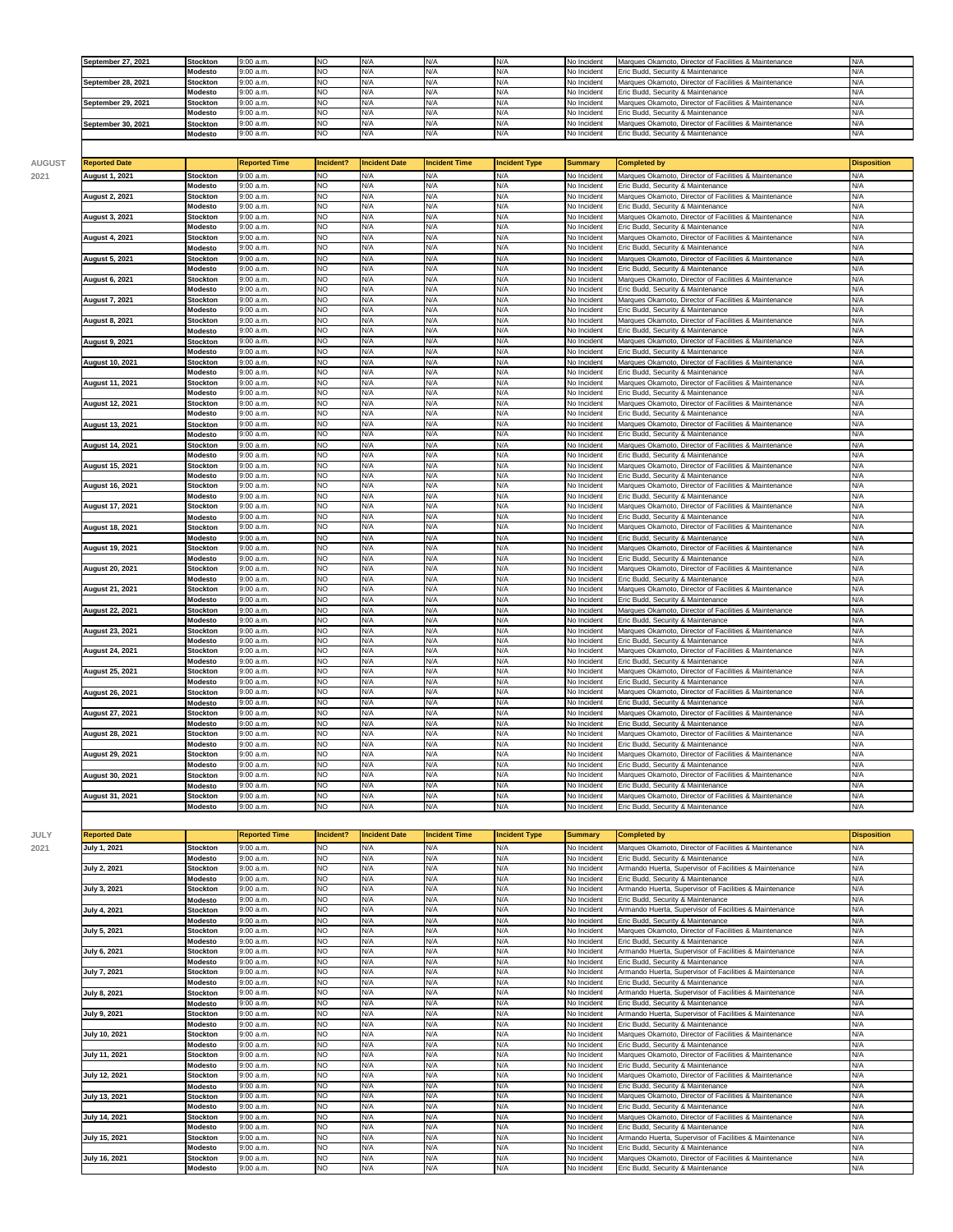| <b>July 17, 2021</b> | <b>Stockton</b> | 9:00 a.m. | <b>NO</b> | N/A | N/A | N/A | No Incident | Marques Okamoto, Director of Facilities & Maintenance  | N/A |
|----------------------|-----------------|-----------|-----------|-----|-----|-----|-------------|--------------------------------------------------------|-----|
|                      | Modesto         | 9:00 a.m. | <b>NO</b> | N/A | N/A | N/A | No Incident | Eric Budd, Security & Maintenance                      | N/A |
| <b>July 18, 2021</b> | <b>Stockton</b> | 9:00 a.m. | <b>NO</b> | N/A | N/A | N/A | No Incident | Marques Okamoto, Director of Facilities & Maintenance  | N/A |
|                      | Modesto         | 9:00 a.m. | <b>NO</b> | N/A | N/A | N/A | No Incident | Eric Budd, Security & Maintenance                      | N/A |
| July 19, 2021        | <b>Stockton</b> | 9:00 a.m. | <b>NO</b> | N/A | N/A | N/A | No Incident | Armando Huerta, Supervisor of Facilities & Maintenance | N/A |
|                      | Modesto         | 9:00 a.m. | <b>NO</b> | N/A | N/A | N/A | No Incident | Eric Budd, Security & Maintenance                      | N/A |
| <b>July 20, 2021</b> | <b>Stockton</b> | 9:00 a.m. | <b>NO</b> | N/A | N/A | N/A | No Incident | Armando Huerta, Supervisor of Facilities & Maintenance | N/A |
|                      | Modesto         | 9:00 a.m. | <b>NO</b> | N/A | N/A | N/A | No Incident | Eric Budd, Security & Maintenance                      | N/A |
| July 21, 2021        | <b>Stockton</b> | 9:00a.m.  | <b>NO</b> | N/A | N/A | N/A | No Incident | Armando Huerta, Supervisor of Facilities & Maintenance | N/A |
|                      | Modesto         | 9:00 a.m. | <b>NO</b> | N/A | N/A | N/A | No Incident | Eric Budd, Security & Maintenance                      | N/A |
| <b>July 22, 2021</b> | <b>Stockton</b> | 9:00a.m.  | <b>NO</b> | N/A | N/A | N/A | No Incident | Marques Okamoto, Director of Facilities & Maintenance  | N/A |
|                      | Modesto         | 9:00 a.m. | <b>NO</b> | N/A | N/A | N/A | No Incident | Eric Budd, Security & Maintenance                      | N/A |
| July 23, 2021        | <b>Stockton</b> | 9:00 a.m. | <b>NO</b> | N/A | N/A | N/A | No Incident | Armando Huerta, Supervisor of Facilities & Maintenance | N/A |
|                      | Modesto         | 9:00 a.m. | <b>NO</b> | N/A | N/A | N/A | No Incident | Eric Budd, Security & Maintenance                      | N/A |
| <b>July 24, 2021</b> | <b>Stockton</b> | 9:00a.m.  | <b>NO</b> | N/A | N/A | N/A | No Incident | Armando Huerta, Supervisor of Facilities & Maintenance | N/A |
|                      | Modesto         | 9:00 a.m. | <b>NO</b> | N/A | N/A | N/A | No Incident | Eric Budd, Security & Maintenance                      | N/A |
| July 25, 2021        | <b>Stockton</b> | 9:00a.m.  | <b>NO</b> | N/A | N/A | N/A | No Incident | Armando Huerta, Supervisor of Facilities & Maintenance | N/A |
|                      | Modesto         | 9:00 a.m. | <b>NO</b> | N/A | N/A | N/A | No Incident | Eric Budd, Security & Maintenance                      | N/A |
| <b>July 26, 2021</b> | <b>Stockton</b> | 9:00 a.m. | <b>NO</b> | N/A | N/A | N/A | No Incident | Armando Huerta, Supervisor of Facilities & Maintenance | N/A |
|                      | Modesto         | 9:00 a.m. | <b>NO</b> | N/A | N/A | N/A | No Incident | Eric Budd, Security & Maintenance                      | N/A |
| July 27, 2021        | <b>Stockton</b> | 9:00a.m.  | <b>NO</b> | N/A | N/A | N/A | No Incident | Marques Okamoto, Director of Facilities & Maintenance  | N/A |
|                      | Modesto         | 9:00 a.m. | <b>NO</b> | N/A | N/A | N/A | No Incident | Eric Budd, Security & Maintenance                      | N/A |
| <b>July 28, 2021</b> | <b>Stockton</b> | 9:00 a.m. | <b>NO</b> | N/A | N/A | N/A | No Incident | Armando Huerta, Supervisor of Facilities & Maintenance | N/A |
|                      | Modesto         | 9:00a.m.  | <b>NO</b> | N/A | N/A | N/A | No Incident | Eric Budd, Security & Maintenance                      | N/A |
| July 29, 2021        | <b>Stockton</b> | 9:00a.m.  | <b>NO</b> | N/A | N/A | N/A | No Incident | Armando Huerta, Supervisor of Facilities & Maintenance | N/A |
|                      | Modesto         | 9:00 a.m. | <b>NO</b> | N/A | N/A | N/A | No Incident | Eric Budd, Security & Maintenance                      | N/A |
| July 30, 2021        | <b>Stockton</b> | 9:00 a.m. | <b>NO</b> | N/A | N/A | N/A | No Incident | Marques Okamoto, Director of Facilities & Maintenance  | N/A |
|                      | Modesto         | 9:00 a.m. | <b>NO</b> | N/A | N/A | N/A | No Incident | Eric Budd, Security & Maintenance                      | N/A |
| July 31, 2021        | <b>Stockton</b> | 9:00a.m.  | <b>NO</b> | N/A | N/A | N/A | No Incident | Marques Okamoto, Director of Facilities & Maintenance  | N/A |
|                      | Modesto         | 9:00 a.m. | <b>NO</b> | N/A | N/A | N/A | No Incident | Eric Budd, Security & Maintenance                      | N/A |

| <b>Reported Date</b> |                                   | Reported Time          | Incident?              | <b>Incident Date</b> | <b>Incident Time</b> | <b>Incident Type</b> | Summary                    | Completed by                                                                               | <b>Disposition</b> |
|----------------------|-----------------------------------|------------------------|------------------------|----------------------|----------------------|----------------------|----------------------------|--------------------------------------------------------------------------------------------|--------------------|
| June 1, 2021         | <b>Stockton</b>                   | 9:00 a.m.              | NO                     | N/A                  | N/A                  | N/A                  | No Incident                | Marques Okamoto, Director of Facilities & Maintenance                                      | N/A                |
|                      | Modesto                           | 9:00 a.m.              | <b>NO</b>              | N/A                  | N/A                  | N/A                  | No Incident                | Eric Budd, Security & Maintenance                                                          | N/A                |
| June 2, 2021         | <b>Stockton</b>                   | 9:00 a.m.              | <b>NO</b>              | N/A                  | N/A                  | N/A                  | No Incident                | Marques Okamoto, Director of Facilities & Maintenance                                      | N/A                |
|                      | Modesto                           | 9:00 a.m.              | NO.                    | N/A                  | N/A                  | N/A                  | No Incident                | Eric Budd, Security & Maintenance                                                          | N/A                |
| June 3, 2021         | <b>Stockton</b>                   | 9:00 a.m               | <b>NO</b>              | N/A                  | N/A                  | N/A                  | No Incident                | Marques Okamoto, Director of Facilities & Maintenance                                      | N/A                |
|                      | Modesto                           | 9:00 a.m.              | N <sub>O</sub>         | N/A                  | N/A                  | N/A                  | No Incident                | Eric Budd, Security & Maintenance                                                          | N/A                |
| June 4, 2021         | <b>Stockton</b>                   | 9:00 a.m.              | <b>NO</b>              | N/A                  | N/A                  | N/A                  | No Incident                | Marques Okamoto, Director of Facilities & Maintenance                                      | N/A                |
|                      | Modesto                           | 9:00 a.m.              | <b>NO</b>              | N/A                  | N/A                  | N/A                  | No Incident                | Eric Budd, Security & Maintenance                                                          | N/A                |
| June 5, 2021         | <b>Stockton</b>                   | 9:00 a.m.              | NO                     | N/A                  | N/A                  | N/A                  | No Incident                | Marques Okamoto, Director of Facilities & Maintenance                                      | N/A                |
|                      | Modesto                           | 9:00 a.m.              | <b>NO</b>              | N/A                  | N/A                  | N/A                  | No Incident                | Eric Budd, Security & Maintenance                                                          | N/A                |
| June 6, 2021         | <b>Stockton</b>                   | 9:00a.m.               | <b>NO</b>              | N/A                  | N/A                  | N/A                  | No Incident                | Marques Okamoto, Director of Facilities & Maintenance                                      | N/A                |
|                      | Modesto                           | 9:00 a.m.              | <b>NO</b>              | N/A                  | N/A                  | N/A                  | No Incident                | Eric Budd, Security & Maintenance                                                          | N/A                |
| June 7, 2021         | <b>Stockton</b>                   | 9:00 a.m.              | <b>NO</b>              | N/A                  | N/A                  | N/A                  | No Incident                | Marques Okamoto, Director of Facilities & Maintenance                                      | N/A                |
|                      | Modesto                           | 9:00 a.m.              | NO                     | N/A                  | N/A                  | N/A                  | No Incident                | Eric Budd, Security & Maintenance                                                          | N/A                |
| June 8, 2021         | <b>Stockton</b>                   | 9:00 a.m.              | N <sub>O</sub>         | N/A                  | N/A                  | N/A                  | No Incident                | Marques Okamoto, Director of Facilities & Maintenance                                      | N/A                |
|                      | Modesto                           | 9:00a.m.               | NO.                    | N/A                  | N/A                  | N/A                  | No Incident                | Eric Budd, Security & Maintenance                                                          | N/A                |
| June 9, 2021         | <b>Stockton</b>                   | 9:00 a.m.              | <b>NO</b>              | N/A                  | N/A                  | N/A                  | No Incident                | Marques Okamoto, Director of Facilities & Maintenance                                      | N/A                |
|                      | Modesto                           | 9:00 a.m.              | <b>NO</b>              | N/A                  | N/A                  | N/A                  | No Incident                | Eric Budd, Security & Maintenance                                                          | N/A                |
| June 10, 2021        | <b>Stockton</b>                   | 9:00a.m                | <b>NO</b>              | N/A                  | N/A                  | N/A                  | No Incident                | Marques Okamoto, Director of Facilities & Maintenance                                      | N/A                |
|                      | Modesto                           | 9:00 a.m.              | N <sub>O</sub>         | N/A                  | N/A                  | N/A                  | No Incident                | Eric Budd, Security & Maintenance                                                          | N/A                |
| June 11, 2021        | <b>Stockton</b>                   | 9:00 a.m.              | NO                     | N/A                  | N/A                  | N/A                  | No Incident                | Marques Okamoto, Director of Facilities & Maintenance                                      | N/A                |
|                      |                                   | 9:00a.m.               | <b>NO</b>              | N/A                  | N/A                  | N/A                  | No Incident                | Eric Budd, Security & Maintenance                                                          | N/A                |
|                      | Modesto                           |                        | <b>NO</b>              | N/A                  | N/A                  | N/A                  |                            | Marques Okamoto, Director of Facilities & Maintenance                                      | N/A                |
| June 12, 2021        | <b>Stockton</b>                   | 9:00 a.m.              |                        |                      |                      |                      | No Incident                |                                                                                            |                    |
|                      | Modesto                           | 9:00 a.m.              | <b>NO</b>              | N/A                  | N/A                  | N/A                  | No Incident                | Eric Budd, Security & Maintenance                                                          | N/A                |
| June 13, 2021        | <b>Stockton</b>                   | 9:00a.m.               | <b>NO</b>              | N/A                  | N/A                  | N/A                  | No Incident                | Marques Okamoto, Director of Facilities & Maintenance                                      | N/A                |
|                      | Modesto                           | 9:00 a.m.              | <b>NO</b>              | N/A                  | N/A                  | N/A                  | No Incident                | Eric Budd, Security & Maintenance                                                          | N/A                |
| June 14, 2021        | <b>Stockton</b>                   | 9:00 a.m.              | <b>NO</b>              | N/A                  | N/A                  | N/A                  | No Incident                | Marques Okamoto, Director of Facilities & Maintenance                                      | N/A                |
|                      | Modesto                           | 9:00 a.m.              | NO                     | N/A                  | N/A                  | N/A                  | No Incident                | Eric Budd, Security & Maintenance                                                          | N/A                |
| June 15, 2021        | Stockton                          | 9:00 a.m.              | <b>NO</b>              | N/A                  | N/A                  | N/A                  | No Incident                | Marques Okamoto, Director of Facilities & Maintenance                                      | N/A                |
|                      | Modesto                           | 9:00a.m.               | NO.                    | N/A                  | N/A                  | N/A                  | No Incident                | Eric Budd, Security & Maintenance                                                          | N/A                |
| June 16, 2021        | <b>Stockton</b>                   | 9:00 a.m.              | <b>NO</b>              | N/A                  | N/A                  | N/A                  | No Incident                | Marques Okamoto, Director of Facilities & Maintenance                                      | N/A                |
|                      | Modesto                           | 9:00 a.m.              | <b>NO</b>              | N/A                  | N/A                  | N/A                  | No Incident                | Eric Budd, Security & Maintenance                                                          | N/A                |
| June 17, 2021        | <b>Stockton</b>                   | 9:00 a.m.              | NO                     | N/A                  | N/A                  | N/A                  | No Incident                | Marques Okamoto, Director of Facilities & Maintenance                                      | N/A                |
|                      | Modesto                           | 9:00 a.m.              | <b>NO</b>              | N/A                  | N/A                  | N/A                  | No Incident                | Eric Budd, Security & Maintenance                                                          | N/A                |
| June 18, 2021        | <b>Stockton</b>                   | 9:00a.m                | NO                     | N/A                  | N/A                  | N/A                  | No Incident                | Marques Okamoto, Director of Facilities & Maintenance                                      | N/A                |
|                      | Modesto                           | 9:00 a.m.              | <b>NO</b>              | N/A                  | N/A                  | N/A                  | No Incident                | Eric Budd, Security & Maintenance                                                          | N/A                |
| June 19, 2021        | <b>Stockton</b>                   | 9:00 a.m.              | <b>NO</b>              | N/A                  | N/A                  | N/A                  | No Incident                | Marques Okamoto, Director of Facilities & Maintenance                                      | N/A                |
|                      | <b>Modesto</b>                    | 9:00 a.m.              | <b>NO</b>              | N/A                  | N/A                  | N/A                  | No Incident                | Eric Budd, Security & Maintenance                                                          | N/A                |
| June 20, 2021        | <b>Stockton</b>                   | 9:00 a.m.              | <b>NO</b>              | N/A                  | N/A                  | N/A                  | No Incident                | Marques Okamoto, Director of Facilities & Maintenance                                      | N/A                |
|                      | Modesto                           | 9:00 a.m.              | <b>NO</b>              | N/A                  | N/A                  | N/A                  | No Incident                | Eric Budd, Security & Maintenance                                                          | N/A                |
| June 21, 2021        | <b>Stockton</b>                   | 9:00 a.m.              | <b>NO</b>              | N/A                  | N/A                  | N/A                  | No Incident                | Marques Okamoto, Director of Facilities & Maintenance                                      | N/A                |
|                      | Modesto                           | 9:00a.m.               | NO.                    | N/A                  | N/A                  | N/A                  | No Incident                | Eric Budd, Security & Maintenance                                                          | N/A                |
| June 22, 2021        | <b>Stockton</b>                   | 9:00 a.m.              | <b>NO</b>              | N/A                  | N/A                  | N/A                  | No Incident                | Marques Okamoto, Director of Facilities & Maintenance                                      | N/A                |
|                      | Modesto                           | 9:00a.m.               | NO.                    | N/A                  | N/A                  | N/A                  | No Incident                | Eric Budd, Security & Maintenance                                                          | N/A                |
| June 23, 2021        | <b>Stockton</b>                   | 9:00 a.m.              | NO                     | N/A                  | N/A                  | N/A                  | No Incident                | Marques Okamoto, Director of Facilities & Maintenance                                      | N/A                |
|                      | Modesto                           | 9:00 a.m.              | <b>NO</b>              | N/A                  | N/A                  | N/A                  | No Incident                | Eric Budd, Security & Maintenance                                                          | N/A                |
| June 24, 2021        | <b>Stockton</b>                   | 9:00a.m.               | NO.                    | N/A                  | N/A                  | N/A                  | No Incident                | Marques Okamoto, Director of Facilities & Maintenance                                      | N/A                |
|                      | Modesto                           | 9:00 a.m.              | <b>NO</b>              | N/A                  | N/A                  | N/A                  | No Incident                | Eric Budd, Security & Maintenance                                                          | N/A                |
| June 25, 2021        | <b>Stockton</b>                   | 9:00 a.m.              | NO.                    | N/A                  | N/A                  | N/A                  | No Incident                | Marques Okamoto, Director of Facilities & Maintenance                                      | N/A                |
|                      | Modesto                           | 9:00a.m.               | <b>NO</b>              | N/A                  | N/A                  | N/A                  | No Incident                | Eric Budd, Security & Maintenance                                                          | N/A                |
| June 26, 2021        | <b>Stockton</b>                   | 9:00 a.m.              | <b>NO</b>              | N/A                  | N/A                  | N/A                  | No Incident                | Marques Okamoto, Director of Facilities & Maintenance                                      | N/A                |
|                      | Modesto                           | 9:00 a.m               | <b>NO</b>              | N/A                  | N/A                  | N/A                  | No Incident                | Eric Budd, Security & Maintenance                                                          | N/A                |
|                      |                                   | 9:00 a.m.              | <b>NO</b>              | N/A                  | N/A                  | N/A                  | No Incident                | Marques Okamoto, Director of Facilities & Maintenance                                      | N/A                |
|                      |                                   |                        |                        |                      |                      | N/A                  | No Incident                | Eric Budd, Security & Maintenance                                                          | N/A                |
| June 27, 2021        | <b>Stockton</b>                   |                        |                        |                      |                      |                      |                            |                                                                                            |                    |
|                      | Modesto                           | 9:00 a.m.              | <b>NO</b>              | N/A                  | N/A                  |                      |                            |                                                                                            |                    |
| June 28, 2021        | <b>Stockton</b>                   | 9:00 a.m.              | <b>NO</b>              | N/A                  | N/A                  | N/A                  | No Incident                | Marques Okamoto, Director of Facilities & Maintenance                                      | N/A                |
|                      | Modesto                           | 9:00 a.m.              | NO                     | N/A                  | N/A                  | N/A                  | No Incident                | Eric Budd, Security & Maintenance                                                          | N/A                |
| June 29, 2021        | <b>Stockton</b>                   | 9:00 a.m.              | <b>NO</b>              | N/A                  | N/A                  | N/A                  | No Incident                | Marques Okamoto, Director of Facilities & Maintenance                                      | N/A                |
|                      | Modesto                           | 9:00 a.m.              | NO                     | N/A                  | N/A                  | N/A                  | No Incident                | Eric Budd, Security & Maintenance                                                          | N/A                |
| June 30, 2021        | <b>Stockton</b><br><b>Modesto</b> | 9:00 a.m.<br>9:00 a.m. | <b>NO</b><br><b>NO</b> | N/A<br>N/A           | N/A<br>N/A           | N/A<br>N/A           | No Incident<br>No Incident | Marques Okamoto, Director of Facilities & Maintenance<br>Eric Budd, Security & Maintenance | N/A<br>N/A         |

| <b>Reported Date</b> |                 | <b>Reported Time</b> | Incident? | <b>Incident Date</b> | <b>Incident Time</b> | <b>Incident Type</b> | Summary     | Completed by                                          | <b>Disposition</b> |
|----------------------|-----------------|----------------------|-----------|----------------------|----------------------|----------------------|-------------|-------------------------------------------------------|--------------------|
| May 1, 2021          | Stockton        | 9:00 a.m.            | <b>NO</b> | N/A                  | N/A                  | N/A                  | No Incident | Carrie Castillon, Director of Administrative Services | N/A                |
|                      | Modesto         | 9:00 a.m.            | <b>NO</b> | N/A                  |                      |                      | No Incident | Lisa Kooren, Director of Modesto Campus               |                    |
| May 2, 2021          | <b>Stockton</b> | 9:00 a.m.            | <b>NO</b> | N/A                  |                      |                      | No Incident | Carrie Castillon, Director of Administrative Services |                    |
|                      | Modesto         | 9:00 a.m.            | <b>NO</b> | N/A                  |                      |                      | No Incident | Lisa Kooren, Director of Modesto Campus               |                    |
| May 3, 2021          | <b>Stockton</b> | 9:00 a.m.            | <b>NO</b> | N/A                  |                      |                      | No Incident | Carrie Castillon, Director of Administrative Services | N/A                |
|                      | Modesto         | 9:00 a.m.            | <b>NO</b> | N/A                  |                      | N/A                  | No Incident | Lisa Kooren, Director of Modesto Campus               | N/A                |
| May 4, 2021          | <b>Stockton</b> | 9:00 a.m.            | <b>NO</b> | N/A                  | N/F                  | N/A                  | No Incident | Carrie Castillon, Director of Administrative Services |                    |
|                      | Modesto         | 9:00 a.m.            | <b>NO</b> | N/A                  |                      | N/A                  | No Incident | Lisa Kooren, Director of Modesto Campus               | N/A                |
| May 5, 2021          | Stockton        | 9:00 a.m.            | <b>NO</b> | N/A                  |                      | N/A                  | No Incident | Carrie Castillon, Director of Administrative Services | N/A                |
|                      | Modesto         | 9:00 a.m.            | <b>NO</b> | N/A                  |                      |                      | No Incident | Lisa Kooren, Director of Modesto Campus               |                    |
| May 6, 2021          | <b>Stockton</b> | 9:00a.m.             | <b>NO</b> | N/A                  |                      |                      | No Incident | Carrie Castillon, Director of Administrative Services |                    |
|                      | Modesto         | 9:00 a.m.            | <b>NO</b> | N/A                  | N/A                  | N/A                  | No Incident | Lisa Kooren, Director of Modesto Campus               | N/A                |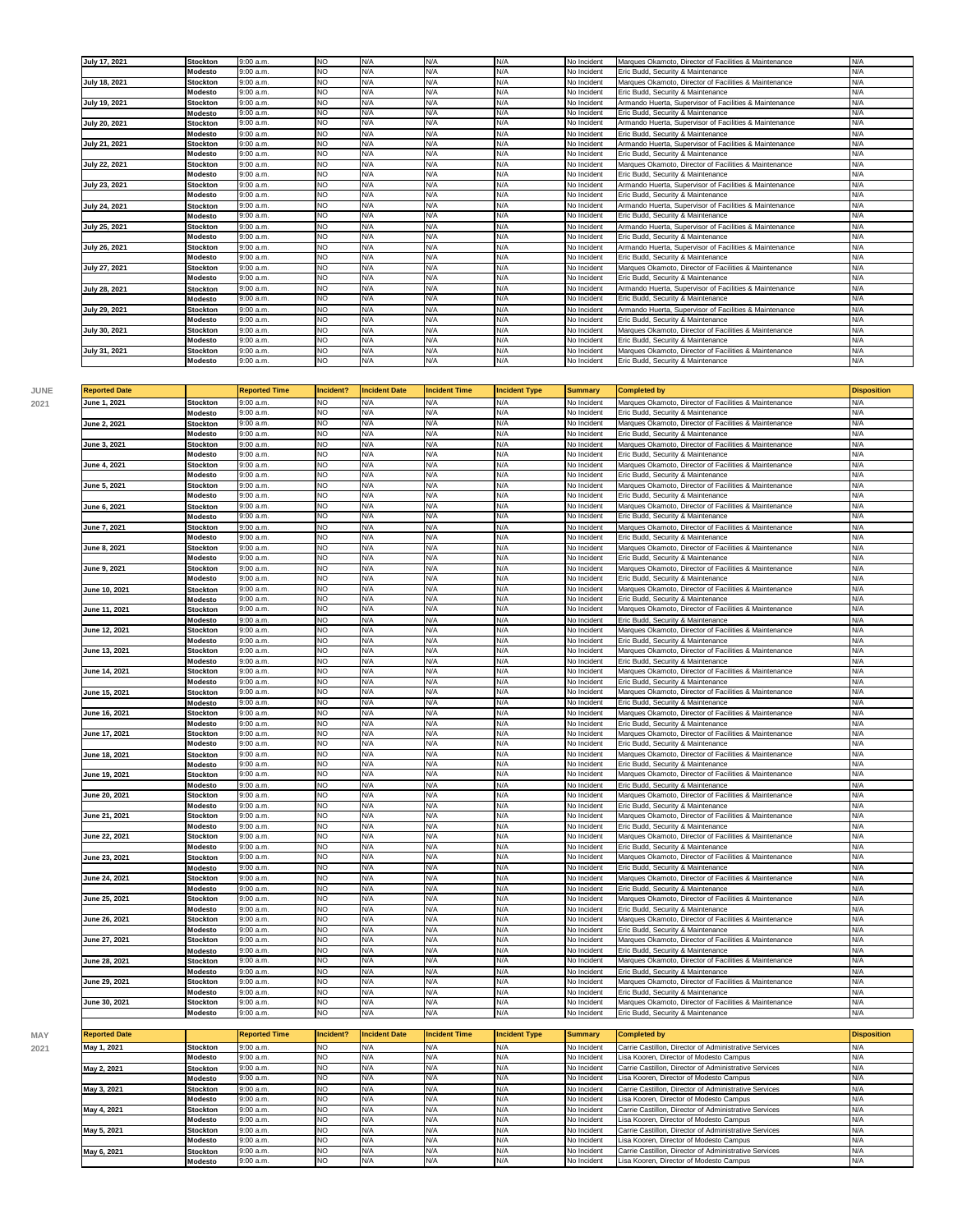| May 7, 2021  | <b>Stockton</b>            | 9:00a.m                | <b>NO</b>              | N/A        | N/A        | N/A        | No Incident                | Carrie Castillon, Director of Administrative Services                                      | N/A        |
|--------------|----------------------------|------------------------|------------------------|------------|------------|------------|----------------------------|--------------------------------------------------------------------------------------------|------------|
|              | Modesto                    | 9:00 a.m.              | NO                     | N/A        | N/A        | N/A        | No Incident                | Lisa Kooren, Director of Modesto Campus                                                    | N/A        |
| May 8, 2021  | <b>Stockton</b>            | 9:00 a.m.              | <b>NO</b>              | N/A        | N/A        | N/A        | No Incident                | Carrie Castillon, Director of Administrative Services                                      | N/A        |
|              | Modesto                    | 9:00 a.m.              | NO                     | N/A        | N/A        | N/A        | No Incident                | Lisa Kooren, Director of Modesto Campus                                                    | N/A        |
| May 9, 2021  | <b>Stockton</b>            | 9:00 a.m.              | NO                     | N/A        | N/A        | N/A        | No Incident                | Carrie Castillon, Director of Administrative Services                                      | N/A        |
|              | Modesto                    | 9:00 a.m.              | <b>NO</b>              | N/A        | N/A        | N/A        | No Incident                | Lisa Kooren, Director of Modesto Campus                                                    | N/A        |
| May 10, 2021 | Stockton                   | 9:00 a.m.              | NO                     | N/A        | N/A        | N/A        | No Incident                | Marques Okamoto, Director of Facilities & Maintenance                                      | N/A        |
|              | Modesto                    | 9:00 a.m.              | <b>NO</b>              | N/A        | N/A        | N/A        | No Incident                | Lisa Kooren, Director of Modesto Campus                                                    | N/A        |
| May 11, 2021 | Stockton                   | 9:00 a.m.              | <b>NO</b>              | N/A        | N/A        | N/A        | No Incident                | Marques Okamoto, Director of Facilities & Maintenance                                      | N/A        |
|              | Modesto                    | 9:00 a.m.              | NO                     | N/A        | N/A        | N/A        | No Incident                | Lisa Kooren, Director of Modesto Campus                                                    | N/A        |
| May 12, 2021 | Stockton                   | 9:00 a.m.              | NO                     | N/A        | N/A        | N/A        | No Incident                | Marques Okamoto, Director of Facilities & Maintenance                                      | N/A        |
|              | Modesto                    | 9:00 a.m.              | <b>NO</b>              | N/A        | N/A        | N/A        | No Incident                | Lisa Kooren, Director of Modesto Campus                                                    | N/A        |
| May 13, 2021 | Stockton                   | 9:00 a.m.              | NO                     | N/A        | N/A        | N/A        | No Incident                | Marques Okamoto, Director of Facilities & Maintenance                                      | N/A        |
|              | Modesto                    | 9:00 a.m.              | <b>NO</b>              | N/A        | N/A        | N/A        | No Incident                | Lisa Kooren, Director of Modesto Campus                                                    | N/A        |
| May 14, 2021 | <b>Stockton</b>            | 9:00a.m                | NO                     | N/A        | N/A        | N/A        | No Incident                | Marques Okamoto, Director of Facilities & Maintenance                                      | N/A        |
|              | Modesto                    | 9:00 a.m.              | <b>NO</b>              | N/A        | N/A        | N/A        | No Incident                | Lisa Kooren, Director of Modesto Campus                                                    | N/A        |
| May 15, 2021 | <b>Stockton</b>            | 9:00 a.m.              | NO                     | N/A        | N/A        | N/A        | No Incident                | Marques Okamoto, Director of Facilities & Maintenance                                      | N/A        |
|              | Modesto                    | 9:00 a.m.              | NO                     | N/A        | N/A        | N/A        | No Incident                | Lisa Kooren. Director of Modesto Campus                                                    | N/A        |
| May 16, 2021 | <b>Stockton</b>            | 9:00 a.m.              | NO                     | N/A        | N/A        | N/A        | No Incident                | Marques Okamoto, Director of Facilities & Maintenance                                      | N/A        |
|              | Modesto                    | 9:00 a.m               | <b>NO</b>              | N/A        | N/A        | N/A        | No Incident                | Lisa Kooren, Director of Modesto Campus                                                    | N/A        |
| May 17, 2021 | <b>Stockton</b>            | 9:00 a.m.              | <b>NO</b>              | N/A        | N/A        | N/A        | No Incident                | Marques Okamoto, Director of Facilities & Maintenance                                      | N/A        |
|              | Modesto                    | 9:00 a.m.              | <b>NO</b>              | N/A        | N/A        | N/A        | No Incident                | Eric Budd, Security & Maintenance                                                          | N/A        |
| May 18, 2021 | <b>Stockton</b>            | 9:00 a.m.              | NO                     | N/A        | N/A        | N/A        | No Incident                | Marques Okamoto, Director of Facilities & Maintenance                                      | N/A        |
|              | Modesto                    | 9:00 a.m.              | <b>NO</b>              | N/A        | N/A        | N/A        | No Incident                | Eric Budd, Security & Maintenance                                                          | N/A        |
| May 19, 2021 | <b>Stockton</b>            | 9:00 a.m.              | NO                     | N/A        | N/A        | N/A        | No Incident                | Marques Okamoto, Director of Facilities & Maintenance                                      | N/A        |
|              | Modesto                    | 9:00 a.m.              | <b>NO</b>              | N/A        | N/A        | N/A        | No Incident                | Eric Budd, Security & Maintenance                                                          | N/A        |
| May 20, 2021 | <b>Stockton</b>            | 9:00 a.m.              | NO                     | N/A        | N/A        | N/A        | No Incident                | Marques Okamoto, Director of Facilities & Maintenance                                      | N/A        |
|              | Modesto                    | 9:00 a.m.              | <b>NO</b>              | N/A        | N/A        | N/A        | No Incident                | Eric Budd, Security & Maintenance                                                          | N/A        |
| May 21, 2021 | <b>Stockton</b>            | 9:00a.m                | NO                     | N/A        | N/A        | N/A        | No Incident                | Carrie Castillon, Director of Administrative Services                                      | N/A        |
|              | <b>Modesto</b>             | 9:00a.m                | NO                     | N/A        | N/A        | N/A        | No Incident                | Eric Budd, Security & Maintenance                                                          | N/A        |
| May 22, 2021 | Stockton                   | 9:00 a.m.              | <b>NO</b>              | N/A        | N/A        | N/A        | No Incident                | Marques Okamoto, Director of Facilities & Maintenance                                      | N/A        |
|              | <b>Modesto</b>             | 9:00a.m                | NO                     | N/A        | N/A        | N/A        | No Incident                | Eric Budd, Security & Maintenance                                                          | N/A        |
| May 23, 2021 | Stockton                   | 9:00 a.m.              | <b>NO</b>              | N/A        | N/A        | N/A        | No Incident                | Marques Okamoto, Director of Facilities & Maintenance                                      | N/A        |
|              | <b>Modesto</b>             | 9:00 a.m.              | <b>NO</b><br>NO        | N/A        | N/A<br>N/A | N/A        | No Incident                | Eric Budd, Security & Maintenance                                                          | N/A        |
| May 24, 2021 | Stockton                   | 9:00 a.m.              |                        | N/A        |            | N/A        | No Incident                | Marques Okamoto, Director of Facilities & Maintenance                                      | N/A        |
|              | Modesto<br>Stockton        | 9:00 a.m.              | <b>NO</b><br><b>NO</b> | N/A<br>N/A | N/A<br>N/A | N/A<br>N/A | No Incident                | Eric Budd, Security & Maintenance                                                          | N/A<br>N/A |
| May 25, 2021 |                            | 9:00 a.m.<br>9:00 a.m. | NO                     | N/A        | N/A        | N/A        | No Incident<br>No Incident | Marques Okamoto, Director of Facilities & Maintenance<br>Eric Budd, Security & Maintenance | N/A        |
|              | Modesto<br>Stockton        | 9:00 a.m.              | NO                     | N/A        | N/A        | N/A        | No Incident                | Marques Okamoto, Director of Facilities & Maintenance                                      | N/A        |
| May 26, 2021 | Modesto                    | 9:00 a.m.              | <b>NO</b>              | N/A        | N/A        | N/A        | No Incident                | Eric Budd, Security & Maintenance                                                          | N/A        |
| May 27, 2021 | <b>Stockton</b>            | 9:00 a.m.              | NO                     | N/A        | N/A        | N/A        | No Incident                | Marques Okamoto, Director of Facilities & Maintenance                                      | N/A        |
|              |                            | 9:00 a.m.              | NO                     | N/A        | N/A        | N/A        | No Incident                | Eric Budd, Security & Maintenance                                                          | N/A        |
| May 28, 2021 | Modesto<br><b>Stockton</b> | 9:00 a.m.              | NO                     | N/A        | N/A        | N/A        | No Incident                | Marques Okamoto, Director of Facilities & Maintenance                                      | N/A        |
|              | Modesto                    | 9:00 a.m.              | NO                     | N/A        | N/A        | N/A        | No Incident                | Eric Budd, Security & Maintenance                                                          | N/A        |
| May 29, 2021 | <b>Stockton</b>            | 9:00 a.m.              | NO                     | N/A        | N/A        | N/A        | No Incident                | Marques Okamoto, Director of Facilities & Maintenance                                      | N/A        |
|              | Modesto                    | 9:00a.m                | NO.                    | N/A        | N/A        | N/A        | No Incident                | Eric Budd, Security & Maintenance                                                          | N/A        |
| May 30, 2021 | <b>Stockton</b>            | 9:00 a.m.              | <b>NO</b>              | N/A        | N/A        | N/A        | No Incident                | Marques Okamoto, Director of Facilities & Maintenance                                      | N/A        |
|              | Modesto                    | 9:00 a.m.              | N <sub>O</sub>         | N/A        | N/A        | N/A        | No Incident                | Eric Budd, Security & Maintenance                                                          | N/A        |
| May 31, 2021 | <b>Stockton</b>            | 9:00 a.m.              | <b>NO</b>              | N/A        | N/A        | N/A        | No Incident                | Marques Okamoto, Director of Facilities & Maintenance                                      | N/A        |
|              | Modesto                    | 9:00 a.m.              | NO.                    | N/A        | N/A        | N/A        | No Incident                | Eric Budd, Security & Maintenance                                                          | N/A        |
|              |                            |                        |                        |            |            |            |                            |                                                                                            |            |

| <b>Reported Date</b> | <b>Campus</b>   | <b>Reported Time</b> | Incident? | <b>Incident Date</b> | <b>Incident Time</b> | <b>Incident Type</b> | <b>Summary</b> | <b>Completed by</b>                                   | <b>Disposition</b> |
|----------------------|-----------------|----------------------|-----------|----------------------|----------------------|----------------------|----------------|-------------------------------------------------------|--------------------|
| April 1, 2021        | <b>Stockton</b> | 9:00 a.m.            | NO.       | N/A                  | N/A                  | N/A                  | No Incident    | Carrie Castillon, Director of Administrative Services | N/A                |
| April 2, 2021        | <b>Stockton</b> | 9:00 a.m.            | <b>NO</b> | N/A                  | N/A                  | N/A                  | No Incident    | Carrie Castillon, Director of Administrative Services | N/A                |
| April 3, 2021        | <b>Stockton</b> | 9:00a.m.             | <b>NO</b> | N/A                  | N/A                  | N/A                  | No Incident    | Carrie Castillon, Director of Administrative Services | N/A                |
| April 4, 2021        | <b>Stockton</b> | 9:00a.m.             | <b>NO</b> | N/A                  | N/A                  | N/A                  | No Incident    | Carrie Castillon, Director of Administrative Services | N/A                |
| April 5, 2021        | <b>Stockton</b> | 9:00 a.m.            | <b>NO</b> | N/A                  | N/A                  | N/A                  | No Incident    | Carrie Castillon, Director of Administrative Services | N/A                |
| April 6, 2021        | <b>Stockton</b> | 9:00 a.m.            | <b>NO</b> | N/A                  | N/A                  | N/A                  | No Incident    | Carrie Castillon, Director of Administrative Services | N/A                |
| April 7, 2021        | <b>Stockton</b> | 9:00a.m.             | <b>NO</b> | N/A                  | N/A                  | N/A                  | No Incident    | Carrie Castillon, Director of Administrative Services | N/A                |
| April 8, 2021        | <b>Stockton</b> | 9:00a.m.             | <b>NO</b> | N/A                  | N/A                  | N/A                  | No Incident    | Carrie Castillon, Director of Administrative Services | N/A                |
| April 9, 2021        | <b>Stockton</b> | 9:00a.m.             | <b>NO</b> | N/A                  | N/A                  | N/A                  | No Incident    | Carrie Castillon. Director of Administrative Services | N/A                |
| April 10, 2021       | <b>Stockton</b> | 9:00 a.m.            | <b>NO</b> | N/A                  | N/A                  | N/A                  | No Incident    | Carrie Castillon, Director of Administrative Services | N/A                |
| April 11, 2021       | <b>Stockton</b> | 9:00 a.m.            | NO        | N/A                  | N/A                  | N/A                  | No Incident    | Carrie Castillon, Director of Administrative Services | N/A                |
| April 12, 2021       | <b>Stockton</b> | 9:00 a.m.            | Ю         | N/A                  | N/A                  | N/A                  | No Incident    | Carrie Castillon, Director of Administrative Services | N/A                |
| April 13, 2021       | <b>Stockton</b> | 9:00 a.m.            | <b>NO</b> | N/A                  | N/A                  | N/A                  | No Incident    | Carrie Castillon, Director of Administrative Services | N/A                |
| April 14, 2021       | <b>Stockton</b> | 9:00 a.m.            | <b>NO</b> | N/A                  | N/A                  | N/A                  | No Incident    | Carrie Castillon, Director of Administrative Services | N/A                |
| April 15, 2021       | <b>Stockton</b> | 9:00a.m.             | <b>NO</b> | N/A                  | N/A                  | N/A                  | No Incident    | Carrie Castillon, Director of Administrative Services | N/A                |
| April 16, 2021       | <b>Stockton</b> | 9:00 a.m.            | <b>NO</b> | N/A                  | N/A                  | N/A                  | No Incident    | Carrie Castillon, Director of Administrative Services | N/A                |
| April 17, 2021       | <b>Stockton</b> | 9:00 a.m.            | <b>NO</b> | N/A                  | N/A                  | N/A                  | No Incident    | Carrie Castillon, Director of Administrative Services | N/A                |
| April 18, 2021       | <b>Stockton</b> | 9:00 a.m.            | <b>NO</b> | N/A                  | N/A                  | N/A                  | No Incident    | Carrie Castillon, Director of Administrative Services | N/A                |
| April 19, 2021       | <b>Stockton</b> | 9:00a.m.             | <b>NO</b> | N/A                  | N/A                  | N/A                  | No Incident    | Carrie Castillon, Director of Administrative Services | N/A                |
| April 20, 2021       | <b>Stockton</b> | 9:00 a.m.            | <b>NO</b> | N/A                  | N/A                  | N/A                  | No Incident    | Carrie Castillon, Director of Administrative Services | N/A                |
| April 21, 2021       | <b>Stockton</b> | 9:00 a.m.            | <b>NO</b> | N/A                  | N/A                  | N/A                  | No Inciden     | Carrie Castillon. Director of Administrative Services | N/A                |
| April 22, 2021       | <b>Stockton</b> | 9:00 a.m.            | <b>NO</b> | N/A                  | N/A                  | N/A                  | No Incident    | Carrie Castillon, Director of Administrative Services | N/A                |
| April 23, 2021       | <b>Stockton</b> | 9:00 a.m.            | <b>NO</b> | N/A                  | N/A                  | N/A                  | No Incident    | Carrie Castillon, Director of Administrative Services | N/A                |
| April 24, 2021       | <b>Stockton</b> | 9:00 a.m.            | <b>NO</b> | N/A                  | N/A                  | N/A                  | No Incident    | Carrie Castillon, Director of Administrative Services | N/A                |
| April 25, 2021       | <b>Stockton</b> | 9:00 a.m.            | <b>NO</b> | N/A                  | N/A                  | N/A                  | No Incident    | Carrie Castillon, Director of Administrative Services | N/A                |
| April 26, 2021       | Stockton        | 9:00 a.m.            | <b>NO</b> | N/A                  | N/A                  | N/A                  | No Incident    | Carrie Castillon, Director of Administrative Services | N/A                |
| April 27, 2021       | <b>Stockton</b> | 9:00 a.m.            | <b>NO</b> | N/A                  | N/A                  | N/A                  | No Incident    | Carrie Castillon, Director of Administrative Services | N/A                |
| April 28, 2021       | <b>Stockton</b> | 9:00 a.m.            | <b>NO</b> | N/A                  | N/A                  | N/A                  | No Incident    | Carrie Castillon, Director of Administrative Services | N/A                |
| April 29, 2021       | <b>Stockton</b> | 9:00 a.m.            | <b>NO</b> | N/A                  | N/A                  | N/A                  | No Incident    | Carrie Castillon, Director of Administrative Services | N/A                |
| April 30, 2021       | <b>Stockton</b> | 9:00 a.m.            | <b>NO</b> | N/A                  | N/A                  | N/A                  | No Incident    | Carrie Castillon, Director of Administrative Services | N/A                |

| <b>Reported Date</b> | <b>Campus</b>   | <b>Reported Time</b> | Incident?      | <b>Incident Date</b> | <b>Incident Time</b> | <b>Incident Type</b> | <b>Summary</b> | <b>Completed by</b>                                   | <b>Disposition</b> |
|----------------------|-----------------|----------------------|----------------|----------------------|----------------------|----------------------|----------------|-------------------------------------------------------|--------------------|
| March 1, 2021        | <b>Stockton</b> | 9:00 a.m.            | <b>NO</b>      | N/A                  | N/A                  | N/A                  | No Incident    | Carrie Castillon, Director of Administrative Services | N/A                |
| March 2, 2021        | <b>Stockton</b> | 9:00 a.m.            | <b>NO</b>      | N/A                  | N/A                  | N/A                  | No Incident    | Carrie Castillon, Director of Administrative Services | N/A                |
| March 3, 2021        | Stockton        | 9:00 a.m.            | <b>NO</b>      | N/A                  | N/A                  | N/A                  | No Incident    | Carrie Castillon, Director of Administrative Services | N/A                |
| March 4, 2021        | <b>Stockton</b> | 9:00 a.m.            | <b>NO</b>      | N/A                  | N/A                  | N/A                  | No Incident    | Carrie Castillon, Director of Administrative Services | N/A                |
| March 5, 2021        | <b>Stockton</b> | 9:00 a.m.            | <b>NO</b>      | N/A                  | N/A                  | N/A                  | No Incident    | Carrie Castillon. Director of Administrative Services | N/A                |
| March 6, 2021        | <b>Stockton</b> | 9:00 a.m.            | <b>NO</b>      | N/A                  | N/A                  | N/A                  | No Incident    | Carrie Castillon, Director of Administrative Services | N/A                |
| March 7, 2021        | <b>Stockton</b> | 9:00 a.m.            | <b>NO</b>      | N/A                  | N/A                  | N/A                  | No Incident    | Carrie Castillon, Director of Administrative Services | N/A                |
| March 8, 2021        | Stockton        | 9:00 a.m.            | <b>NO</b>      | N/A                  | N/A                  | N/A                  | No Incident    | Carrie Castillon, Director of Administrative Services | N/A                |
| March 9, 2021        | <b>Stockton</b> | 9:00 a.m.            | <b>NO</b>      | N/A                  | N/A                  | N/A                  | No Incident    | Carrie Castillon, Director of Administrative Services | N/A                |
| March 10, 2021       | Stockton        | 9:00 a.m.            | NO             | N/A                  | N/A                  | N/A                  | No Incident    | Carrie Castillon, Director of Administrative Services | N/A                |
| March 11, 2021       | <b>Stockton</b> | 9:00 a.m.            | <b>NO</b>      | N/A                  | N/A                  | N/A                  | No Incident    | Carrie Castillon, Director of Administrative Services | N/A                |
| March 12, 2021       | <b>Stockton</b> | 9:00 a.m.            | <b>NO</b>      | N/A                  | N/A                  | N/A                  | No Incident    | Carrie Castillon, Director of Administrative Services | N/A                |
| March 13, 2021       | <b>Stockton</b> | 9:00 a.m.            | <b>NO</b>      | N/A                  | N/A                  | N/A                  | No Incident    | Carrie Castillon, Director of Administrative Services | N/A                |
| March 14, 2021       | <b>Stockton</b> | 9:00 a.m.            | <b>NO</b>      | N/A                  | N/A                  | N/A                  | No Incident    | Carrie Castillon, Director of Administrative Services | N/A                |
| March 15, 2021       | <b>Stockton</b> | 9:00 a.m.            | N <sub>O</sub> | N/A                  | N/A                  | N/A                  | No Incident    | Carrie Castillon, Director of Administrative Services | N/A                |
| March 16, 2021       | <b>Stockton</b> | 9:00 a.m.            | <b>NO</b>      | N/A                  | N/A                  | N/A                  | No Incident    | Carrie Castillon, Director of Administrative Services | N/A                |
| March 17, 2021       | <b>Stockton</b> | 9:00 a.m.            | <b>NO</b>      | N/A                  | N/A                  | N/A                  | No Incident    | Carrie Castillon, Director of Administrative Services | N/A                |
| March 18, 2021       | <b>Stockton</b> | 9:00 a.m.            | <b>NO</b>      | N/A                  | N/A                  | N/A                  | No Incident    | Carrie Castillon, Director of Administrative Services | N/A                |
| March 19, 2021       | <b>Stockton</b> | 9:00 a.m.            | <b>NO</b>      | N/A                  | N/A                  | N/A                  | No Incident    | Carrie Castillon. Director of Administrative Services | N/A                |
| March 20, 2021       | <b>Stockton</b> | 9:00a.m.             | <b>NO</b>      | N/A                  | N/A                  | N/A                  | No Incident    | Carrie Castillon, Director of Administrative Services | N/A                |
| March 21, 2021       | <b>Stockton</b> | 9:00 a.m.            | <b>NO</b>      | N/A                  | N/A                  | N/A                  | No Incident    | Carrie Castillon, Director of Administrative Services | N/A                |
| March 22, 2021       | <b>Stockton</b> | 9:00 a.m.            | <b>NO</b>      | N/A                  | N/A                  | N/A                  | No Incident    | Carrie Castillon, Director of Administrative Services | N/A                |